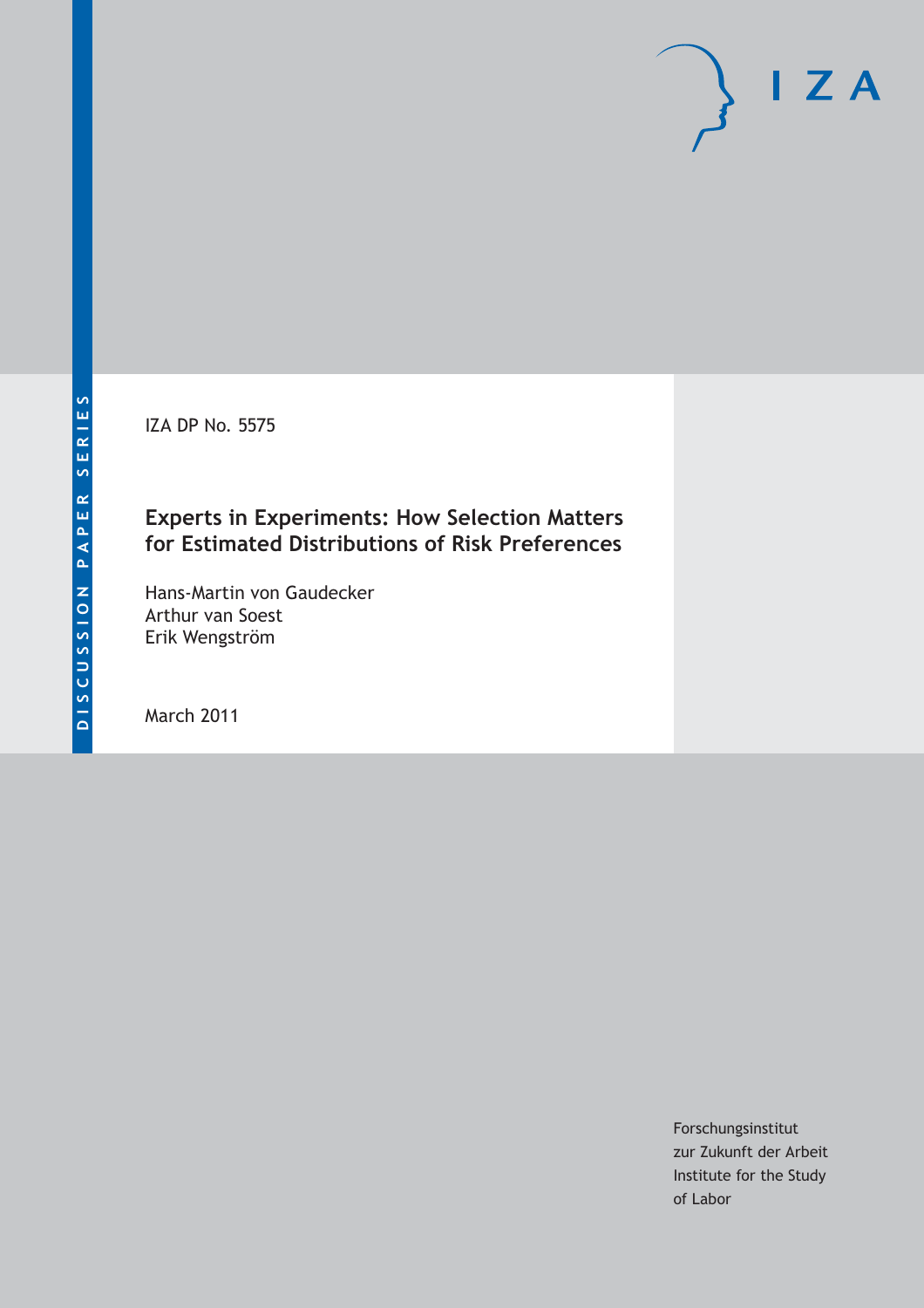# **Experts in Experiments: How Selection Matters for Estimated Distributions of Risk Preferences**

### **Hans-Martin von Gaudecker**

*University of Mannheim* 

### **Arthur van Soest**

*Tilburg University and IZA* 

### **Erik Wengström**

*Lund University and University of Copenhagen* 

Discussion Paper No. 5575 March 2011

IZA

P.O. Box 7240 53072 Bonn **Germany** 

Phone: +49-228-3894-0 Fax: +49-228-3894-180 E-mail: iza@iza.org

Any opinions expressed here are those of the author(s) and not those of IZA. Research published in this series may include views on policy, but the institute itself takes no institutional policy positions.

The Institute for the Study of Labor (IZA) in Bonn is a local and virtual international research center and a place of communication between science, politics and business. IZA is an independent nonprofit organization supported by Deutsche Post Foundation. The center is associated with the University of Bonn and offers a stimulating research environment through its international network, workshops and conferences, data service, project support, research visits and doctoral program. IZA engages in (i) original and internationally competitive research in all fields of labor economics, (ii) development of policy concepts, and (iii) dissemination of research results and concepts to the interested public.

IZA Discussion Papers often represent preliminary work and are circulated to encourage discussion. Citation of such a paper should account for its provisional character. A revised version may be available directly from the author.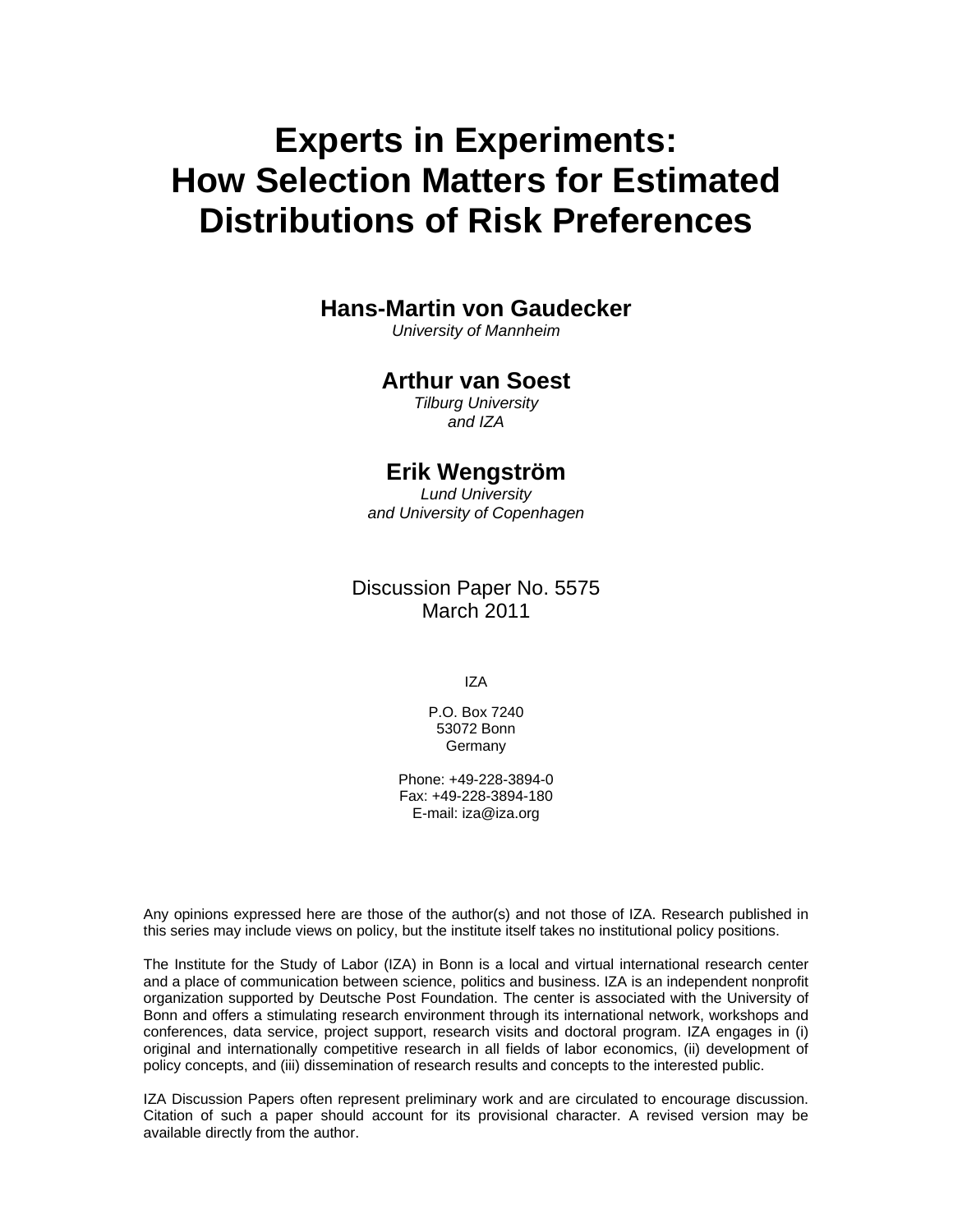IZA Discussion Paper No. 5575 March 2011

## **ABSTRACT**

## **Experts in Experiments: How Selection Matters for Estimated Distributions of Risk Preferences**<sup>\*</sup>

An ever increasing number of experiments attempts to elicit risk preferences of a population of interest with the aim of calibrating parameters used in economic models. We are concerned with two types of selection effects, which may affect the external validity of standard experiments: Sampling from a narrowly defined population of students ("experimenter-induced selection") and self-selection of participants into the experiment. We find that both types of selection lead to a sample of experts: Participants perform significantly better than the general population, in the sense of fewer violations of revealed preference conditions. Self-selection within a broad population does not seem to matter for average preferences. In contrast, sampling from a student population leads to lower estimates of average risk aversion and loss aversion parameters. Furthermore, it dramatically reduces the amount of heterogeneity in all parameters.

JEL Classification: C90, D81

Keywords: risk aversion, loss aversion, internet surveys, laboratory experiments

Corresponding author:

Arthur van Soest Tilburg University P.O. Box 90153 5000 LE Tilburg The Netherlands E-mail: avas@uvt.nl

<sup>-</sup>\* Financial support from the Dutch Science Foundation (NWO), the Swedish Institute for Banking Research (Bankforskningsinstitutet), the Wallander-Hedelius Foundation and from the European Union under grant HPRN-CT-2002-00235 (RTN-AGE) is gratefully acknowledged. This paper has made use of data from the CentERdata data base. We thank the team of CentERdata, especially Marika Puumala, for their support with the experiments, as well as Morten Lau and Joachim Winter for very helpful comments on the experimental design. The analysis benefitted from comments received at presentations in Mannheim, Copenhagen, Gothenburg, at the XIIth FUR conference at LUISS in Rome, the ESA meetings in Nottingham and Tucson, and a Cemmap workshop in London. Daniel Kemptner provided able research assistance. The computation of results has been facilitated by the use of the bwGRiD (2007-2010). This paper updates and extends results from von Gaudecker *et al*. (2008) and an early working paper version of von Gaudecker *et al*. (2011).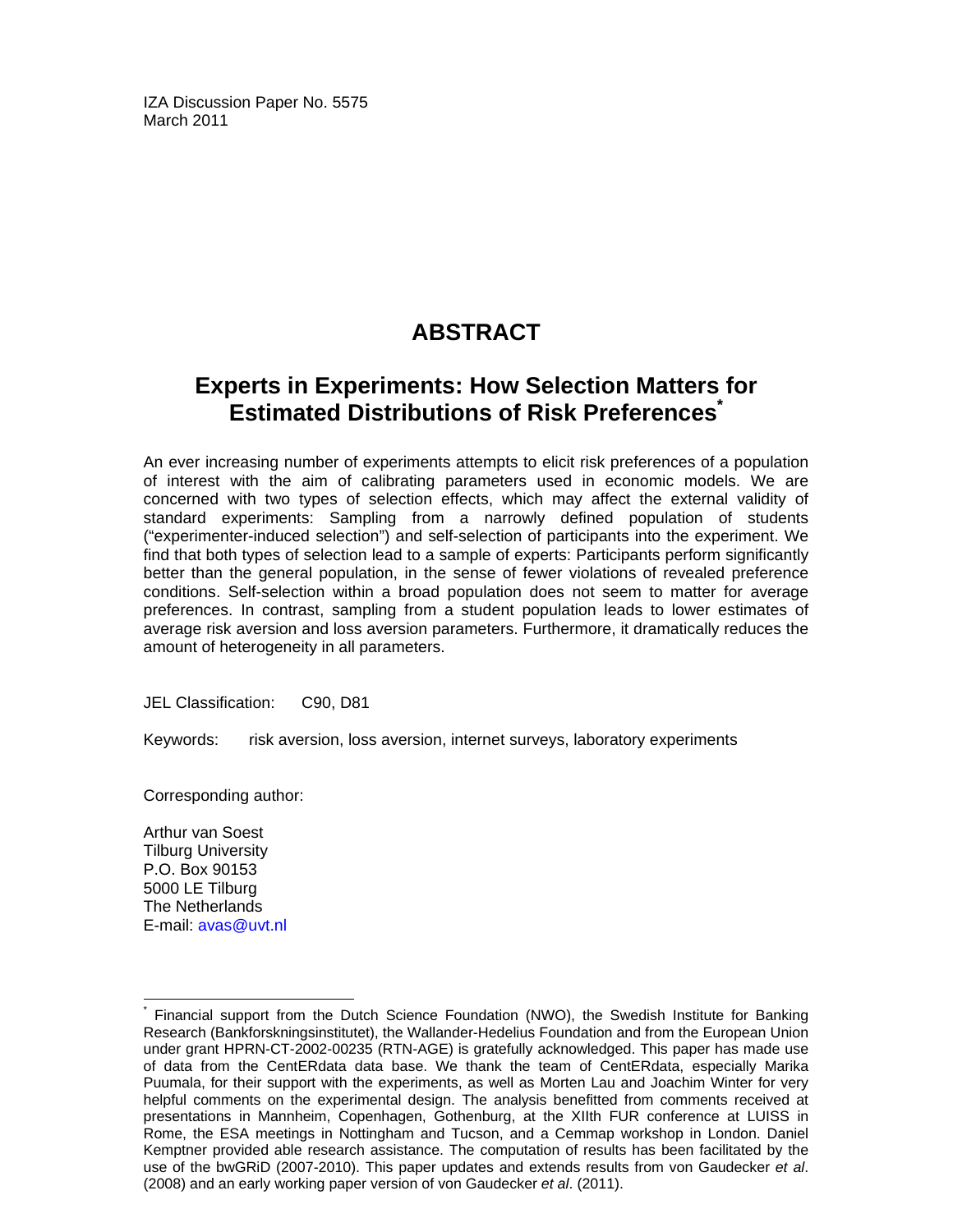### 1 Introduction

Preference heterogeneity is pervasive and crucially changes the implications of many economic models [\(Browning](#page-27-0) et al., [1999;](#page-27-0) [Blundell and Stoker,](#page-27-1) [2007\)](#page-27-1). Estimating its nature from observational data often requires questionable assumptions on market completeness, information structure, etc. As a consequence, there is increasing interest in studying individual heterogeneity using tools from experimental economics.<sup>1</sup> The tightly controlled setting of experiments makes revealed preference arguments more credible and the estimated distributions of parameters can be used to calibrate the parameters of economic models. A major threat to the estimates' external validity arises, however, if the population from which the participants in the experiment are drawn is not the same as the population of interest.<sup>2</sup> What constitutes the population of interest may vary between studies, but in many cases researchers ultimately seek to make statements about human behaviour in general.<sup>3</sup> As a result, it is important to assess how well the behaviour of experimental subjects corresponds to the behaviour of the population at large.

In this paper, we exploit two prominent sources of differences between the sample of subjects in an experiment and the broad population of interest. First, the standard recruitment protocol in experimental economics – researchers inviting college students via emails or posters – may restrict socio-demographic variation too severely [\(Harrison](#page-28-0) *et al.*, [2002\)](#page-28-0). We coin this effect experimenter-induced selection. Second, even if those who are invited to participate form a random sample of the population of interest, voluntary participation potentially gives rise to systematic self-selection [\(Heckman,](#page-28-1) [1974\)](#page-28-1).

Recent years have witnessed different approaches to enhance demographic variation in experimental situations. A popular method is to take the laboratory to the population of interest; for prominent examples along these lines see the series of papers Harrison and coauthors [\(Harrison](#page-28-0) et al., [2002,](#page-28-0) [2007a](#page-28-2)[,b;](#page-28-3) [Andersen](#page-27-2) et al., [2008,](#page-27-2) [2010\)](#page-27-3). Experimenter-induced selection is minimised, but self-selection remains a concern [\(Harrison](#page-28-4)  $et al., 2009$ ). The relatively high costs of administering experiments in this fashion have led to moderate sample sizes. Another strategy to minimise experimenter induced selection that has become available recently is to integrate experiments into (pilots of) existing household surveys; see for example the pioneering work by Fehr [et al.](#page-28-5) [\(2003\)](#page-28-5) or [Dohmen](#page-28-6) et al. [\(2005,](#page-28-6) [forthcoming\)](#page-28-7). A further advantage of this is the availability of a large amount of background information on participants, which helps in estimating the effects of self-selection. Until now, capacity constraints in the survey instruments have prevented a more widespread use of this method. A third approach has employed large convenience samples of Internet respondents recruited by means of newspaper advertising or email invitations. Examples include [Lucking-Reiley](#page-29-0) [\(1999\)](#page-29-0) and

<sup>&</sup>lt;sup>1</sup>A non-exhaustive list of recent contributions includes [Harrison](#page-28-0) *et al.* [\(2002\)](#page-28-0); [Bleichrodt](#page-27-4) *et al.* [\(2001\)](#page-27-4); [Dohmen](#page-28-7) et al. [\(forthcoming\)](#page-28-7); Choi [et al.](#page-28-8) [\(2007\)](#page-28-8); [Andersen](#page-27-2) et al. [\(2008\)](#page-27-2); [Tanaka](#page-30-0) et al. [\(2010\)](#page-30-0); [von Gaudecker](#page-30-1) [et al.](#page-30-1) [\(2011\)](#page-30-1).

<sup>2</sup>Other threats to external validity may occur if the experimental design differs too widely from real-world situations in terms of context, stakes, or similar features. See [Harrison and List](#page-28-9) [\(2004\)](#page-28-9) and [Levitt and List](#page-29-1) [\(2007\)](#page-29-1) for reviews of such effects and [Falk and Heckman](#page-28-10) [\(2009\)](#page-28-10) for critical thoughts.

<sup>&</sup>lt;sup>3</sup>While this is true for most studies, there are clearly arguments for being interested in preference estimates from specific samples of the population. For example, [Lazear](#page-29-2) et al. [\(2011\)](#page-29-2) have recently argued that in certain settings self-selection on preferences can create market outcomes that are very different from those that would have occurred if the general population participated. In order to understand or predict behaviour in such situations, one would naturally rather have preference estimates of those active on the specific markets rather than the population at large.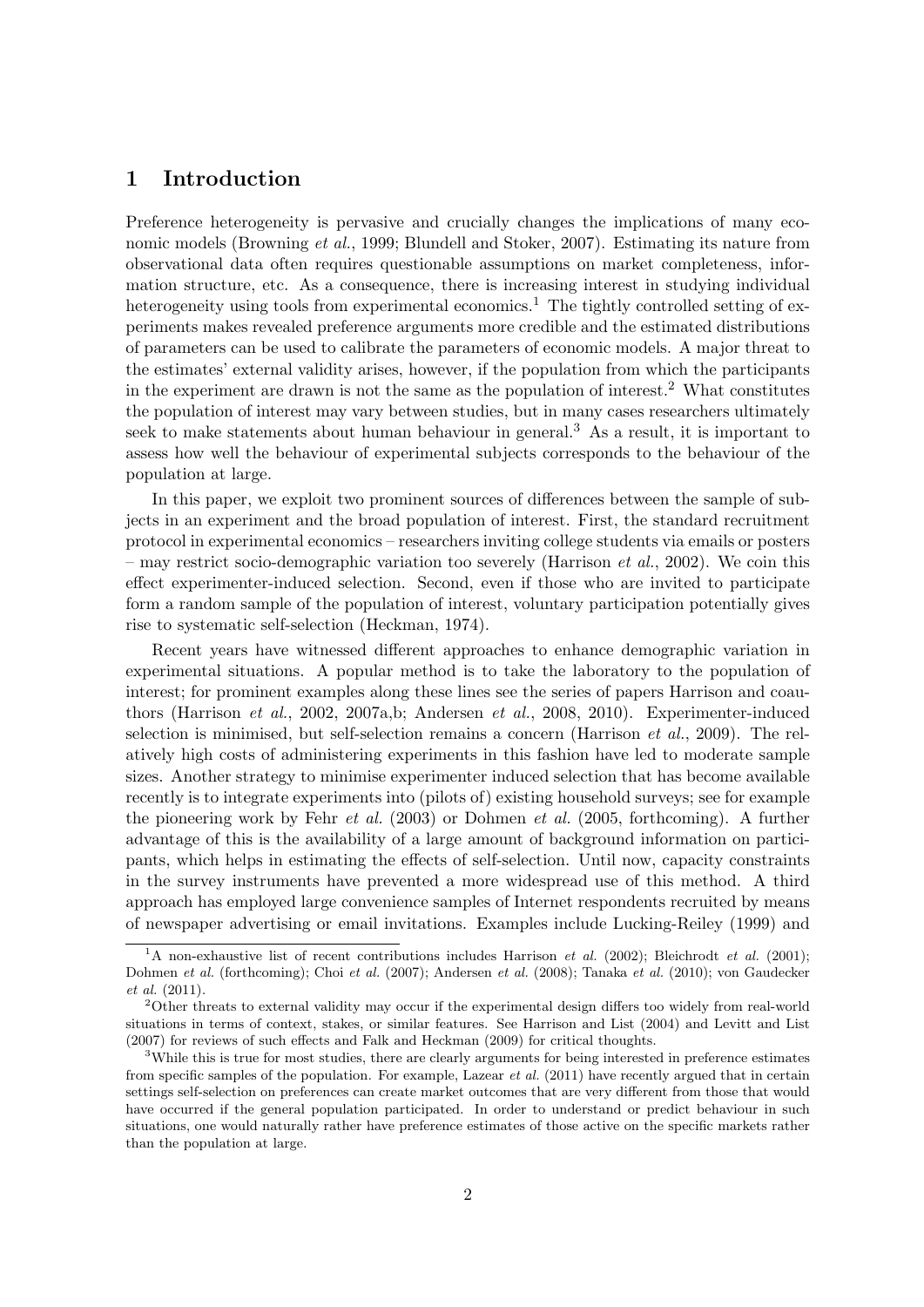Güth *et al.* [\(2007\)](#page-28-11). Experimenter-induced selection is a major concern here since respondents have to read a particular newspaper, need to be able to access the Internet, have to subscribe to a specific electronic mailing list, etc. Since there is no information on non-participants, accounting for self-selection effects is virtually impossible.

We combine features of these three approaches in analysing an experiment with a large sample of respondents from a Dutch household survey, the CentERpanel. This is an Internet survey with a sample drawn from a population register, which avoids non-coverage of those without Internet access by providing them with the necessary equipment to participate. In order to investigate the importance of experimenter-induced selection, we compare the Internet outcomes to those of parallel laboratory experiments. As we do not observe the CentERpanel subjects in a laboratory, experimenter-induced selection effects might be confounded with implementation mode effects. We address this issue from two angles. First, we introduce a treatment in the laboratory which replicates the Internet setting as closely as possible. Second, our Internet sample is sufficiently large to analyse a subsample that resembles the student population in terms of age and education. If environmental factors play a role, they should lead to differences between the results for this Internet subsample and those for the laboratory experiment.

Although the CentERpanel is a random sample ex ante, the fact that not everyone who is invited to participate indeed completes the experiment may still lead to (self-)selection bias. In order to quantify this, we exploit the rich amount of background information from the existing survey, which is available for participants as well as non-participants and analyse self-selection under a missing at random assumption (MAR; see [Little and Rubin,](#page-29-3) [2002\)](#page-29-3).

Our empirical analysis is structural in the sense that we specify a model of optimal behaviour in the choice tasks faced by participants and estimate its primitive parameters. We bring the model to the data by means of a random coefficients model, which naturally allows for observed and unobserved heterogeneity in all preference parameters and in the tendency to make optimisation errors. The latter are identified because we have a large number of choices available for each individual. Earlier research has pointed out that error rates can be substantial and that the propensity to make errors varies with socio-economic background variables [\(von Gaudecker](#page-30-1) et al., [2011\)](#page-30-1). Our preferred version of the behavioural model contains parameters for utility curvature and loss aversion [\(Kahneman and Tversky,](#page-29-4) [1979\)](#page-29-4), but we exploit several alternatives in the Online Appendix, demonstrating that our conclusions are robust to the specific form of risk preferences assumed.

Our findings indicate that there are no effects of implementation mode. These results for risk preferences are largely in line with what Bellemare and Kröger [\(2007\)](#page-27-5) find for trust: students are not representative for the broad population, but once individual characteristics are controlled for, behaviour in a trust game in the lab and over the Internet are not significantly different. Student samples lead to smaller average parameter estimates for risk aversion and loss aversion. Error rates and heterogeneity in all parameters are dramatically reduced compared to the general population. This suggests that it is not possible to draw inference on risky choice behaviour and preference heterogeneity in the broad population from narrowly defined student samples. These effects seem to be driven entirely by the choice of the sampling population rather than the implementation mode. Compared to the effects of experimenter-induced selection on average parameter estimates, we find effects of self-selection that are small to non-existent. We find an economically meaningful effect only for the error propensity. Hence, it seems that ignoring self-selection does far less harm than sampling from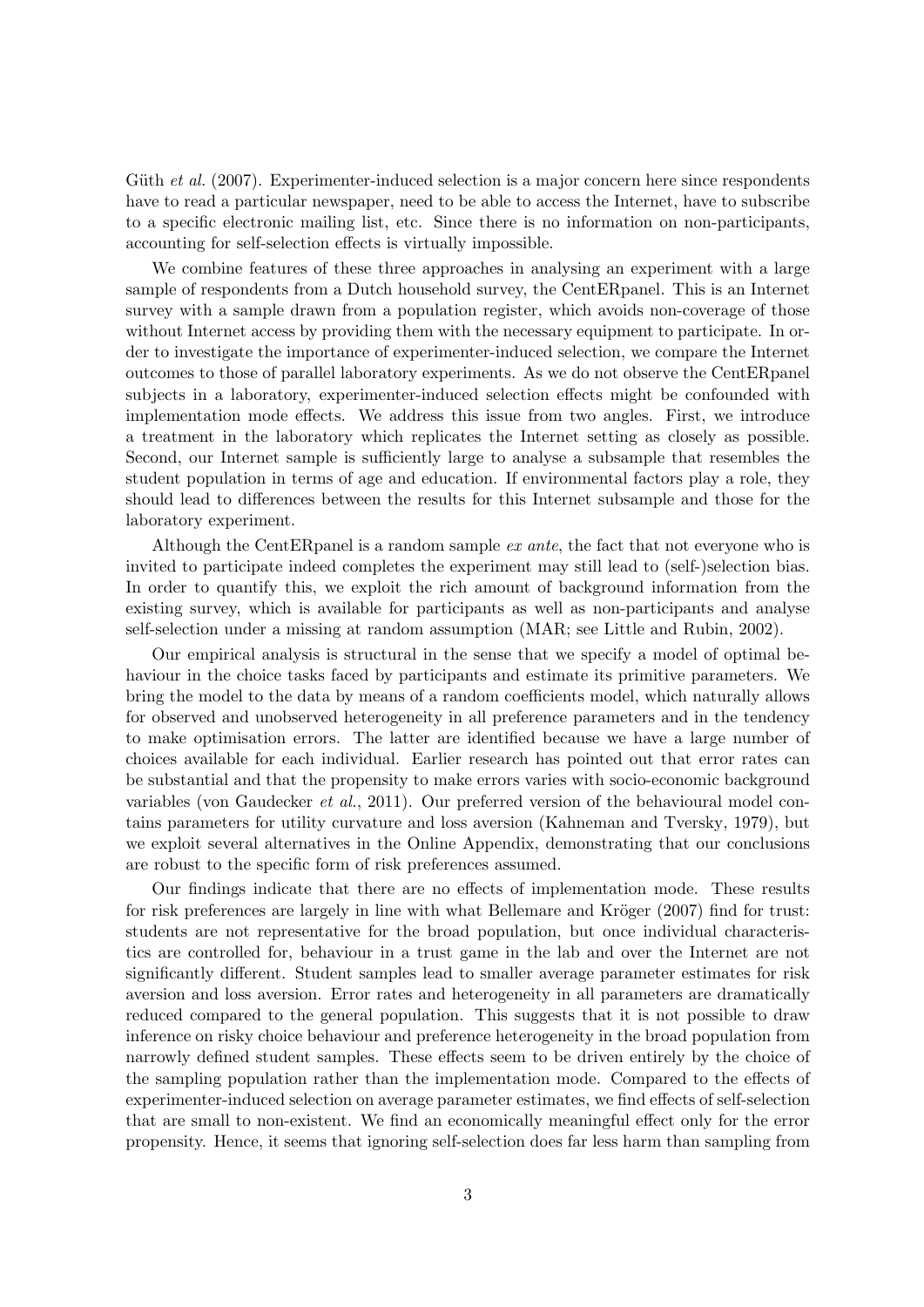a narrowly defined distribution.

Our results have important implications for measuring risk preferences. First, parameter distributions estimated on the basis of a classical experiment using a self-selected student sample cannot simply be extrapolated to a broader population of interest. Second, an Internet experiment using a sound sampling frame based upon a probability sample from the population of interest and also covering the population without Internet access can be an excellent alternative. While such an experiment in principle might also suffer from selection effects (due to voluntary participation) as well as implementation mode effects (lab versus Internet), our results demonstrate that these biases are negligible compared to the biases due to differences between a students only and a population representative sample.

### 2 Experimental setup and theoretical specification

This section provides a detailed description of our experimental design, the sampling populations and our econometric model. The starting point of the experiments is the multiple price list format, a well-established methodology for preference elicitation. We first describe the multiple price list format and how we implement it. We then point out the aspects of the experiment that are specific to the Internet and laboratory settings, respectively. In particular, we highlight the features of our design aimed at disentangling the effects of experimenterinduced selection and implementation method. One of these features is the introduction of two environmental treatments in the laboratory. The first treatment replicates traditional experiments, the other one mimics the Internet setting as much as possible. We term them "Lab-Lab" and "Lab-Internet" to avoid confusion with the CentERpanel experiment (also denoted as "Internet experiment"). The full experimental instructions, samples of choice problems, help screens, final questions, and the debriefing part are available in the Online Appendix. The Internet experiment is also used in [von Gaudecker](#page-30-1) et al. [\(2011\)](#page-30-1). Section [2.4](#page-10-0) sketches the behavioural model and its empirical implementation.

#### <span id="page-5-0"></span>2.1 The Multiple Price List format

Our experiments use a modified version<sup>4</sup> of the multiple price list format; see, e.g., [Binswanger](#page-27-6) [\(1980\)](#page-27-6), [Holt and Laury](#page-29-5) [\(2002\)](#page-29-5) and [Andersen](#page-27-7) et al. [\(2006\)](#page-27-7). Subjects get series of lotteries with identical payoffs but varying probabilities such as those in the screenshot in Figure [1,](#page-6-0) taken from [\(von Gaudecker](#page-30-1) et al., [2011\)](#page-30-1). In each of the four cases, the subject chooses between Options 'A' and 'B'. The lotteries are designed such that according to all economic theories that we consider (see below), subjects who do not make mistakes switch at some point from the safer Option 'A' to the riskier Option 'B', or choose 'B' throughout (since the last row is always a choice between certain payoffs, higher for 'B' than for 'A'). Probabilities of the high payoff on the first screen increase from 0.25 to 1 in steps of 0.25. To obtain more precise information on switching points, subjects who are consistent in the sense that they do not switch back and forth between 'A' and 'B' and choose the higher certain payoff in the final question are routed to a second screen, containing lotteries with the same payoffs but a refined probability grid – involving 10%-steps located approximately between the respondent's highest choice of

<sup>&</sup>lt;sup>4</sup>The main modification is that we include pie charts as a graphical illustration of probabilities (cf. Figure 1); see [\(von Gaudecker](#page-30-1) et al., [2011\)](#page-30-1) for details.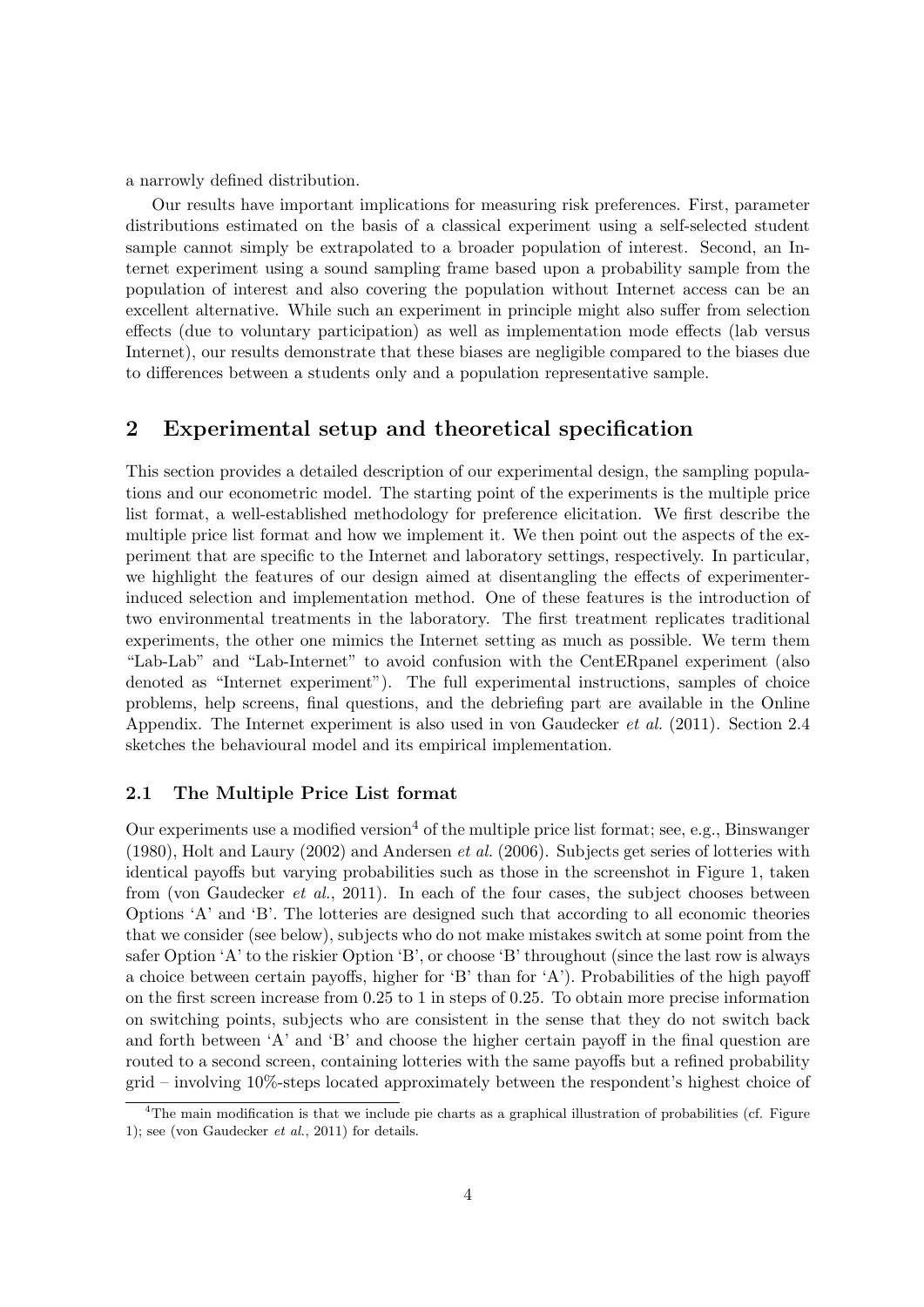#### **Progress: The Progress: Instructions Help** Please, make a choice between A and B for each of the decision problems below. **Option B Option A Choice -outcome revealed in THREE -outcome IMMEDIATELY revealed MONTHS** A B  $\overline{\mathbf{54}}$  $\epsilon$  21 with probability 25%<br> $\epsilon$  18 with probability 75%  $\epsilon$  54 with probability 25%<br> $\epsilon$  -9 with probability 75%  $O$   $O$ 54 21  $\epsilon$  21 with probability 50%<br> $\epsilon$  18 with probability 50%  $\epsilon$  54 with probability 50%<br> $\epsilon$  -9 with probability 50%  $\epsilon$  21 with probability 75%  $\circ$  $\epsilon$  54 with probability 75%<br> $\epsilon$  -9 with probability 25%  $\epsilon$  18 with probability 25%  $\in$  21 with probability  $\in$  54 with probability  $\circ$   $\circ$ 100% 100%  $\in$  18 with probability 0%  $\in$  -9 with probability 0% Continue

### <span id="page-6-0"></span>Figure 1: Screenshot of payoff configuration 5, first screen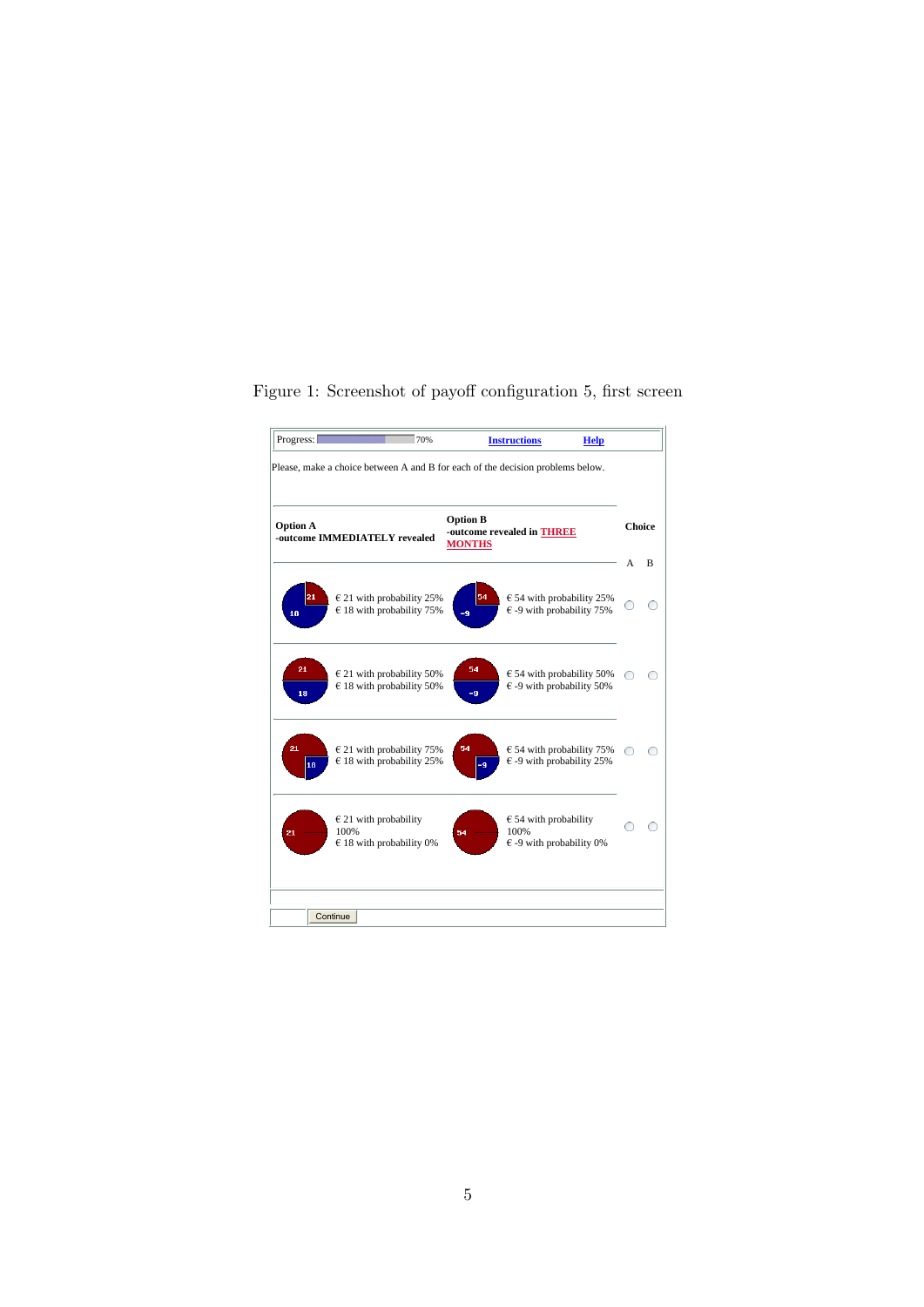|                | Option A    |        |        |             | Option B       |        |
|----------------|-------------|--------|--------|-------------|----------------|--------|
| Payoff         | Uncertainty | Low    | High   | Uncertainty | Low            | High   |
| Configuration  | Resolution  | Payoff | Payoff | Resolution  | Payoff         | Payoff |
| 1              | early       | 27     | 33     | early       | $\overline{0}$ | 69     |
| $\overline{2}$ | early       | 39     | 48     | early       | 9              | 87     |
| 3              | early       | 12     | 15     | early       | $-15$          | 48     |
| 4              | early       | 33     | 36     | late        | 6              | 69     |
| 5              | early       | 18     | 21     | late        | -9             | 54     |
| 6              | early       | 24     | 27     | early       | -3             | 60     |
| 7              | late        | 15     | 18     | late        | $-12$          | 51     |

<span id="page-7-0"></span>Table 1: Characteristics of the Seven Payoff Configurations

Note: Subjects were asked to choose between the two options on each row 4 or 8 times, with different probabilities of obtaining the high outcome. These values were shown in the high incentive and hypothetical treatments. For the low incentive treatment they were divided by three. The order was randomised.

'A' and lowest choice of 'B' on the previous screen, similarly as in the iterative multiple price list format described in [Andersen](#page-27-7) *et al.* [\(2006\)](#page-27-7). For example, if the subject switches between 0.25 and 0.50, the second screen has probabilities 0.2, 0.3, 0.4 and 0.5.

Each subject faced the seven payoff configurations described in Table  $1<sup>5</sup>$  for each configuration they make four or eight decisions, depending on whether they get the second screen. While 'A' always guarantees a positive payoff, Some of the 'B' lotteries involved a possible loss. Actual payments were always made three months after the experiment. At the top of each screen, we indicated whether the outcome of the lottery was revealed immediately or in three months' time (see Figure [1\)](#page-6-0).

Subjects were randomly split into three groups: groups with hypothetical and real lotteries with the amounts shown in Table [1,](#page-7-0) and a third group with real payoffs but amounts divided by three. We refer to these groups as hypothetical, high, and low incentive treatments. Subjects in the high and low incentive groups received an upfront payment of 15 or 5 Euros, respectively, if they completed the experiment. These amounts were chosen to compensate for the maximum negative payoffs in the lotteries. No payment was made to the hypothetical group of the CentERpanel experiment, but to recruit the laboratory subjects in the hypothetical group, these were given a participation fee of 5 Euros. In the incentives treatments, everyone received the participation fee, but only one in ten subjects additionally got paid for one of the chosen lotteries (as in [Harrison](#page-28-2) *et al.* [\(2007a\)](#page-28-2) and [Dohmen](#page-28-7) *et al.* [\(forthcoming\)](#page-28-7)). The lottery to be paid out was selected at random to ensure incentive compatibility. We randomised the order in which the seven payoff configurations were presented.

 ${}^{5}$ The payoff configurations are scaled and rounded versions of those used by [Holt and Laury](#page-29-5) [\(2002\)](#page-29-5).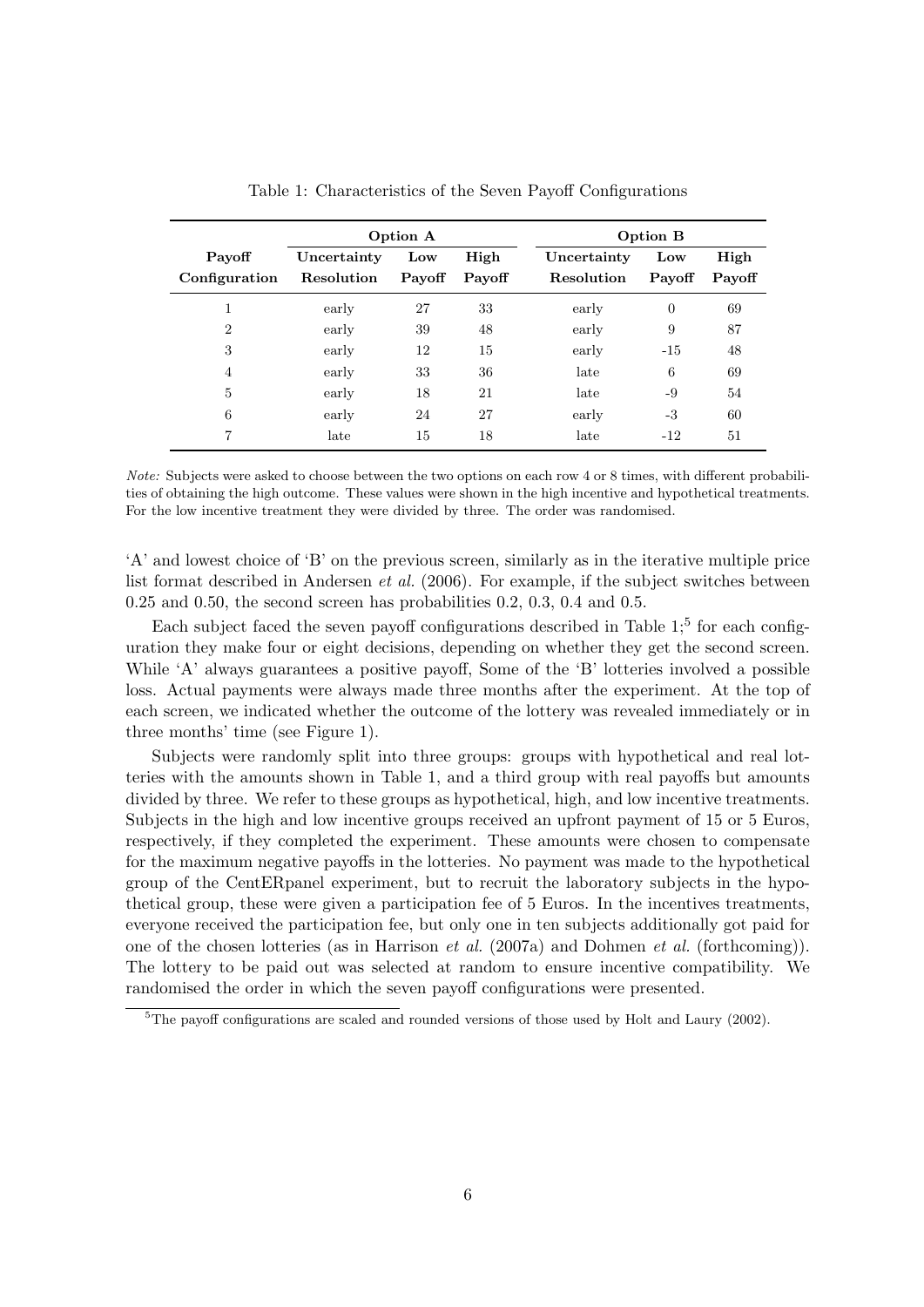#### 2.2 The Internet experiment

The subjects in the Internet experiment are respondents in the CentERpanel, $6$  aged 16 and older. The CentERpanel is managed by CentERdata, a survey research institute affiliated with Tilburg University. The panel contains more than 2,000 households and covers the complete Dutch population, excluding the institutionalised. Questionnaires and experiments are fielded over the Internet. To avoid selection bias, households without Internet access are provided with a set-top box for their TV (and a TV if necessary). Panel members get questions every weekend. They are reimbursed for their costs of participation (fees of dial-up Internet connections etc.) on a regular basis. We conducted our experiments in November and December of 2005 and payments were made with the regular transfers three months after the experiments. The data for the Internet experiment were also used in [von Gaudecker](#page-30-1) et al. [\(2011\)](#page-30-1); see that paper and the online appendix for more details, screenshots, etc.

The welcome screen contained a brief introduction to the experiment followed by a nonparticipation option (see Figure [6](#page-36-0) in the Online Appendix for the introductory screens of all treatments). For the treatments with real incentives, subjects were told the amount of the participation fee and that they had the chance to win substantially more or lose (part of) this money again. It was made clear that no payment would be made upon non-participation or dropping out. In the hypothetical treatment, subjects were informed that the questionnaire consisted of choices under uncertainty in a hypothetical setting. In all treatments, subjects then had to indicate whether they wanted to participate or not. Respondents who opted for participation first went through two pages of online instructions before facing the seven price list configurations. The instructions and specially designed help screens could be accessed throughout the experiment. They were included to improve comparability with similar laboratory experiments, compensating for the absence of an experimenter.

In total, 2,299 persons logged into the system. About 12.7% opted for non-participation, leaving 2,008 respondents who started the experiment. 80 subjects dropped out before completing the questionnaire. Moreover, 138 respondents went through the experiment extremely rapidly. Those who took less than 5:20 minutes (the minimum completion time observed in the laboratory experiments) are treated as dropouts in the analysis below (see also Section [4\)](#page-19-0). Our final sample thus consists of 1,790 subjects who made 91,808 choices.

The first three columns of Table [2](#page-10-1) list descriptive statistics for the participants who completed the experiment ("final sample"), those who opted for non-participation, and those who dropped out in the course of the experiment or sped through it. As expected, the three groups differ in many respects. The variables in Table [2](#page-10-1) can be broadly classified into six groups: Incentive treatment; education; sex and age; employment status and residential area; financial literacy and experience with financial decision making; income. Not everybody answered all of the questions, implying smaller sample sizes if we include all variables. Item nonresponse is strongest for the questions on assets and financial literacy and experience.

Respondents randomised into the hypothetical treatment are underrepresented in the final Internet sample; they more often decide not to participate and more often drop out or speed through. Those who got the high incentive treatment are particularly unlikely to drop out or

<sup>&</sup>lt;sup>6</sup>For related papers using data collected through the CentERpanel see, e.g., [Donkers](#page-28-12) *et al.* [\(2001\)](#page-28-12) who analysed risk preferences using hypothetical questions, and Bellemare and Kröger [\(2007\)](#page-27-5) and [Bellemare](#page-27-8) et al. [\(2008\)](#page-27-8) for evidence from a trust game and an ultimatum game with real payoffs. For more information about the CentERpanel, see <http://www.centerdata.nl/en>.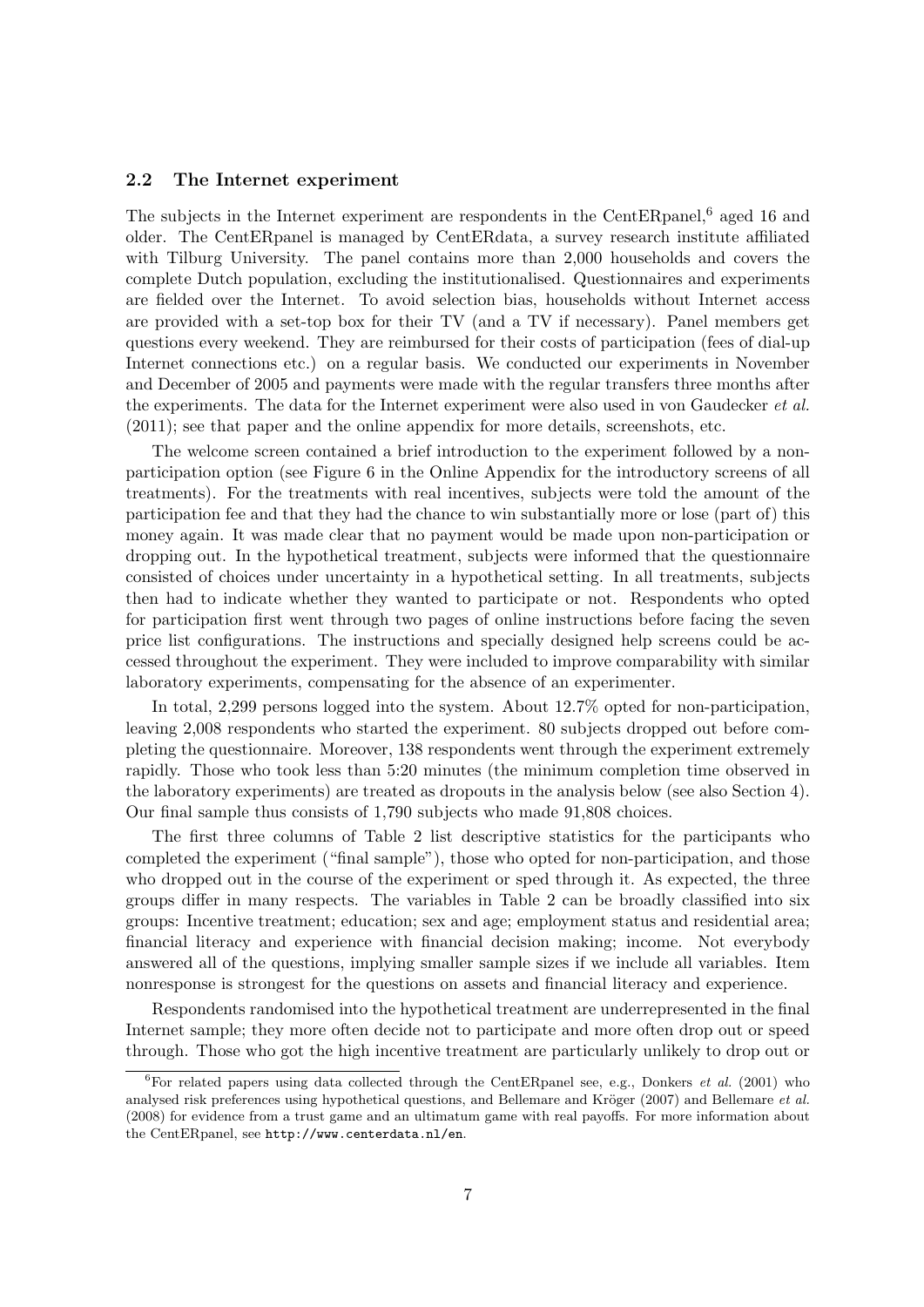speed through the Internet experiment, as one would expect. Non-participation is negatively related to education level and positively associated with age. On the other hand, dropping out or speeding through is more likely for the younger age groups. Women are less likely to complete the Internet experiment than men; they more often decide not to participate and also more often drop out or speed through.

Respondents with high household income participate more often. Participation also rises with several indexes of experience with financial decision making, such as being the person mainly responsible for household finances or having stocks. We also included two variables referring to employer provided savings plans. This is a specific type of long term savings plan that is heavily subsidised by the government through tax deductions, see [Alessie](#page-27-9) et al. [\(2006\)](#page-27-9), making net returns much higher than on any other safe asset. While it is easy to sign up for these plans and the employer does most of the paperwork, the default is not to participate. This may explain why employees with little financial knowledge or interest often do not sign up; see, for example, the work of [Madrian and Shea](#page-29-6) [\(2001\)](#page-29-6) on non-take up of 401(k) plans. Conditional on being offered such a plan, participating in it can be seen as an index of financial literacy. The fact that non-participation and dropping out or speeding through are negatively associated with such a plan therefore suggests that completing the experiment is positively associated with financial literacy.

#### <span id="page-9-0"></span>2.3 The Laboratory Experiment

In order to compare the answers in the Internet experiment to those from a "standard" laboratory experiment, we performed the same experiment in the economics laboratory at Tilburg University. In total, 178 students participated in 16 sessions, divided equally between September 2005 and May 2006. The same treatments were carried out as in the Internet survey. The only difference was the payment of a show-up fee in the hypothetical treatment mentioned in Section [2.1.](#page-5-0) The payment procedure for the incentives treatments was as in the CentERpanel experiment: The participation fee was transferred to participants' bank accounts three months after the experiment; one in ten subjects received the sum of the participation fee and the (possibly negative) payment from one randomly drawn lottery.

To distinguish effects due to different sampling populations from effects due to replacing the controlled laboratory setting by the Internet environment, we also replicated this latter change in the lab. The first environmental treatment, labelled the "Lab-Lab" treatment, replicates the traditional setup used in laboratory experiments. In particular, an experimenter was present in the room to help the subjects and answer questions. In contrast to the CentERpanel experiment, no links to the instructions or help screens were shown in the core part of the experiment. Otherwise, the screens resembled the one in Figure [1.](#page-6-0) Participants also had to wait until everyone else in the session had finished before they could leave the room. In the second environmental treatment – termed the "Lab-Internet" treatment – the experimenter was not present. Instead subjects had access to the same help screens (including the introductory screens) as in the CentERpanel experiment. Moreover, subjects could leave directly after completing the experiment – they did not have to wait for everyone else.

The last column of Table [2](#page-10-1) contains the available demographic characteristics of the laboratory subjects. Compared to the CentERpanel experiment, there is less information and less variation in the basic demographic characteristics. Specifically, in terms of age and education, the laboratory subjects cover only a small fraction of the population represented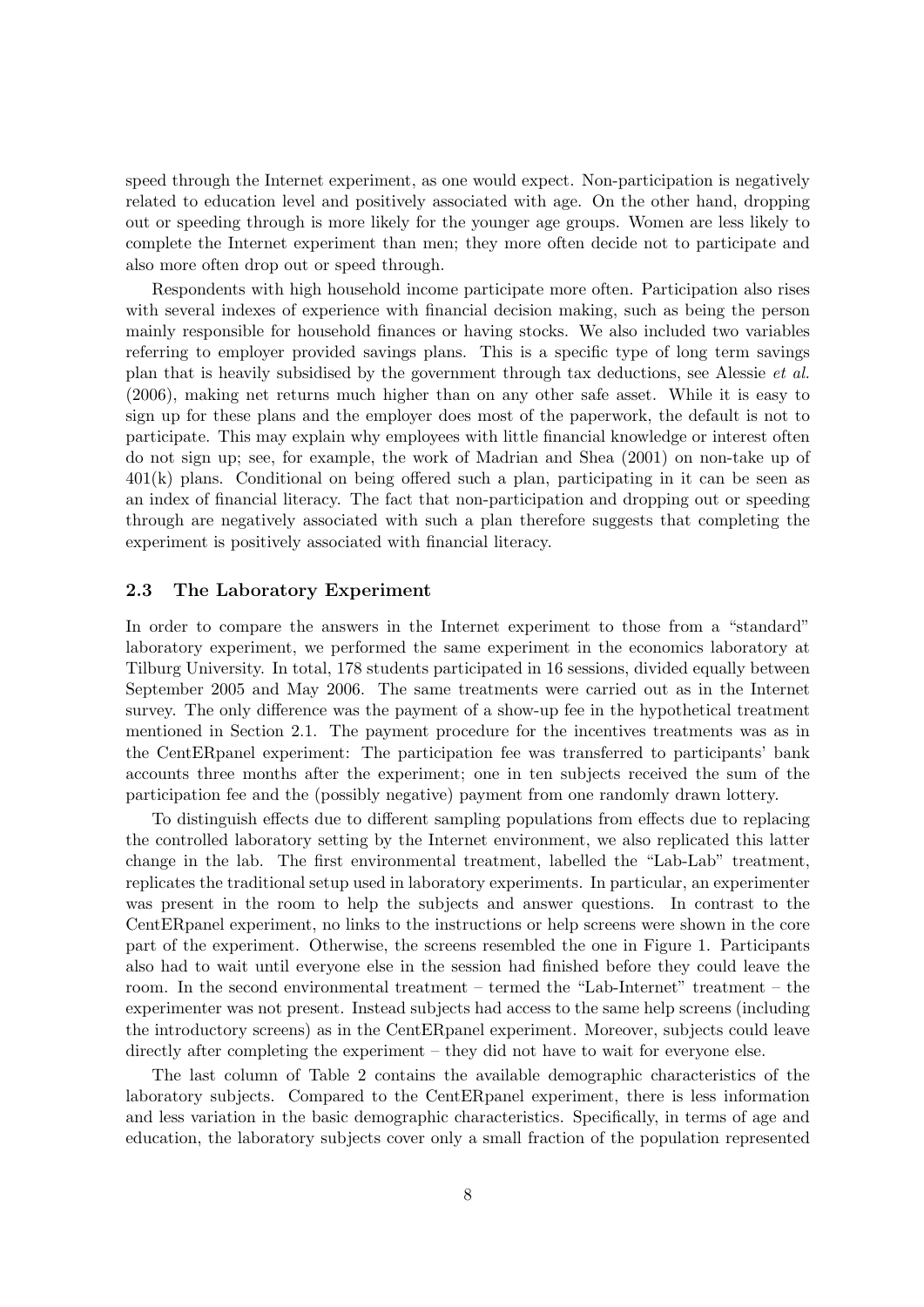|                                                   | CentERpanel |              |                 | Laboratory |
|---------------------------------------------------|-------------|--------------|-----------------|------------|
|                                                   | Final       | Non-         | Dropouts        | Final      |
| Variable                                          | Sample      | Participants | <b>Speeders</b> | Sample     |
| Hypothetical treatment                            | 0.31        | 0.50         | 0.37            | 0.37       |
| Low incentive treatment                           | 0.37        | 0.23         | 0.35            | 0.27       |
| High incentive treatment                          | 0.32        | 0.27         | 0.28            | 0.37       |
| Primary / lower secondary education               | 0.30        | 0.44         | 0.34            | 0.00       |
| Higher sec. educ. / interm. voc. training         | 0.33        | 0.30         | 0.41            | 0.00       |
| Higher vocational training                        | 0.25        | 0.20         | 0.16            | 0.00       |
| University degree / university student            | 0.12        | 0.06         | 0.09            | 1.00       |
| Female                                            | 0.45        | 0.53         | 0.56            | 0.46       |
| Age 35-44 years                                   | 0.19        | 0.13         | 0.21            | 0.00       |
| Age 45-54 years                                   | 0.23        | 0.22         | 0.14            | 0.00       |
| Age $55-64$ years                                 | 0.18        | 0.18         | 0.09            | 0.00       |
| Age 65 years and older                            | 0.16        | 0.33         | 0.10            | 0.00       |
| Working                                           | 0.56        | 0.36         | 0.55            | 0.00       |
| Unemployed and looking for a job                  | 0.02        | 0.03         | 0.03            | 0.00       |
| Lives in Urban Area                               | 0.60        | 0.62         | 0.58            |            |
| Household financial administrator                 | 0.66        | 0.56         | 0.48            |            |
| Employer offers savings plan                      | 0.44        | 0.26         | 0.32            |            |
| Has sav. plan via employer                        | 0.36        | 0.17         | 0.26            |            |
| Has say, acc. or similar                          | 0.87        | 0.85         | 0.90            |            |
| Holds stocks, or similar                          | 0.31        | 0.24         | 0.29            |            |
| Net household income $\in$ [22k Euros; 40k Euros) | 0.49        | 0.51         | 0.49            |            |
| Net household income at least 40k Euros           | 0.17        | 0.13         | 0.18            |            |
| Maximum number of observations                    | 1787        | 290          | 218             | 178        |

<span id="page-10-1"></span>Table 2: Selected Characteristics of Participants

Note: The numbers shown indicate fractions in the final sample. Some households did not complete all questionnaires from the DNB Household Survey, from which some of the variables are drawn. Hence the number of observations is lower for some of the variables in question. This is particularly the case for the last two sections of the table.

in the first three columns.

#### <span id="page-10-0"></span>2.4 Theoretical specification and empirical implementation

In order to organise the data and to interpret the magnitude of selection effects, it is important to specify a behavioural model. Here we use a simplified version of the model of [von Gaudecker](#page-30-1) [et al.](#page-30-1) [\(2011\)](#page-30-1), assuming no preference for early or late resolution of uncertainty. Starting point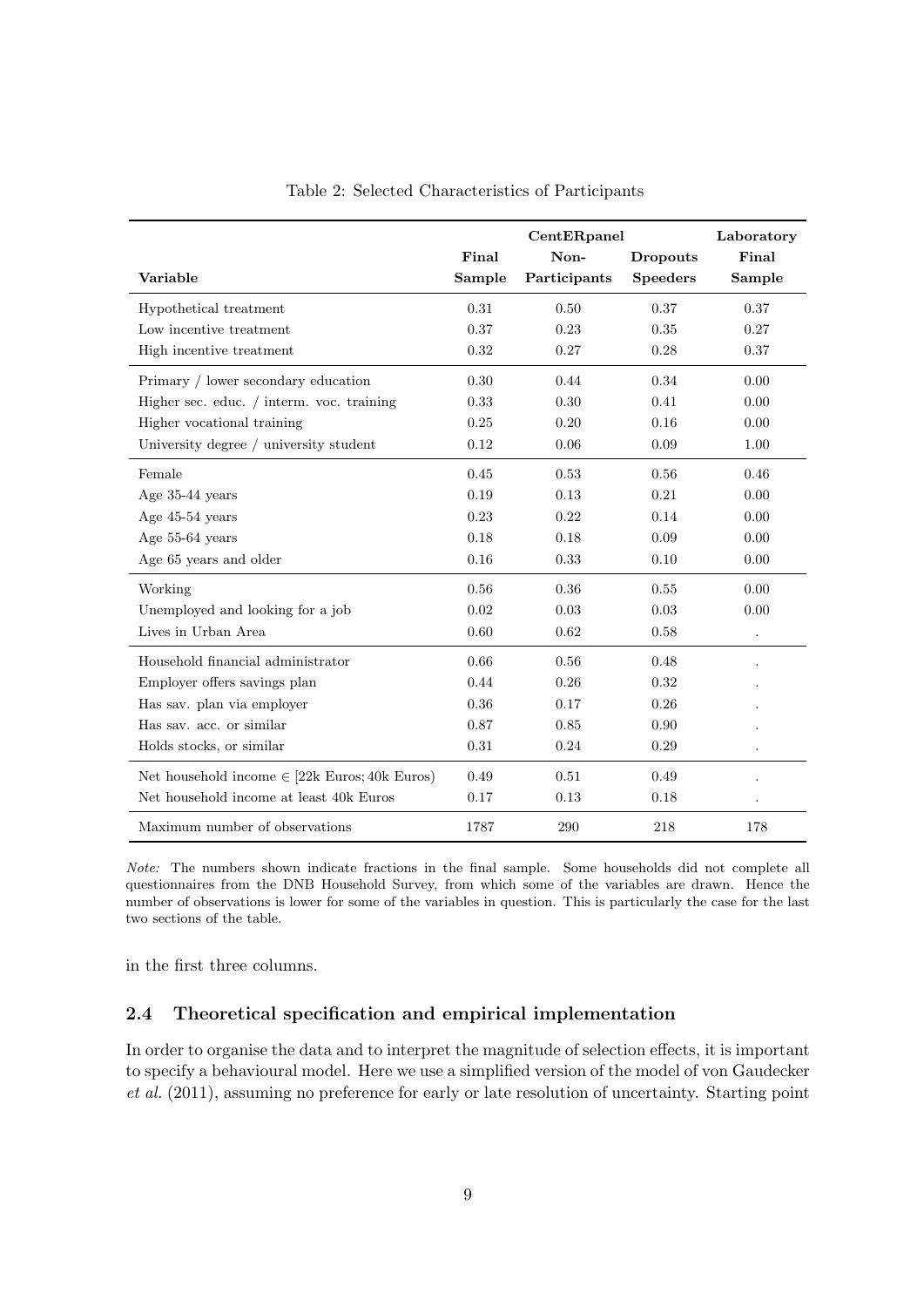is a standard expected utility formulation with an exponential utility function:

<span id="page-11-0"></span>(1) 
$$
u(z,\gamma) = -\frac{1}{\gamma}e^{-\gamma z}
$$

where  $z \in \mathbb{R}$  denotes a lottery outcome and  $\gamma \in \mathbb{R}$  is the Arrow-Pratt coefficient of absolute risk aversion. The choice of the exponential utility is motivated in [von Gaudecker](#page-30-1) et al. [\(2011\)](#page-30-1), who find that exponential utility provides a better fit of the data than than power utility.

Equation [\(1\)](#page-11-0) is augmented with a loss aversion parameter  $\lambda \in \mathbb{R}_+$ , following prospect theory [\(Kahneman and Tversky,](#page-29-4) [1979\)](#page-29-4) and in line with the widely recognised stylised fact that "losses loom larger than gains" (see, e.g., [Starmer](#page-29-7) [\(2000\)](#page-29-7) for a review):

<span id="page-11-1"></span>(2) 
$$
u(z, \gamma, \lambda) = \begin{cases} -\frac{1}{\gamma} e^{-\gamma z} & \text{for } z \ge 0 \\ \frac{\lambda - 1}{\gamma} - \frac{\lambda}{\gamma} e^{-\gamma z} & \text{for } z < 0 \end{cases}
$$

The degree of loss aversion is measured by the ratio of the left and the right derivatives of the utility function at zero, as suggested by Köbberling and Wakker [\(2005\)](#page-29-8). [von Gaudecker](#page-30-1) [et al.](#page-30-1) [\(2011\)](#page-30-1) demonstrate that this model is able to capture the main features of the data in the CentERpanel experiment and that it is superior to several alternative functional form assumptions on the grounds of model fit.<sup>7</sup>

Based on [\(2\)](#page-11-1), we formulate a structural econometric model which can be estimated by maximum likelihood. The model allows for individual heterogeneity in preference parameters and in the tendency to make errors. Individual differences are captured by observed characteristics ("observed heterogeneity") or not ("unobserved heterogeneity"). Our decision problems are all choices between binary lotteries  $\pi^k$ , characterised by a low outcome  $(k^{low})$ , a high outcome  $(k^{high})$  and the probability of the high outcome  $(p^{high})$ . Each pair of lotteries shares a common probability of the high outcome. Each individual  $i \in \{1, ..., N\}$  faces  $j \in \{1, \ldots, J_i\}$  dichotomous choices between two binary lotteries  $\pi_j^A = \left(A_j^{low}, A_j^{high}, p_j^{high}\right)$  $\binom{high}{j}$ and  $\pi_j^B = \left(B_j^{low}, B_j^{high}, p_j^{high}\right)$  ${j \choose j}$ . Let  $Y_{ij} = 1$  if the individual opts for  $\pi_j^B$  and  $Y_{ij} = 0$  otherwise. Define the difference in certainty equivalents of the two lotteries in decision task  $j$ as:

$$
\Delta \mathrm{CE}_{ij} = \mathrm{CE}(\pi_j^B, \gamma_i, \lambda_i) - \mathrm{CE}(\pi_j^A, \gamma_i, \lambda_i),
$$

where  $CE(\pi_j^k, \gamma_i, \lambda_i)$ ,  $k = A, B$  is the certainty equivalent of lottery  $\pi_j^k$  given the utility function defined by [\(2\)](#page-11-1) with the individual-specific parameters  $\gamma_i$  and  $\lambda_i$ .

Ignoring cases of indifference (which have probability zero in our setup), a perfectly rational decision maker would choose  $\pi_j^B$  if and only if  $\Delta \text{CE}_{ij} > 0$ . As a first step to allow for stochastic decision making, we add so-called Fechner errors (see, for example, [Loomes,](#page-29-9) [2005\)](#page-29-9) and model the individual's choice as:

(3) 
$$
Y_{ij} = \mathbb{I} \{ \Delta \mathbf{CE}_{ij} + \tau \varepsilon_{ij} > 0 \},
$$

where  $\mathbb{I}\{\cdot\}$  denotes the indicator function. We assume that the  $\varepsilon_{ij}$  are independent of each other and of the random coefficients driving the utility function, and follow a standard logistic

<sup>&</sup>lt;sup>7</sup>In the Online Appendix, we present estimates based on several alternative models. The results show that our conclusions about selection effects are robust to the chosen functional forms and to extending model allowing [Kreps and Porteus](#page-29-10) [\(1978\)](#page-29-10) preferences towards the timing of uncertainty resolution.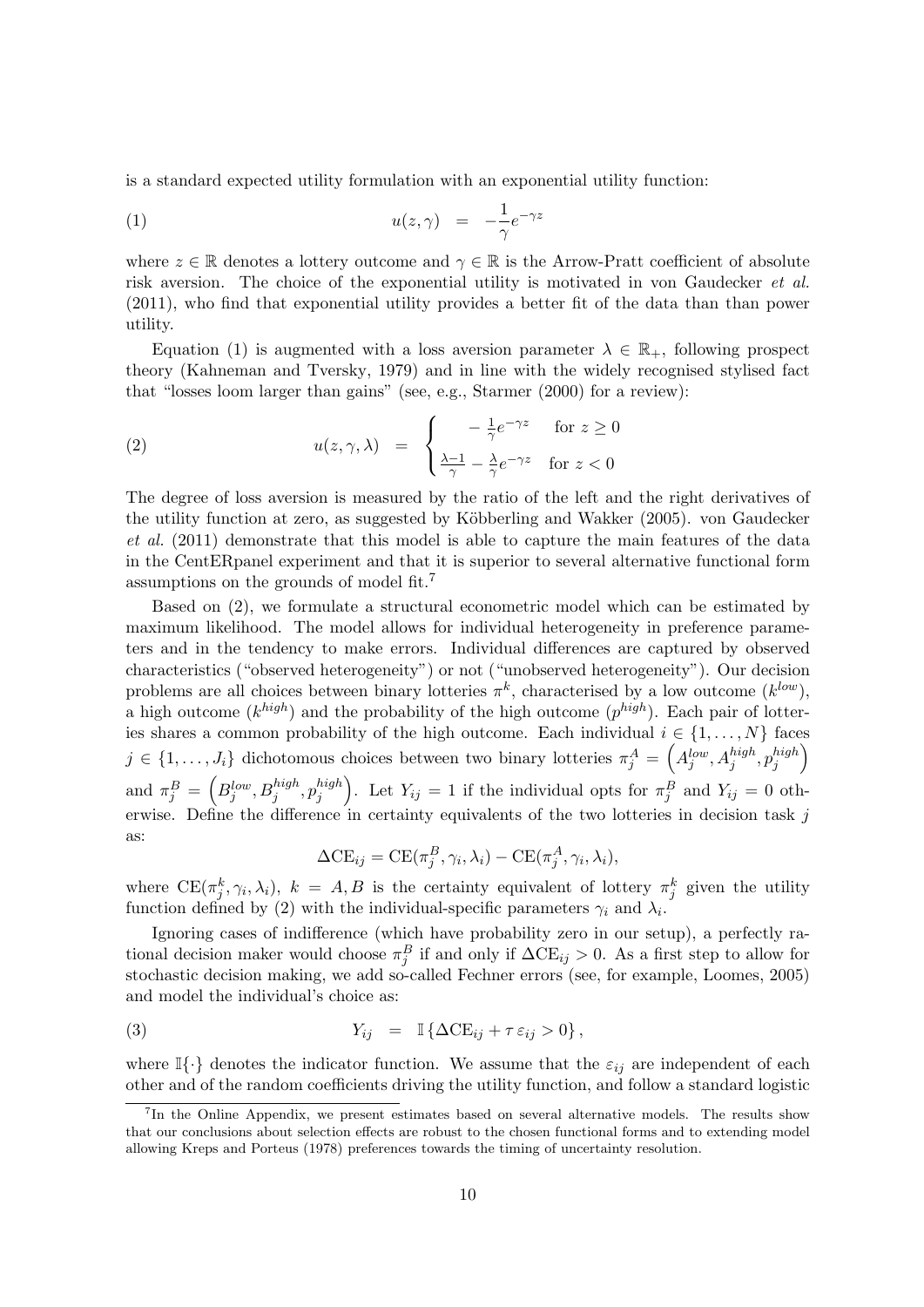distribution. Fechner errors imply that as ∆CE becomes small, the likelihood of choosing the "wrong" lottery increases. The probability of such a mistake increases with the parameter  $\tau$  (> 0).

In addition to Fechner errors  $\tau \varepsilon_{ij}$ , we also allow for the possibility that subjects choose at random in any given task, following [Harless and Camerer](#page-28-13) [\(1994\)](#page-28-13). The propensity to do so is governed by the (individual specific) "trembling hand" parameter  $\omega_i \in [0,1]$ . Under these assumptions, the probability of the observed choice  $Y_{ij}$  of individual i in choice situation j, given all the individual specific parameters, is given by:

<span id="page-12-0"></span>(4) 
$$
l_{ij} \left( \pi_j^A, \pi_j^B, Y_{ij}, \tau, \gamma_i, \lambda_i, \omega_i \right) =
$$

$$
(1 - \omega_i) \Lambda \left( (2Y_{ij} - 1) \frac{1}{\tau} \Delta \mathbf{CE}_{ij} \left( \pi_j^A, \pi_j^B, \gamma_i, \lambda_i \right) \right) + \frac{\omega_i}{2},
$$

where  $\Lambda(t) = (1 + e^{-t})^{-1}$  is the logistic distribution function. For the sake of a parsimonious and easily interpretable model, we restrict  $\tau$  to be the same for all individuals, but allow that subjects vary in their probability to make random choices.<sup>8</sup>

We use a random coefficients model for the individual-specific parameters  $\gamma_i$ ,  $\lambda_i$ , and  $\omega_i$ . Define

(5) 
$$
\eta_i = g_{\eta}(X_i^{\eta} \beta^{\eta} + \xi_i^{\eta}), \quad \eta_i \in \{\gamma_i, \lambda_i, \omega_i\}
$$

where  $\eta_i$  denotes one of the three individual specific parameters,  $X_i^{\eta}$  $\frac{\eta}{i}$  are  $1 \times K^{\eta}$  vectors of regressors,  $\beta^{\eta}$  are  $K^{\eta} \times 1$  parameter vectors, and  $\xi_i^{\eta}$  $\eta$ <sup>n</sup> are the unobserved heterogeneity components of the parameters. The first element of each  $X_i^{\eta}$  $\eta_i^{\eta}$  contains 1. The functions  $g_{\eta}(\cdot)$ are used to impose the theoretical restrictions on the individual specific parameters. This is just the identity function for  $\gamma$ ; an exponential function ensures a positive value of  $\lambda$ ; and the logistic distribution function guarantees that  $\omega$  is always between 0 and 1. We write  $g(X_i\beta + \xi_i)$  for the vector of these three functions.

We assume that the vector  $\xi_i = (\xi_i^{\gamma})$  $\hat{a}_i^{\gamma}, \xi_i^{\lambda}, \xi_i^{\omega}$ <sup>'</sup> follows a joint normal distribution independent of the regressors. [von Gaudecker](#page-30-1) et al. [\(2011\)](#page-30-1) find that the difference between the low and high incentive / hypothetical treatments is better captured by a multiplicative specification than by adding a low incentive dummy to  $X$ . For the low incentive treatment, we therefore multiply all slope coefficients as well as the standard deviations of the unobserved heterogeneity terms by the same parameter  $\beta_{\text{low incentive}}^{\eta}$ . Defining  $\xi^* = (\Sigma')^{-1}\xi$ , where  $\Sigma' \Sigma$  is the covariance matrix of  $\xi$ , we can express the likelihood contribution of subject i as:

(6) 
$$
l_i = \int_{\mathbb{R}^3} \left[ \prod_{j \in J_i} l_{ij} \left( \pi_j^A, \pi_j^B, Y_{ij}, \tau, g(X_i \beta + \xi) \right) \right] \phi(\xi^*) d\xi^*
$$

where  $l_{ij}$  is the probability given in [\(4\)](#page-12-0) and  $\phi(\cdot)$  denotes the joint standard normal probability density function with appropriate dimension (3 in this case). The log likelihood is given by the sum of the logarithms of  $l_i$  over all respondents in the sample and can be maximised by standard simulation methods.

<sup>&</sup>lt;sup>8</sup>One might argue that  $\tau$  should also be individual specific, but in practice it appears to be difficult to estimate heterogeneity in  $\tau$  and  $\omega$  separately (although both are identified, in theory).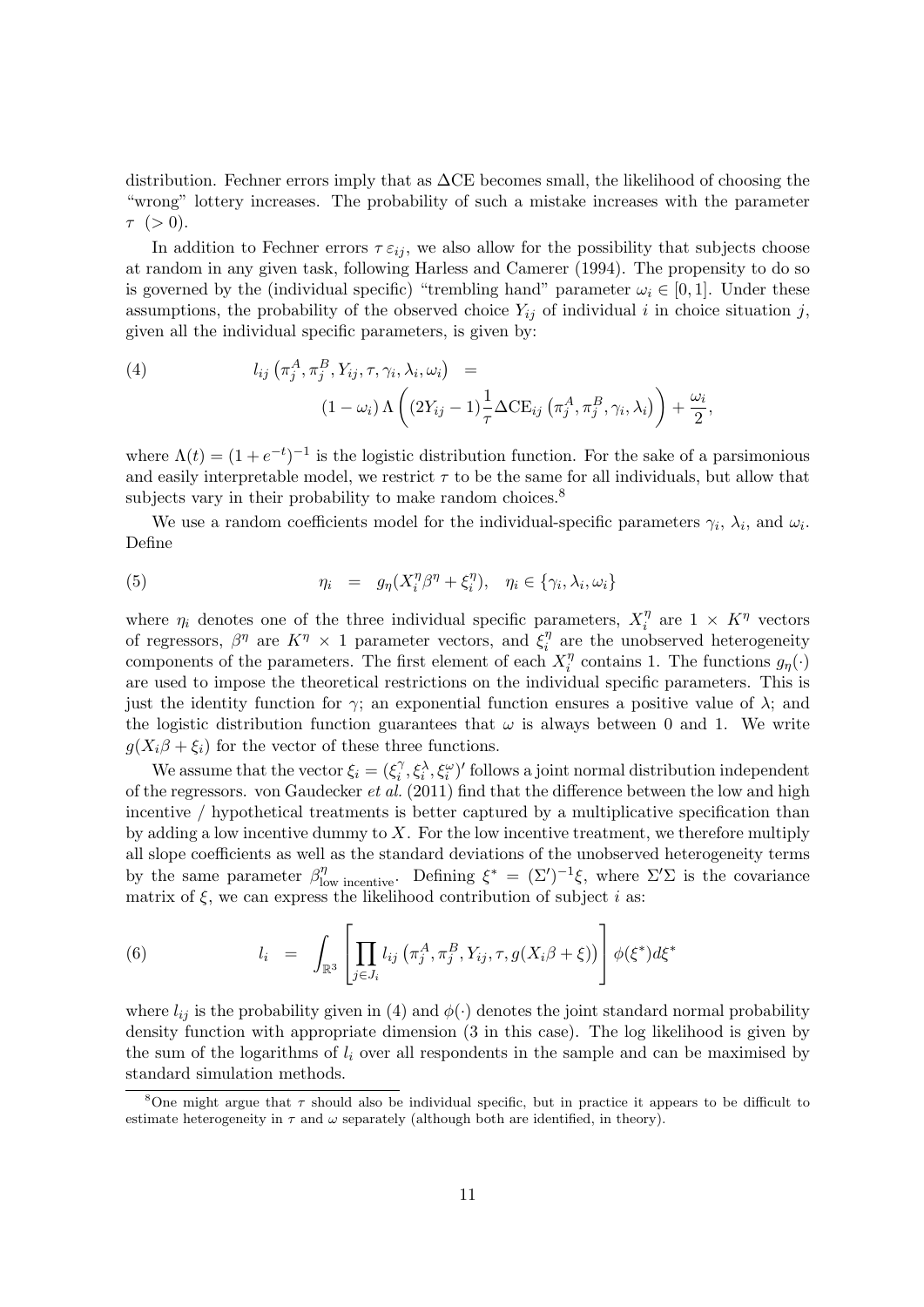### 3 Experimenter-induced selection

This section addresses the concern that the parameter distributions derived from standard laboratory experiments are not representative for a broader, heterogeneous, population. Our design enables analysing the effect of experimenter-induced selection while controlling for implementation modes. We first show some simple descriptive statistics highlighting the key patterns in the data before describing the results from the structural analysis.

#### 3.1 Descriptive evidence

With regard to elicitation and modelling of preferences, the structure and frequency of errors and violations of fundamental principles of choice is of special interest. We distinguish three choice patterns that are inconsistent with almost all models of choice under uncertainty. First, a dominance violation occurs if somebody chooses option 'B' when the probability for the high outcome is zero or option 'A' when this probability is one.<sup>9</sup> The second type of inconsistency emerges when subjects switch back and forth from choosing 'A' and 'B' on the same screen. The third is when they switch back and forth between the initial screen and the follow-up screen (within a given payoff configuration). There was some overlap of probabilities on the two screens, so subjects could make a choice on the second that was inconsistent with their choice on the first screen.<sup>10</sup>

We consider the average number of violations of any of the three types as a first summary statistic for error frequencies. Only one violation per subject is counted for each payoff configuration because of the iteration scheme that depended on making an error on the first screen or not. In Figure [2,](#page-14-0) the average number of configurations with inconsistencies is presented by sample. The error frequency is twice as high in the Internet experiment (first bar) than in the laboratory experiment (second bar) and individual error propensities are significantly different using any of the standard Mann-Whitney, Kolmogorov-Smirnov, or student t-tests (two-sided p-values  $< 0.01$ ). At the same time, it is evident from Figure [2](#page-14-0) that average error frequencies are very similar across the two laboratory treatments and the Internet-Uni subsample, which consists of those respondents of the CentERpanel that are less than 35 years of age and hold a university degree or study to obtain one. The similarity between the lab and the Internet-Uni subsamples is not rejected by any of the tests. This suggests that the disparity between the lab and the Internet is not due to the different environments under which the experiments were conducted.

In Table [3,](#page-15-0) we break down the total number of inconsistencies by type of error. The pattern found in the laboratory is similar to results reported by [Loomes](#page-29-11) et al. [\(2002\)](#page-29-11) on a different risky choice design: Subjects make very few violations of dominance but make many more inconsistent choices when faced twice with the same decision problem. Inconsistencies between screens constitute more than 80% of all consistency violations in the Laboratory. Our results indicate that this changes dramatically when the general population is considered, where dominance violations play a much larger role and constitute 36% of all consistency violations. The numbers of within and between screens inconsistencies are also larger than

<sup>9</sup>The former can only happen on a follow-up screen if the respondent has chosen option 'B' throughout the first screen.

<sup>&</sup>lt;sup>10</sup>For example, if a subject switched from 'A' to 'B' on the first screen at a 0.5 probability of the high outcome, the second screen had high outcome probabilities 0.2, 0.3, 0.4 and 0.5. An between-screens inconsistency then arises if he or she chose 'B' at probability 0.2 or if they chose 'A' at probability 0.5.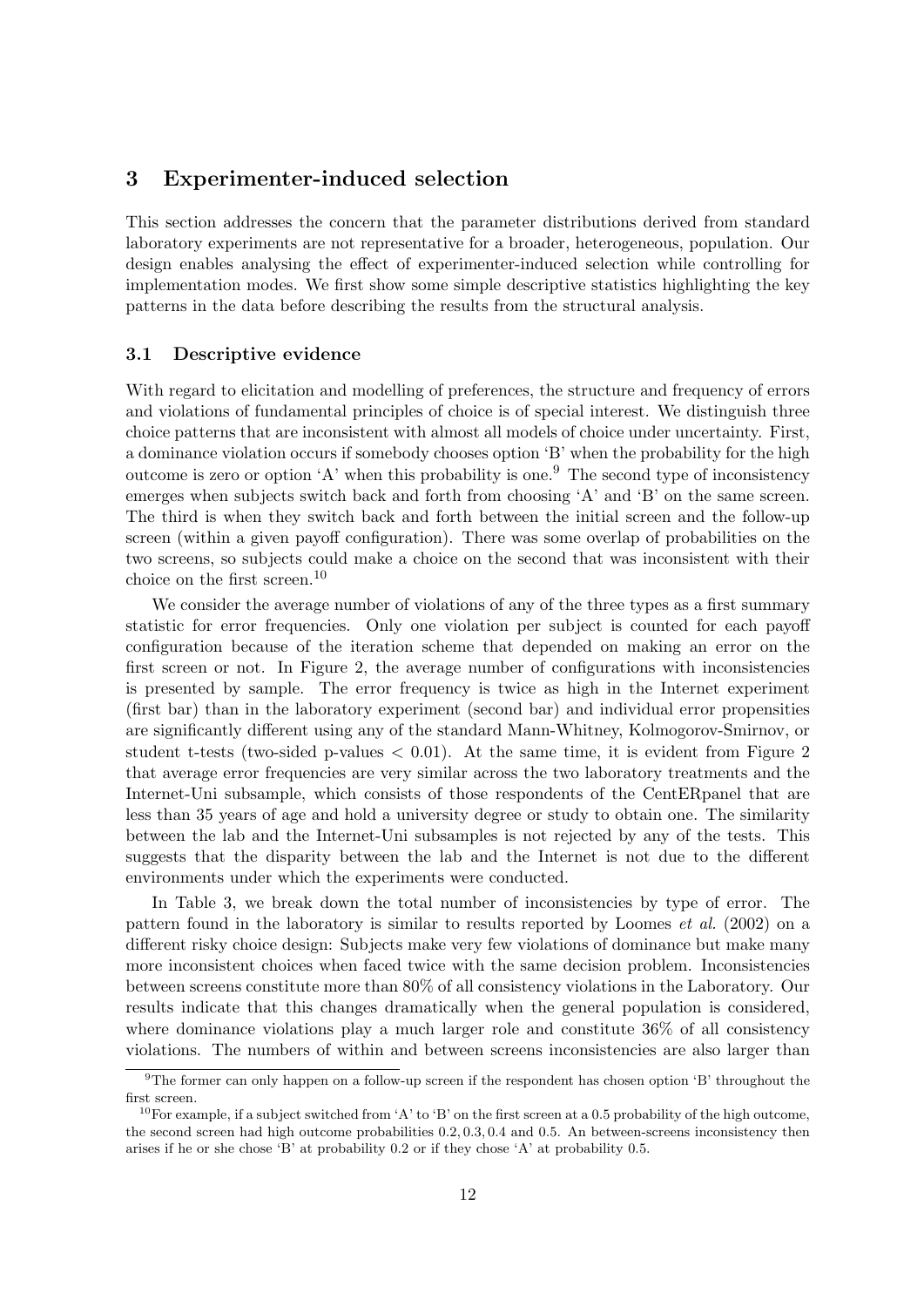<span id="page-14-0"></span>

Figure 2: Percentage of configurations with inconsistencies by sample

Note: The bars represent frequencies of errors as a percentage of the number of possible violations along with 95% confidence intervals. A maximum of one error was counted for each payoff configuration. "Internet" consists of unweighted numbers from CentERpanel respondents. "Laboratory" are averages for all laboratory subjects and "Internet-Uni" mean values for those respondents of the CentERpanel that are less than 35 years of age and hold a university degree or study to obtain one. "Lab-Lab" and "Lab-Internet" are averages for laboratory subjects in the"Lab-Lab" and "Lab-Internet" treatments, respectively.

in the lab. As above, the figures suggest that the difference between the laboratory and the Internet is mainly driven by differences in the sampling populations: the error frequencies of the young and well educated in the "Internet-Uni" group resemble those of the laboratory samples. The only discrepancy concerns dominance violations, which appear to be slightly more common in the "Internet-Uni" sample than in the laboratory samples.

To obtain a simple measure of risk preferences we consider at which probabilities subjects switched from (the safer) option 'A' to (the riskier) option 'B' in each payoff configuration.<sup>11</sup> The higher the switch point, the more averse the subject is to more risky choices. Similar measures have been used in earlier studies, cf., e.g., [Holt and Laury](#page-29-5) [\(2002\)](#page-29-5). The average switch point of 70% in the Internet experiment is considerably higher than the corresponding figure of 61% for the laboratory experiment. The findings in the laboratory are close to those in [Holt and Laury](#page-29-5) [\(2002\)](#page-29-5) for the payoffs most comparable to ours. Figure [3](#page-15-1) confirms that similar difference between the two samples are found for all seven decision problems. Using the MW and KS tests we find that the differences between the laboratory and Internet samples are highly significant, both comparing averages across all questions and looking at each question separately (two-sided p-values  $< 0.01$ ). For the sake of brevity, we do not report separate results on the Internet-Uni subsample, or on differences between the two mode treatments in the Laboratory. They show the same pattern we found for the inconsistencies: Controlling for

 $11$ We can only compute bounds that will at best be a 5%-interval (e.g. between 75% as the highest 'A'-choice on the first screen and 80% as the lowest choice of 'B' on the second screen). In many cases, inconsistencies make these bounds grow substantially wider. We computed them as follows: the lowest possible switch point is defined as the highest probability corresponding to an 'A' choice that is still lower than the minimum probability with a 'B' choice; the upper bound is the minimum probability with a 'B' choice that is still higher than the maximum probability where option 'A' was chosen. If only choice 'A' ('B') was observed, both upper and lower bound were set to 100% (0%). We then averaged the upper bounds and the lower bounds across the seven payoff configurations. This leaves us with two preference measures per individual, To save space, we just report results using the midpoint of the two bounds. All results remain qualitatively the same if we use the upper or lower bounds, figures corresponding to Figure [3](#page-15-1) can be found in the Online Appendix.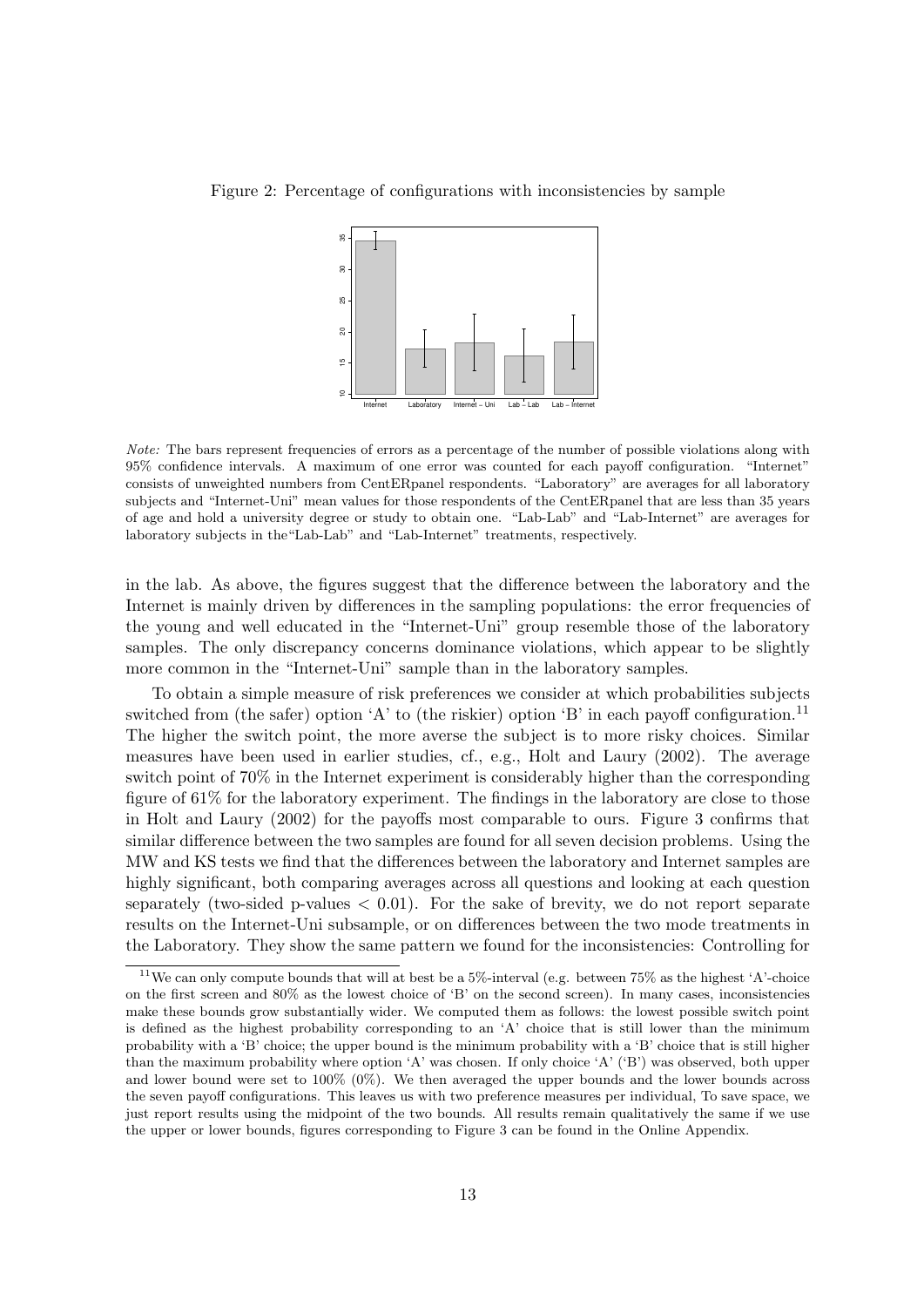| Sample         |      | $\#$ Obs. Dominance Within Between |         |               | Total    |
|----------------|------|------------------------------------|---------|---------------|----------|
| Internet       | 1787 | 12.6%                              | 4.9%    | 24.5%         | 34.7%    |
| Laboratory     | 178  | $1.5\%$                            | $2.0\%$ | 14.6\% 17.3\% |          |
| Internet - Uni | 96   | $4.2\%$                            | $1.9\%$ | $14.4\%$      | 18.3%    |
| Lab - Lab      | 88   | $1.6\%$                            | $1.9\%$ | 13.9%         | $16.2\%$ |
| Lab - Internet | 90   | $1.5\%$                            | $2.0\%$ | $15.2\%$      | 18.4%    |

<span id="page-15-0"></span>Table 3: Relative frequency of inconsistencies by type of error and subsample

Note: The figures represent frequencies of the different types of errors as a percentage of the number of possible violations. The fractions of violations for the dominance category were obtained by dividing the total number of dominance violations in each category by the total number of screens shown to each subject on which dominance violations could be made. The numbers for the within category are calculated as the number of within violations, divided by the total number of screens shown to each subject. The figures of the last column were obtained by dividing the number of between errors by the number of times the second screen was displayed to subjects. A maximum of one error was counted for each payoff configuration.

the characteristics of the sampling population eliminates the differences between the Internet and the Laboratory, mode effects appear to play no role.

<span id="page-15-1"></span>

Figure 3: Mean switch points in the CentERpanel and laboratory experiments

Note: The numbering of the payoff configurations (PC) conforms to those in Table [1.](#page-7-0) "Switch points" are defined as the mean of the 'lowest' and 'highest' switch points discussed in the text and depicted in the Online Appendix, Figures [7](#page-37-0) and [8,](#page-37-1) respectively. Error bars depict 95% confidence intervals.

#### 3.2 Results from the structural model

The descriptive results are suggestive for differences in mean parameters, but difficult to interpret in magnitude. This applies even more to higher moments like the variance, which is why we have not discussed them so far. Error propensities are underestimated because violations of revealed preference conditions across configurations cannot be incorporated. Estimates of the structural model described in Section [2.4](#page-10-0) overcome these limitations. Table [4](#page-17-0) displays the estimation results using the combined sample including subjects from both the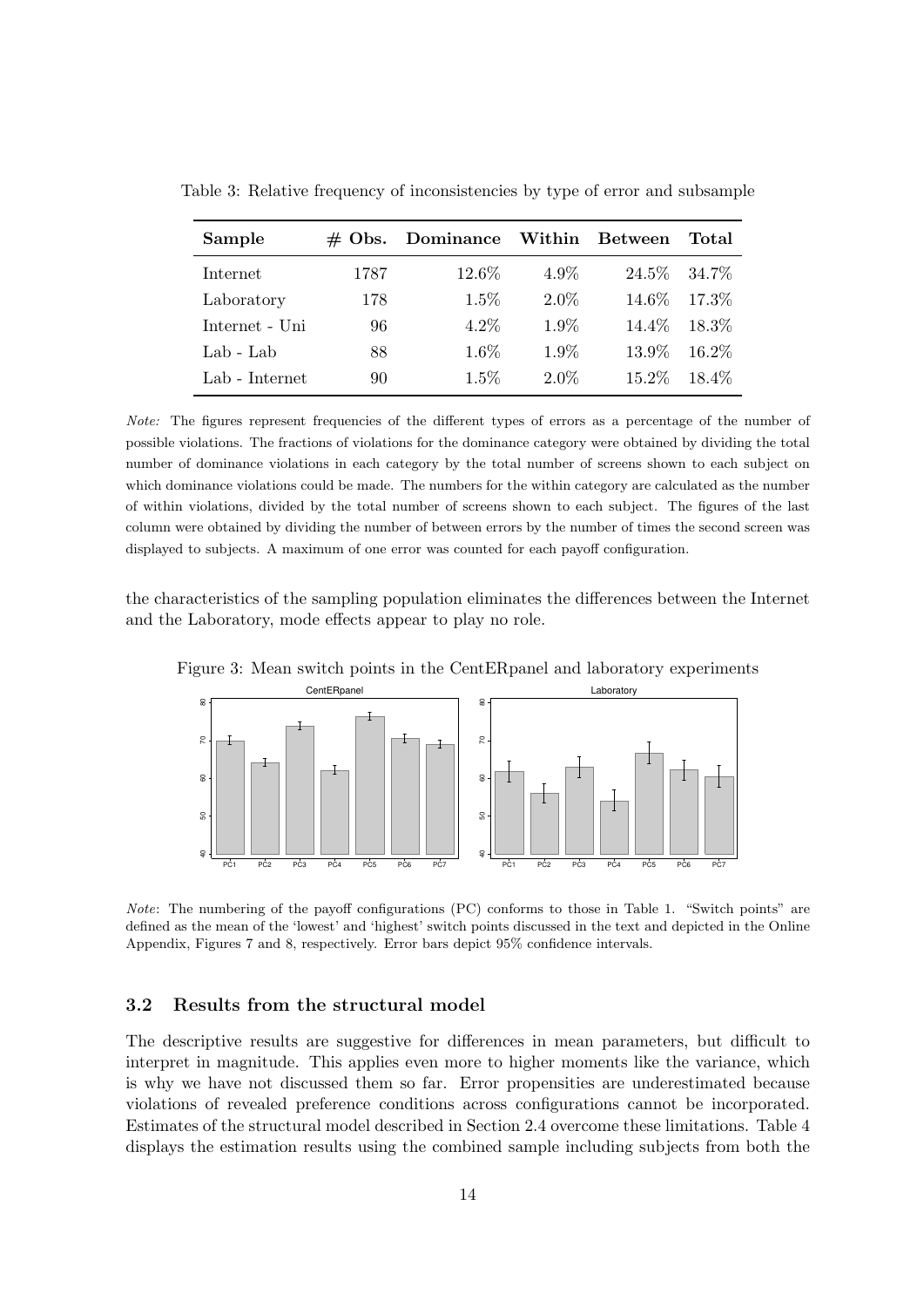laboratory and Internet experiments. In the laboratory, subjects received a participation fee irrespective of treatment, whereas only subjects in the incentive treatments received a participation fee in the Internet experiment. This creates a small discrepancy between the laboratory and the Internet experiments with respect to the hypothetical treatment. As a precautionary measure, the results presented in Table [4](#page-17-0) are therefore based only on the observations from the two incentive treatments. This restriction on the sample does not matter for our conclusions, which can be verified by consulting the table based on the full sample available in the Online Appendix.<sup>12</sup>

In order to facilitate the interpretation of results, the values in Table [4](#page-17-0) have been transformed to the original parameter scale – the constant terms are simply  $g_{\eta}(\beta_1^{\eta})$  $\binom{n}{1}$ . The first element in each column therefore represents the median (preference or error) parameter in the high incentive treatment. For the Internet-Uni and Laboratory coefficients, the table shows the partial effect on the median parameter value of setting the variable to one given the reference value defined by the left-out category:  $g_{\eta}(\beta_{\text{constant}}^{\eta} - \beta_{\text{dummy}}^{\eta}) - g_{\eta}(\beta_{\text{constant}}^{\eta})$ . Since the low incentive treatment enters multiplicatively, we report the non-transformed parameter,  $\beta_{\text{low incentive}}^{\eta}$ ; values smaller than one indicate a negative effect and values greater than one a positive effect on the parameter. We only report the results imposing a diagonal structure on  $\Sigma$ ; substantive results for a general variance-covariance matrix are very similar and reported in the Online appendix.

The estimation results in Table [4](#page-17-0) reveal significantly lower median parameter values for risk aversion, loss aversion, and error propensities among the laboratory participants. The findings for  $\gamma$  and  $\lambda$  mean that risk-taking is considerably lower among CentER panel respondents than in the laboratory. This is in line with Figure [3,](#page-15-1) but contrasts with the finding by [Andersen](#page-27-3) et al. [\(2010\)](#page-27-3) of similar average parameters among students and the general Danish population. The most likely explanation lies in greater power of our estimates with 1790 (178) individuals in the CentERpanel (lab) experiments compared to 253 (90) subjects in [Andersen](#page-27-3) [et al.](#page-27-3)'s field (lab) experiments. Median random choice propensities are spectacularly lower in the laboratory than in the CentERpanel experiment. This is in line with the low error propensities found by [Hey and Orme](#page-29-12) [\(1994\)](#page-29-12) or [Loomes](#page-29-11) et al. [\(2002\)](#page-29-11) in laboratory experiments; and the high rates estimated by [de Roos and Sarafidis](#page-28-14) [\(2010\)](#page-28-14) or Huck and Müller [\(2007\)](#page-29-13) for non-student samples.

The similar coefficients in the second and third row of Table [4](#page-17-0) indicate once more that subjects in the Internet-Uni subsample display behaviour similar to the laboratory subjects. This is confirmed by a likelihood ratio test between the specification underlying Table [4](#page-17-0) and an alternative specification with a single dummy variable for the laboratory and Internet-Uni samples combined (p-value=  $0.24$ ). In line with the descriptive evidence of the previous section, we do not find any significant differences between the Lab-Lab and the Lab-Internet treatments using the structural model. Consequently, in the presentation of the results we have chosen to merge the two lab treatments (see the Online Appendix for estimation results distinguishing between these two treatment groups). We conclude that implementation mode effects do not matter. By concentrating on student samples, typical experiments will end up with a selection of experts who are less risk averse and loss averse than the general population.

Average parameters are only part of the story. In order to study how the distributions

 $12$ We do observe that the hypothetical treatment affects loss aversion estimates differently in the laboratory compared to the Internet, which is likely to be caused by the presence of participation fees in the laboratory. The results concerning selection effects are robust to the inclusion of the hypothetical treatment.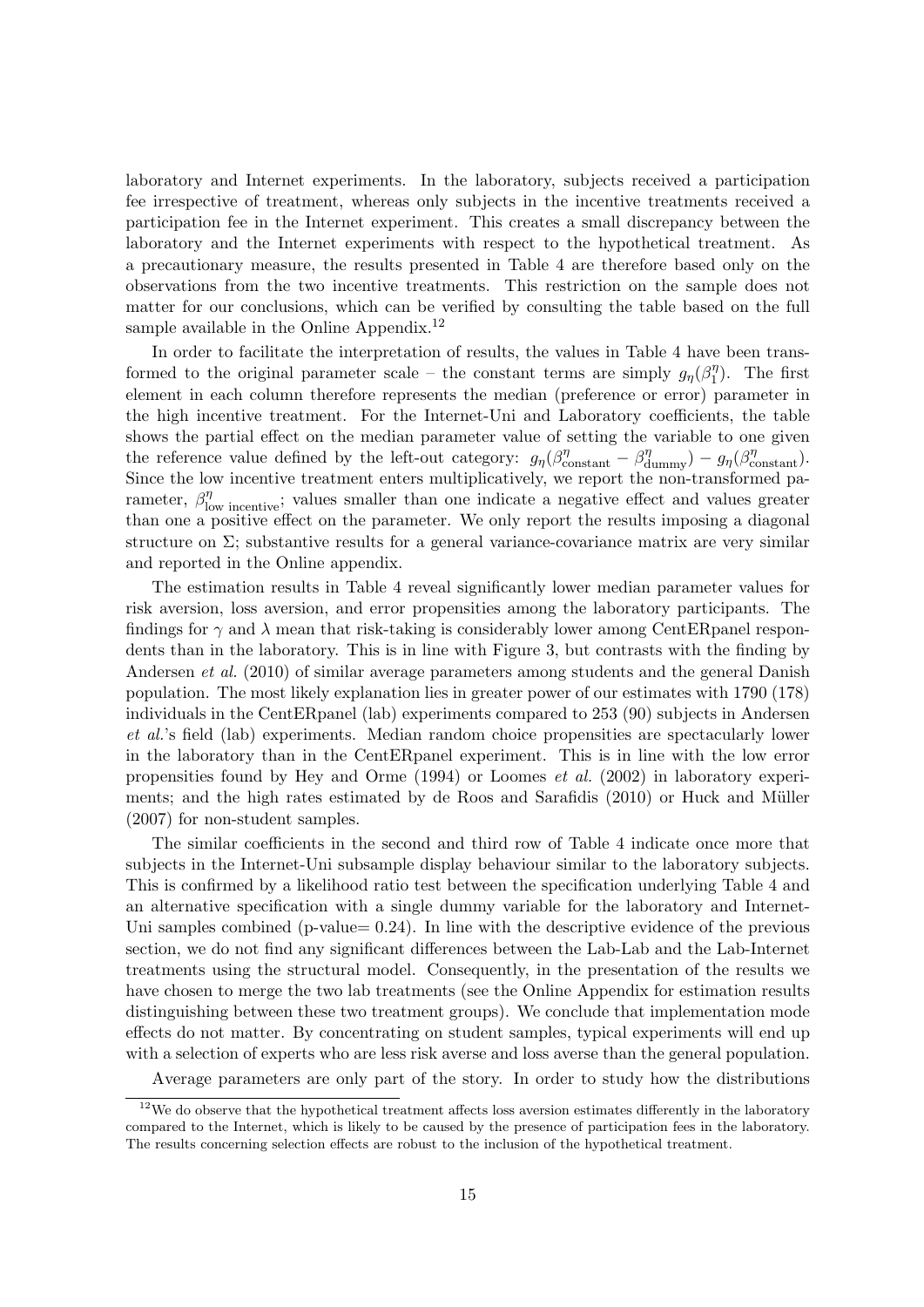<span id="page-17-0"></span>Table 4: Parameter estimates from the preferred specification based on utility function [\(2\)](#page-11-1), CentERpanel and laboratory experiments combined, only real incentive treatments, minimal set of covariates, diagonal covariance matrix

| Covariate                            | $\gamma$     | λ           | $\omega$     |
|--------------------------------------|--------------|-------------|--------------|
| Constant                             | $0.0360***$  | $2.25***$   | $0.0788***$  |
| Internet university subsample        | (0.0012)     | (0.106)     | (0.0084)     |
|                                      | $-0.0174***$ | $-0.305$    | $-0.0557***$ |
|                                      | (0.0036)     | (0.356)     | (0.0094)     |
| Participant in Lab experiment        | $-0.0186***$ | $-0.765***$ | $-0.0687***$ |
|                                      | (0.0043)     | (0.270)     | (0.0074)     |
| Low incentive treatment <sup>†</sup> | $2.57***$    | $1.08***$   | 1.24         |
|                                      | (0.0747)     | (0.0324)    | (0.158)      |
| $\sigma$                             | $0.0376***$  | $1.19***$   | $2.07***$    |
|                                      | (0.0008)     | (0.0404)    | (0.113)      |

Note The value of the log-likelihood function is 28171.4, based on 1345 individuals who made 69548 choices. The value of  $\tau$  is estimated to be 4.16 (.07). Standard errors are in parentheses.

Regression coefficients are transformed back to the original scale. In other words, the constant is defined by  $g_{\eta}(\beta_1^{\eta})$  and represents median parameters in the left-out categories. The other values are partial effects of setting the dummy variables to one, given the reference value defined by the left-out categories:  $g_{\eta}(\beta_{\text{constant}}^{\eta} +$  $\beta_{\text{dummy}}^{\eta}$ ) –  $g_{\eta}(\beta_{\text{constant}}^{\eta})$ .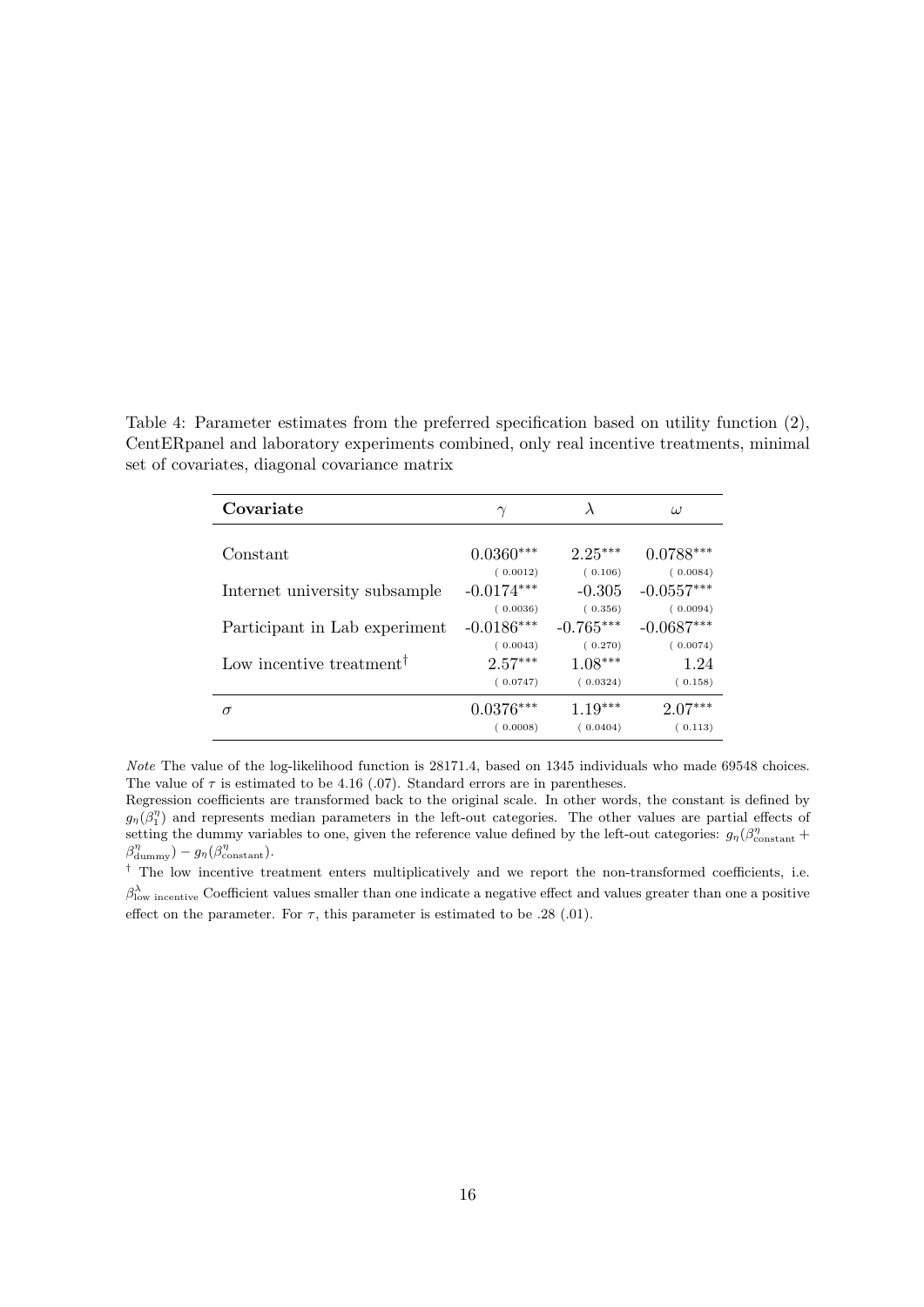differ, we estimate separate models for the CentERpanel and laboratory experiments. In Figure [4,](#page-18-0) we plot the parameters' cumulative distribution functions. All parameter distributions exhibit much more dispersion when estimated for the Internet experiment than for the labora-tory experiment. For the risk aversion parameter, this mirrors the finding by [Andersen](#page-27-3) *et al.* [\(2010\)](#page-27-3). The visually apparent difference is corroborated by likelihood ratio tests comparing the separate specifications for the two experiments and the joint specification underlying Table [4](#page-17-0) (p-values  $< 0.01$ ).

Considering the quantitative importance of the differences in heterogeneity, the 5% and 95% quantiles of the distribution of  $\gamma$  for the laboratory subjects are [−0.02, 0.05] compared to  $[-0.036, 0.1]$  for the Internet subjects. Similarly, the same interval for the  $\lambda$  parameter in the laboratory, [0.5, 5.5], is considerably smaller than the corresponding interval for the Internet experiment [0.28, 16], where the lower bounds are artefacts of the functional form of the distribution (see [von Gaudecker](#page-30-1) *et al.*, [2011\)](#page-30-1). Moreover, only 8% of subjects in the student sample have  $\lambda > 5$ , compared to 25% in the Internet sample. The heterogeneity in error propensities is also much smaller in the laboratory experiment, where 90% of subjects are estimated to have a random choice probability in the interval  $\leq 0.001, 0.38$  compared to [0.02, 0.7] for the Internet sample. Using laboratory samples alone will considerably underestimate heterogeneity in all dimensions.

Figure 4: Distributions of preference and error parameters in the CentERpanel and Laboratory experiments

<span id="page-18-0"></span>

Note: Graphs are based on separate estimations for the CentERpanel and Laboratory samples, using the real incentive treatments only, a diagonal covariance matrix, and a minimal set of covariates (coefficients can be found in the Online Appendix, Tables [15](#page-47-0) and [16\)](#page-48-0)).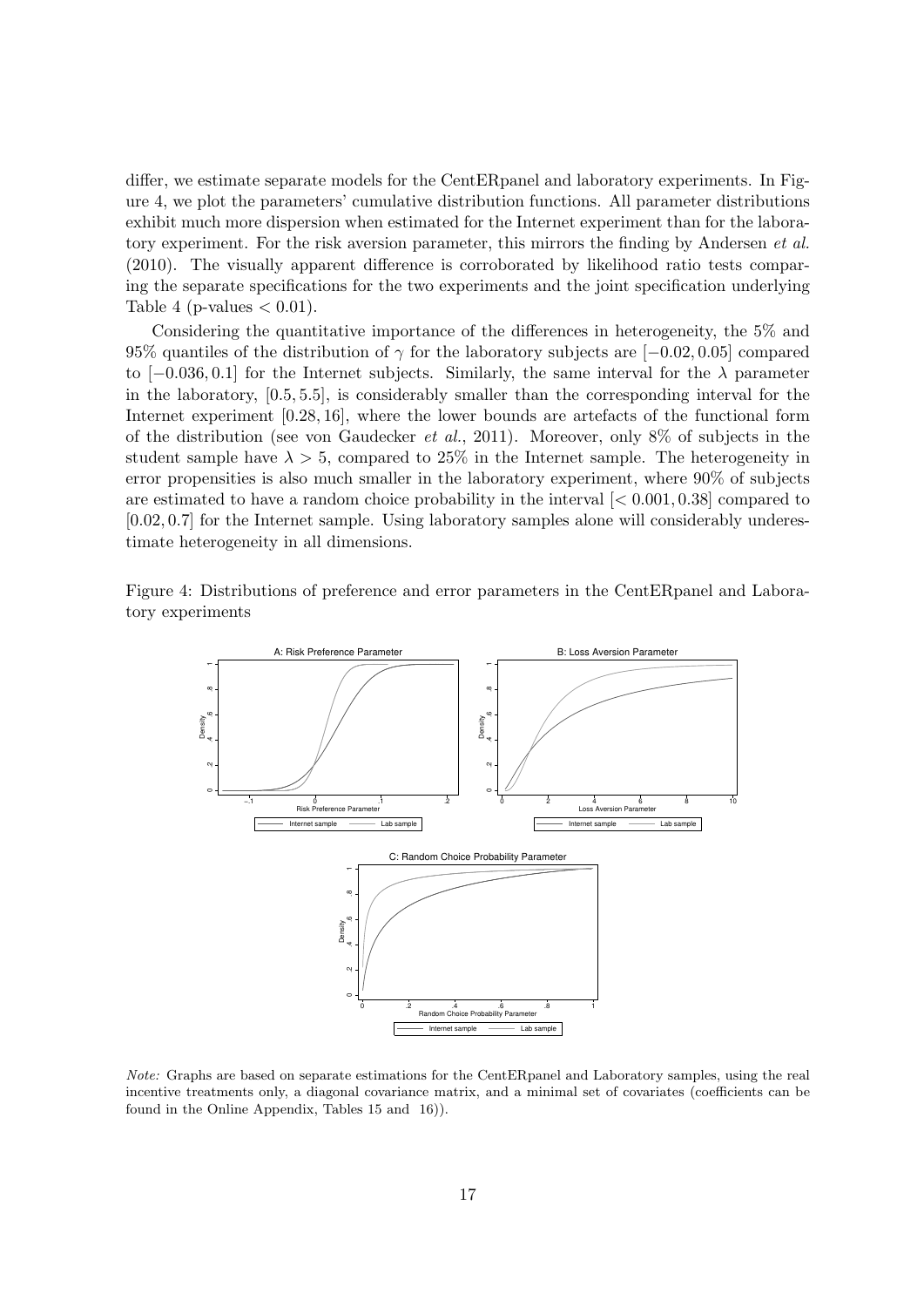### <span id="page-19-0"></span>4 Self-Selection Bias in the CentERpanel Experiment

The results of the previous section highlight that the composition of the sample can have a significant impact on the estimated distributions of relevant parameters. Moving from the laboratory to the Internet survey clearly enhances the heterogeneity and representativeness of the sample. Yet, in order to get reliable population-wide estimates, sampling from a representative sub-population suffices only if non-response is perfectly random. Since people self-select into the experiment this condition may not hold. Indeed, the descriptive statistics in Table [2](#page-10-1) suggest that there are some important differences between those who completed the experiment without rushing through it, those who chose not to participate, and those who started but rushed through or did not complete in terms of observed background characteristics. The question is whether this also leads to selection effects in the estimates of risk preferences or the tendency to make inconsistent decisions.

A few existing studies address similar topics. Bellemare and Kröger  $(2007)$  use the same sampling frame as we do and find no evidence of selective non-participation for measuring trust. On the other hand, [Harrison](#page-28-4) et al. [\(2009\)](#page-28-4) conclude that self-selection effects are important for estimated risk preferences; their sampling frame and recruitment procedures substantially differ from ours, however.

We first analyse the determinants of self-selection and then investigate their impact on observed choices. In order to structure the analysis, it is useful to divide the sampling process in the Internet experiment into three stages:

- <span id="page-19-3"></span>1. Dutch individuals are contacted at random and participate in the CentERpanel or not.
- <span id="page-19-1"></span>2. A random subsample of CentERpanel respondents is asked to take part in our experiment. After learning about the nature of the experiment, they decide to participate or decline participation.
- <span id="page-19-2"></span>3. Some of the subjects drop out during the experiment or click through it extremely rapidly.

To see how step [2](#page-19-1) relates to typical recruitment procedures, note that some information on payoffs and the type of experiment is usually conveyed in recruitment emails, or on posters announcing the experiment, before subjects come to the lab. Such information is provided on our welcome screen (Figure [6](#page-36-0) in the Online Appendix). Subjects learn about the nature of the experiment and the possible payoffs, and then choose to participate or not.

Dropping out or not taking the task seriously usually does not play a role in the laboratory. Hence, step [3](#page-19-2) seems typical for the Internet environment. However, we think that participation decisions for laboratory experiments combine features of steps [2](#page-19-1) and [3](#page-19-2) because of the negligible fixed costs of participation in the CentERpanel experiment. Showing up at the laboratory at a specific time and date entails a significant cost – and subjects can be expected to have made the trade-off between the costs and benefits of participation beforehand. This is probably not the case in the Internet setting, where the experiment can be accessed within seconds of notification. Hence the cost-benefit analysis may well be postponed and carried out during the experiment. This may explain why subjects hardly ever leave the economics laboratory prematurely (and nobody left our laboratory sessions), whereas 4% of subjects did not finish the CentERpanel experiment. Similarly, rushing through the experiment can be considered as a form of non-participation, since there is a lower bound on the time needed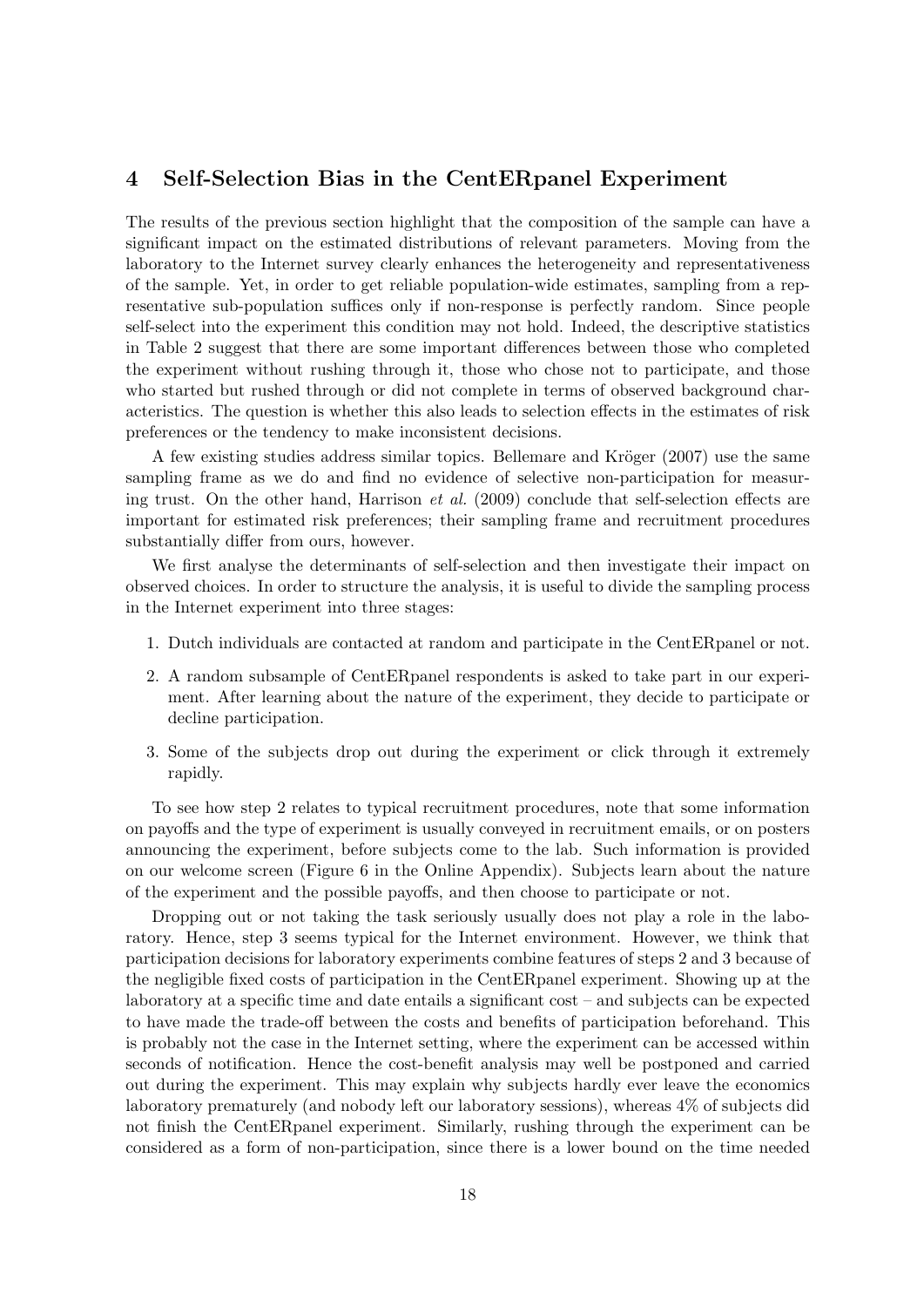to digest the instructions and to give serious answers. This minimum time certainly seems higher than the 1:43 minutes which is the minimum time observed in the Internet experiment. We checked several cut-off points between 3 and 7 minutes and finally chose the minimum duration observed in the laboratory (5:20 minutes). Results were robust to the precise value chosen. With this threshold, about seven percent of the Internet subjects fall into the category of "speeders."<sup>13</sup>

An alternative explanation why step [3](#page-19-2) features prominently in the Internet experiment and not in laboratory experiments is the interaction with the experimenter and the typical rules in the laboratory. One difference is the possibility to ask questions. Internet participants who do not understand a task and cannot ask questions may more easily opt for randomly ticking options or drop out entirely. Another difference is that in typical laboratory experiments everybody is expected to stay until the last subject has finished, so that there is no point in rapid completion. We can analyse the consequences of these differences by comparing the "Lab-Lab" and "Lab-Internet" treatments (see Section [2.3\)](#page-9-0). The distributions of the completion times are similar, with mean durations of about 12.5 minutes in both cases. Surprisingly, in the traditional "Lab-Lab" treatment the dispersion is higher and the left tail of the distribution has more mass. If rapid completion were due to the two factors mentioned above, we would expect the opposite. Completion times in the "Internet-Uni"- subgroup of the Internet subjects are lower than those of the laboratory subjects. This is consistent with our preferred interpretation of step [3](#page-19-2) of the selection process, since the "Internet-Uni" group will contain more respondents who rush through the experiment.

#### 4.1 The determinants of self-selection

To analyse the factors that drive participation in the Internet experiment, we estimated a multinomial logit model with three possible outcomes: non-participation, rushing through or dropping out, and regular (full) participation. Results are presented in Table [5,](#page-21-0) with full participation as the baseline category. The regressors are taken from the variables that were also used in Table 2. Columns 1 and 2 contain the coefficients and standard errors of our basic specification, for non-participation and dropouts/speeders, respectively. Only basic covariates that are available for almost everybody are included – dummies for the incentive treatments, gender, education, age and occupational status. In the extended specification (columns 3 and 4) the number of observations is lower since we use covariates which are not available for all subjects. This specification adds household income (in three categories), household wealth (four categories) and variables measuring financial expertise and preferences.

For the variables included in both specifications, results for the two sets of estimates are very similar. Non-participation is significantly less likely in the incentive treatments than in the hypothetical treatment (the benchmark). Translated into marginal effects, the coefficients indicate response rates that are almost ten percentage points higher than in the hypothetical treatment (all marginal effects are evaluated at a baseline with all dummy variables set to zero). The point estimates on not finishing the experiment are much smaller in magnitude and not significant. While incentives increase participation, they do not seem to attract

<sup>&</sup>lt;sup>13</sup>The combined response rate for steps [2](#page-19-1) and [3](#page-19-2) in our Internet experiment is  $78\%$ . This seems to compare favourably to [Harrison](#page-28-4) et al. [\(2009\)](#page-28-4), who employed more standard recruitment procedures in mailing out a letter to a random subsample of the Danish population and achieved a response rate of 38% (253 of 664 subjects), but it should be noted that our response rate is within a preselected sample that has shown a general inclination to fill out survey questionnaires.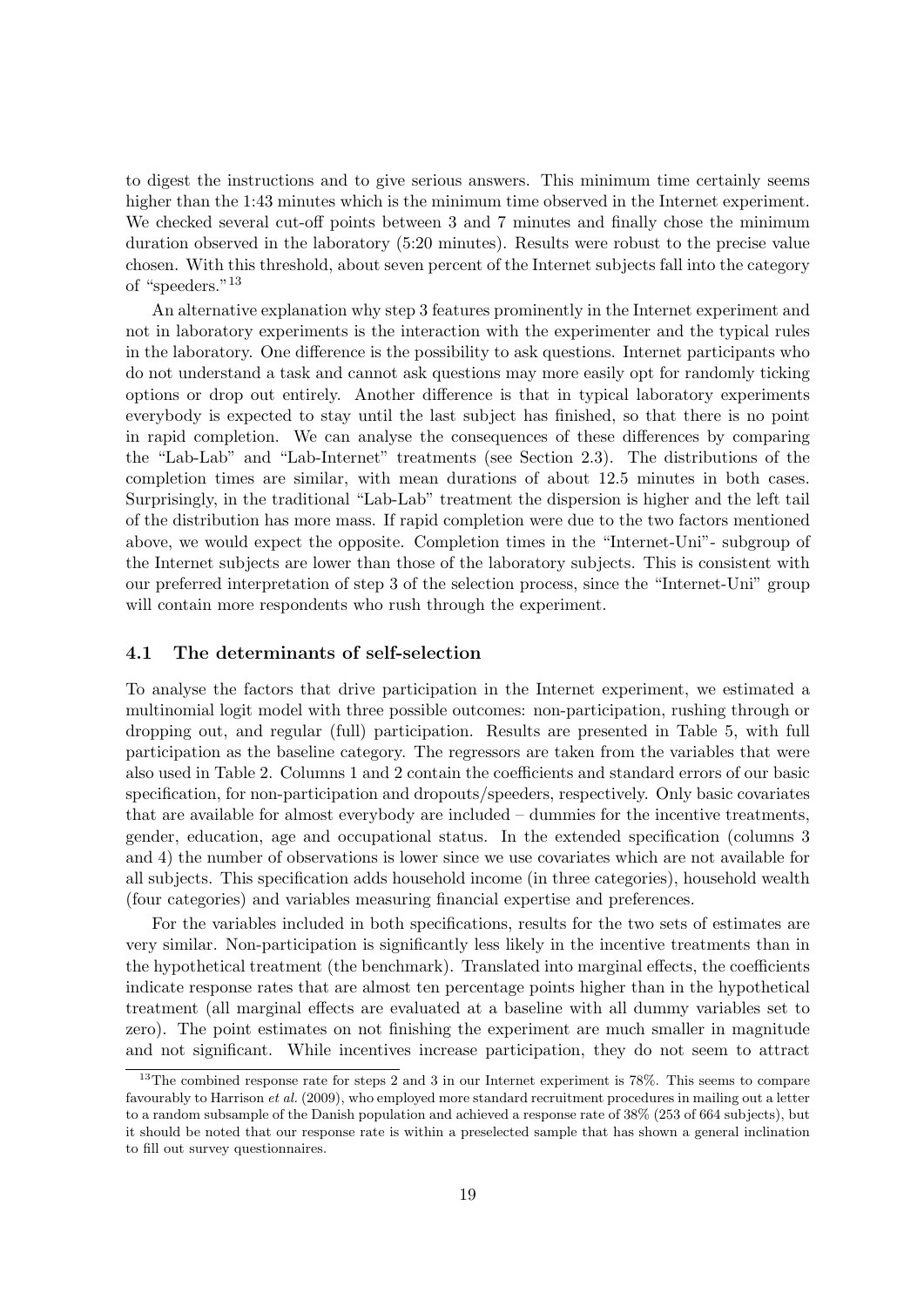| Specification                                     | NP          | DO/SP       | NP                    | DO/SP                 |
|---------------------------------------------------|-------------|-------------|-----------------------|-----------------------|
|                                                   | (1)         | (2)         | (3)                   | (4)                   |
| Low incentive treatment                           | $-1.043***$ | $-.219$     | $-1.103***$           | $-.310$               |
|                                                   | (.163)      | (.174)      | (.193)                | (.215)                |
| High incentive treatment                          | $-.699***$  | $-.277$     | $-.847***$            | -.318                 |
|                                                   | (.156)      | (.183)      | (.195)                | (.231)                |
| Female                                            | $.388***$   | $.273^*$    | $.393**$              | .222                  |
|                                                   | (.137)      | (.152)      | (.165)                | (.190)                |
| Primary / lower secondary education               | $.853***$   | $.463*$     | $.741**$              | $.599*$               |
|                                                   | (.280)      | (.277)      | (.362)                | (.357)                |
| Higher sec. educ. / interm. voc. training         | $.580**$    | .337        | .571                  | .255                  |
|                                                   | (.285)      | (.267)      | (.360)                | (.346)                |
| Higher vocational training                        | .458        | $-.222$     | .442                  | $-.174$               |
|                                                   | (.294)      | (.299)      | (.368)                | (.372)                |
| Age 35-44 years                                   | .335        | $-.449**$   | .373                  | $-.502*$              |
|                                                   | (.242)      | (.196)      | (.311)                | (.264)                |
| Age $45-54$ years                                 | $.578***$   | $-1.075***$ | $.706***$             | $\text{--}1.077***$   |
|                                                   | (.221)      | (.222)      | (.283)                | (.287)                |
| Age $55-64$ years                                 | $.486***$   | $-1.321***$ | $.737***$             | $-1.283***$           |
|                                                   | (.231)      | (.262)      | (.289)                | (.319)                |
| Age 65 years and older                            | $1.137***$  | $-1.179***$ | $1.353***$            | $-1.425***$           |
|                                                   | (.232)      | (.278)      | (.303)                | (.359)                |
| Working                                           | $-.390**$   | -.111       | $-.046$               | .006                  |
|                                                   | (.174)      | (.179)      | (.224)                | (.240)                |
| Unemployed and looking for a job                  | .068        | .188        | .125                  | .109                  |
|                                                   | (.416)      | (.438)      | (.524)                | (.573)                |
| Net household income $\in$ [22k Euros; 40k Euros) |             |             | .163<br>(.188)        | .132<br>(.217)        |
| Net household income at least 40k Euros           |             |             | $-.022$<br>(.276)     | .481<br>(.293)        |
| Assets worth $\in$ [10k Euros, 50k Euros)         |             |             | -.168<br>(.280)       | .409<br>(.275)        |
| Assets worth $\in$ [50k Euros, 200k Euros)        |             |             | .216<br>(.214)        | .070<br>(.252)        |
| Assets worth more than 200k Euros                 |             |             | .207<br>(.241)        | .347<br>(.293)        |
| Household financial administrator                 |             |             | $-.353***$<br>(.172)  | $-.293$<br>(.202)     |
| Employer offers savings plan                      |             |             | .107<br>(.296)        | $-.590$<br>(.401)     |
| Has say, plan via employer                        |             |             | $-.830***$<br>(.321)  | .114<br>(.413)        |
| Has say, acc. or similar                          |             |             | .163                  | .177                  |
| Holds stocks, or similar                          |             |             | (.346)<br>$-.410**$   | (.413)<br>.007        |
| Constant                                          | $-2.467***$ | $-1.634***$ | (.184)<br>$-2.551***$ | (.210)<br>$-1.864***$ |
| Number of observations                            | (.340)      | (.321)      | (.570)                | (.597)                |
|                                                   | $2295\,$    | 2295        | 1690                  | 1690                  |

<span id="page-21-0"></span>Table 5: Self-selection into the CentERpanel experiment

Note: Coefficient estimates and corresponding standard errors of multinomial logit regression. Columns indicate categories of the dependent variable by regression type. Columns (1) and (3) list estimates for opting for non-participation on the first screen (NP); columns (2) and (4) those for dropping out before completion (DO) or finishing the experiment in less than 5:20 minutes (SP). Asterisks indicate significance at the 10%, 5%, and  $1\%$  -level.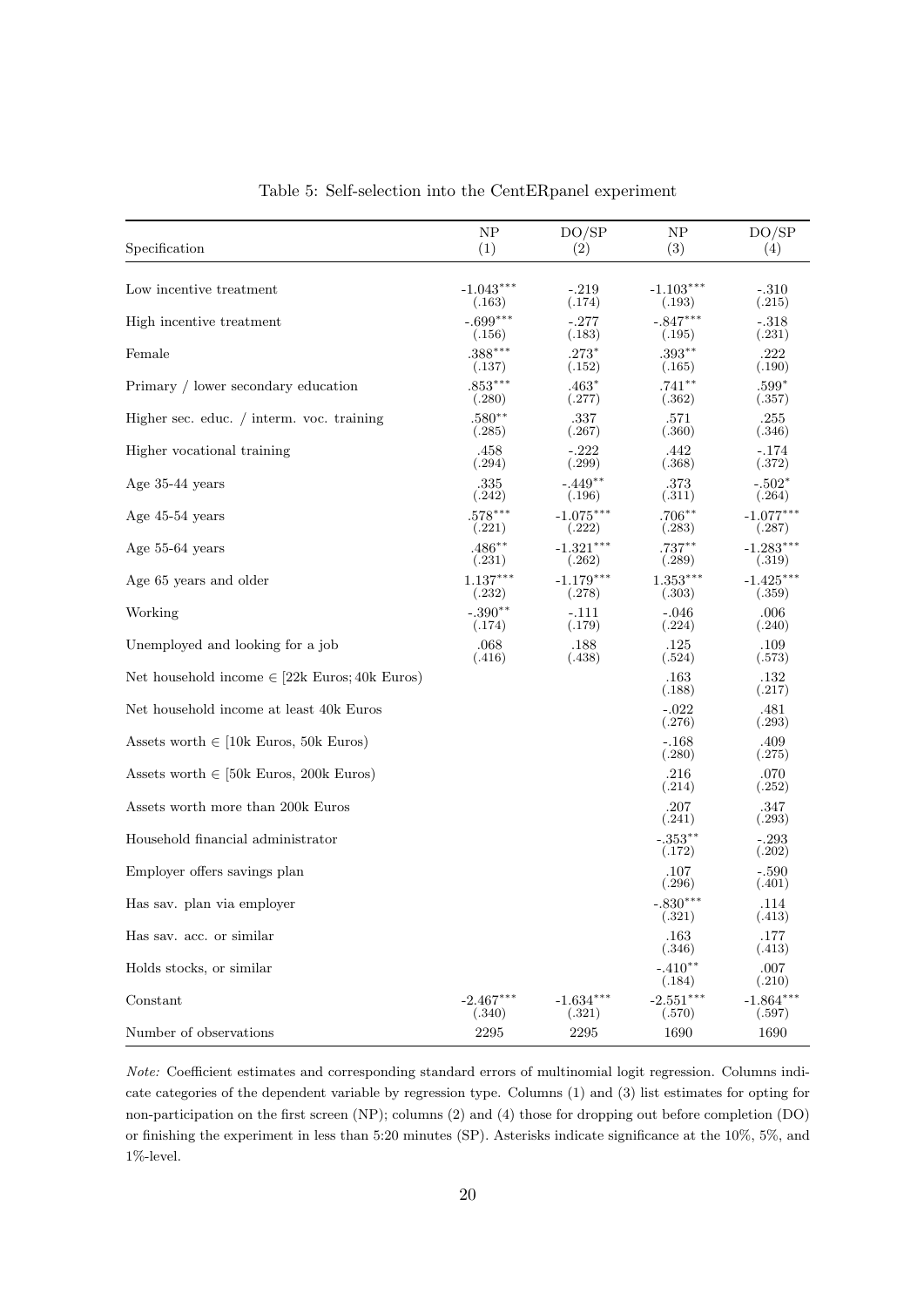a systematically different group of participants: we estimated models that included a wide variety of interaction effects and none of these was significant. The coefficients on the high and low incentive treatments are not significantly different from each other.

Persons in the top two education categories are both significantly more likely to participate in the experiment and to finish it. Women's non-participation rates are four to five percentage points higher than those of men. Women also are slightly more prone to quit during the experiment or to finish it very rapidly. Age effects start to matter at age 45, beyond which participation rates decline. Those beyond 65 years of age are only half as likely to start the experiment as those younger than 35. At the same time, however, non-completion rates decrease significantly with age, mainly due to the fact that older participants are less likely to rush through the experiment.<sup>14</sup> The combined effects of age on full participation are small and insignificant in almost all cases. Working respondents have higher participation rates than non-workers according to the parsimonious specification, but the effect becomes insignificant in the richer specification. Labour market status does not affect quitting or speeding.

Point estimates of the effects of income and wealth on participation are generally small and insignificant, and a joint test does not reject the null hypothesis that they play no role. The other financial variables are proxies for preferences and financial knowledge. Being the financial administrator of the household, which may reflect a preference for spending one's time with problems involving financial choices and taking financial risks, significantly increases the propensities to participate. A dummy for whether the employer offers a savings plan is a control variable necessary to avoid confounding the effects of holding such a plan with employment type. The variable of interest, taking part in a save-as-you-earn savings arrangement, is associated with a (significant) six percentage points higher propensity to begin the experiment, supporting the interpretation that participation in the experiment is associated with financial expertise and interest. This interpretation is strengthened by the other two portfolio variables: On the one hand, having an ordinary savings account does not have any predictive power for taking part in the experiment, since saving accounts are commonly known and do not require much expertise or effort; on the other hand, the ownership of mutual funds, stocks, etc., is significantly associated with higher participation. These are much more sophisticated products and investing in them requires some financial knowledge. The results thus suggest that interested and knowledgeable individuals have a higher probability of participating.

#### <span id="page-22-0"></span>4.2 The impact of self-selection on outcomes

To test whether self-selection effects matter for preferences and error propensities, we compare the observed (unweighted) sample distribution of full participants with a weighted distribution that corrects for the various steps of the selection process. For step [1,](#page-19-3) CentERdata provides standard survey weights based upon comparing with a much larger household survey drawn by Statistics Netherlands. We will assume that selection into the CentERpanel is independent of the variables of interest, conditional on the basic background variables used to construct these weights (age, sex, education, home ownership, region). This is a missing at random (MAR) assumption, see e.g. [Little and Rubin](#page-29-3) [\(2002\)](#page-29-3)). It implies that the standard weights

<sup>14</sup>We estimated models that treated the two components of step [3](#page-19-2) (speeding through and dropping out) as separate outcomes. Age is the only variable for which the distinction mattered, which is why we only report the results from the more parsimonious specification in the table.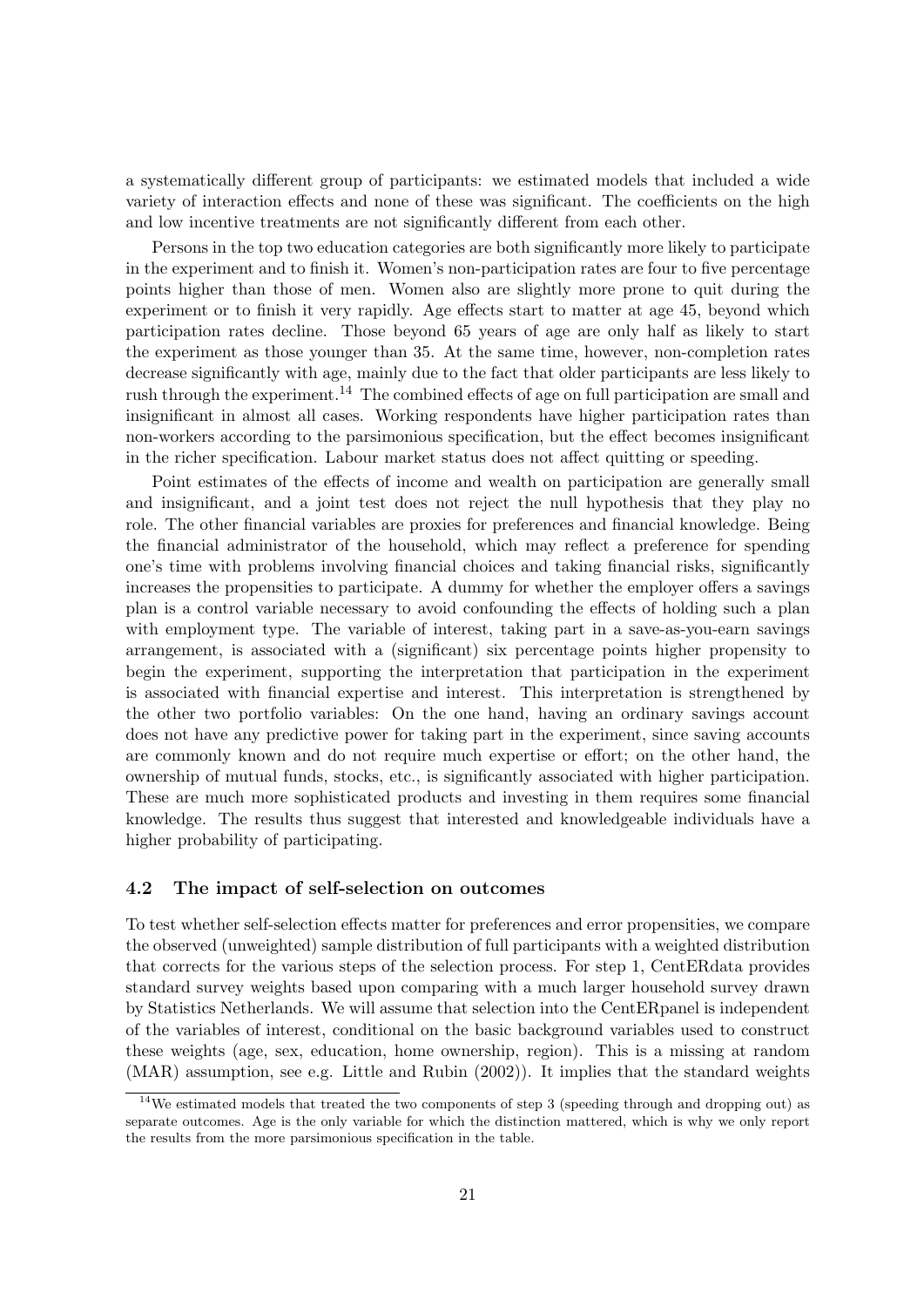can be used to correct for the selection in step [1.](#page-19-3) We make similar MAR assumptions for the other two steps, but then conditioning on the much larger set of background variables used in the previous subsection. We construct weights from a probit model that jointly explains the selection in steps [2](#page-19-1) and [3;](#page-19-2) each weight is the inverse of the predicted probability of being in the final sample. We multiply these weights with the weights for step [1](#page-19-3) to get weights that correct for all three steps of the selection process. Individual estimates of the preference and error parameters are obtained from the structural model using an approach similar to that of [Revelt](#page-29-14) [and Train](#page-29-14) [\(2000\)](#page-29-14). The ("posterior") distributions of the parameters of each respondent are derived, conditional on observed choices of that respondent and given the estimated ("prior") distributions of the parameters. We then use the median of each individual's parameter distribution as the unit of observation and test whether the estimated parameters of the weighted sample are significantly different from unweighted estimates. This can be seen as a test whether the selection process is selective, under the maintained assumption that selection in each step is MAR given all the covariates used to construct the weights. For this purpose we include a minimal set of covariates in the structural estimation, consisting only of the treatment dummies. We opt for the full specification in the probit regression, similar findings emerge for the parsimonious set of covariates, see Section [18](#page-50-0) in the Online Appendix.

In Table [6](#page-24-0) the average preference and error parameters for the weighted and unweighted data are presented together with p-values of t-tests comparing mean values.<sup>15</sup> Taking the full selection process (steps [1,](#page-19-3) [2](#page-19-1) and [3\)](#page-19-2) into account, we observe no effect on risk aversion and a significant, albeit small, effect on loss aversion, with self-selection leading to a slightly less loss averse sample. The effects are very small compared to experimenter-induced selection and plotting the weighted distribution against the unweighted one hardly reveals visual differences (Figure [5\)](#page-25-0). Table [6](#page-24-0) reveals that most of this effect originates from steps [2](#page-19-1) and [3,](#page-19-2) while step [1](#page-19-3) has less of an impact.

The largest effect of self-selection relates to the tendency to make random errors captured by  $\omega$ . The unweighted mean parameter is 0.214 compared to 0.236 when taking the full selection process into account. The differences between the two weighted estimates and the unweighted are highly significant (p-values:< 0.001), and, in contrast to the cases of risk and loss attitudes, also the difference between the two weighted averages is borderline significant  $(p\n-values := 0.098)$ . Still, the selection effect is mostly driven by steps [2](#page-19-1) and [3.](#page-19-2) Figure [5](#page-25-0) demonstrates the larger impact of self-selection on the distribution of error propensities than for the preference parameters. However, it is clearly of secondary importance compared to the experimenter-induced selection effects depicted in Figure [4.](#page-17-0) Thus, although the participation decision is correlated with demographics, selection on observables hardly alters the estimates of risk preferences and leads to a moderate underestimation of the error propensity. The sampling procedure still leads to expert subjects, but the self-selection effect seems much less pronounced than the effect caused by a narrow sampling population.

Using the approach developed by [Heckman](#page-29-15)  $(1976, 1979)$  $(1976, 1979)$  $(1976, 1979)$ , [Harrison](#page-28-4) *et al.* [\(2009\)](#page-28-4) find that not controlling for selection effects leads to an overestimation of average risk aversion in the population. The structural model, combined with the MAR assumptions, does not allow for

<sup>&</sup>lt;sup>15</sup>The test works as follows: Let y denote our parameter of interest and  $w(x)$  the weight. Our null hypothesis of no difference between the weighted and unweighted observations can then be stated as  $E[w(x)y] = E[y]$  or  $E[z] = 0$ , with  $z = (w(x) - 1)y$ . Since we have a large sample size and few explanatory variables, we neglect the estimation error in  $w$ . The null hypothesis can then be tested with a standard t-test on whether the mean of z is zero or not.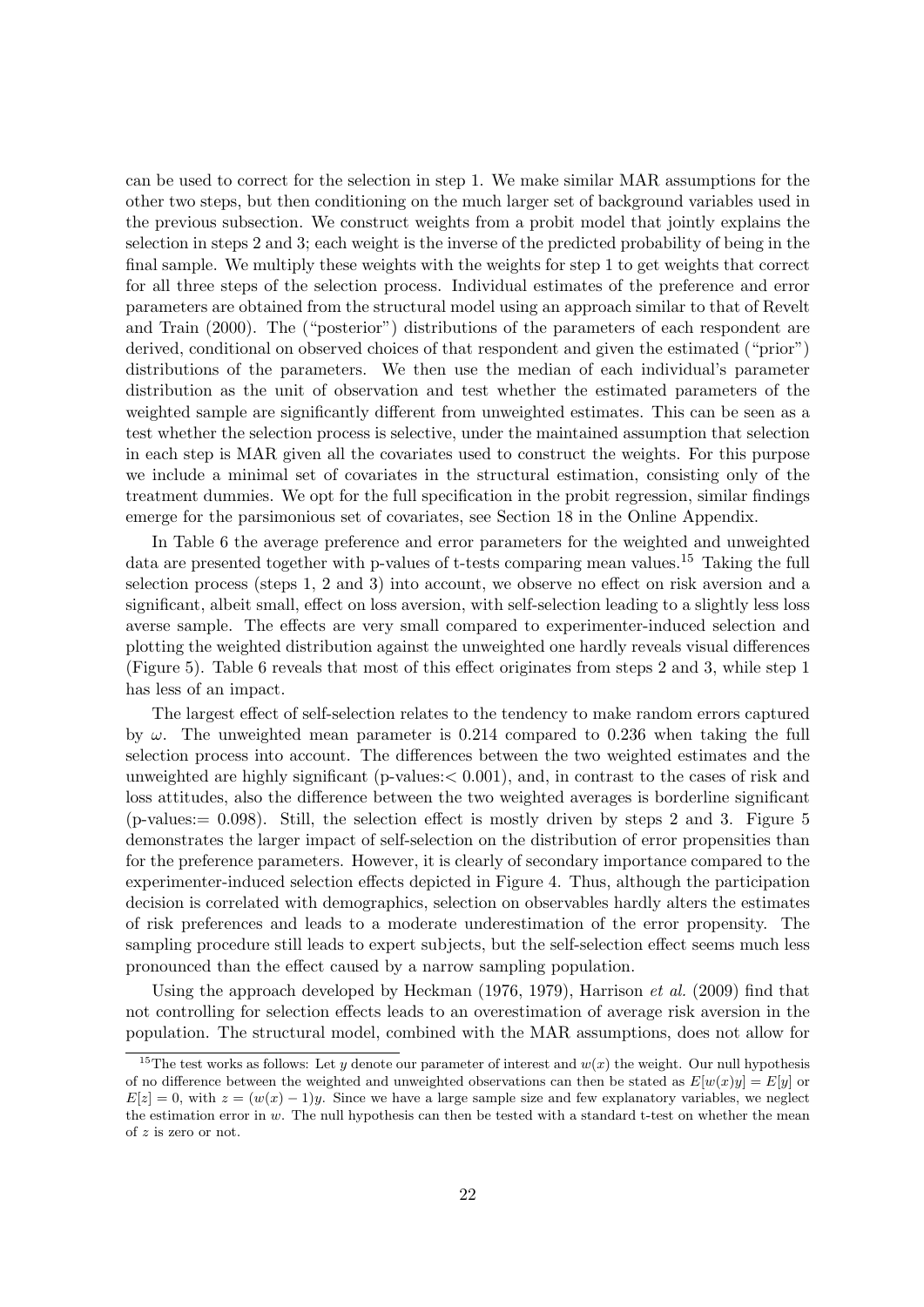<span id="page-24-0"></span>

| Parameter / Weight                    | Average  | P-value,<br>steps $2, 3$ | P-value,<br>no weight |
|---------------------------------------|----------|--------------------------|-----------------------|
| $\gamma$ – Weights for steps 1 to 3   | 0.0520   | 0.570                    | 0.248                 |
|                                       | (0.0686) |                          |                       |
| $\gamma$ – Weights for steps 2 and 3  | 0.0515   |                          | 0.036                 |
|                                       | (0.0696) |                          |                       |
| $\gamma$ – Unweighted                 | 0.0539   |                          |                       |
|                                       | (0.0743) |                          |                       |
| $\lambda$ – Weights for steps 1 to 3  | 11.52    | 0.744                    | 0.022                 |
|                                       | (30.59)  |                          |                       |
| $\lambda$ – Weights for steps 2 and 3 | 11.42    |                          | 0.011                 |
|                                       | (31.36)  |                          |                       |
| $\lambda$ – Unweighted                | 10.53    |                          |                       |
|                                       | (28.63)  |                          |                       |
| $\omega$ – Weights for steps 1 to 3   | 0.236    | 0.098                    | 0.001                 |
|                                       | (0.249)  |                          |                       |
| $\omega$ – Weights for steps 2 and 3  | 0.230    |                          | 0.000                 |
|                                       | (0.245)  |                          |                       |
| $\omega$ – Unweighted                 | 0.214    |                          |                       |
|                                       | (0.237)  |                          |                       |

Table 6: Significance of selection weights, loss aversion utility specification [\(2\)](#page-11-1), diagonal covariance matrix,

Note: Treatment effects are netted out. Standard errors are given in parenthesis. P-values are based on t-tests, described in Footnote [15](#page-22-0) in Section [4.2,](#page-22-0) with the null hypotheses of equal means.

a direct comparison with their findings. We therefore also estimated a model very similar to the one of [Harrison](#page-28-4)  $et \, al.$  (using the same exclusion restriction regional variables affect selection but not risk preferences). We take the individual parameter estimates previously used in Table [6](#page-24-0) as dependent variables. The results are displayed in Tables [20-](#page-53-0)[25](#page-58-0) of the Online appendix and they corroborate our earlier findings: Regardless of whether we condition on the broad or narrow set of covariates in Table [5](#page-21-0) the selection effect is insignificant across all parameters. However, for the error parameter, the effect of selection is borderline significant (p-values .109 and 0.100). This reinforces the earlier conclusion that in our experimental set up, self-selection had the strongest impact on the tendency to behave in a consistent manner and had little effect on estimated risk preferences.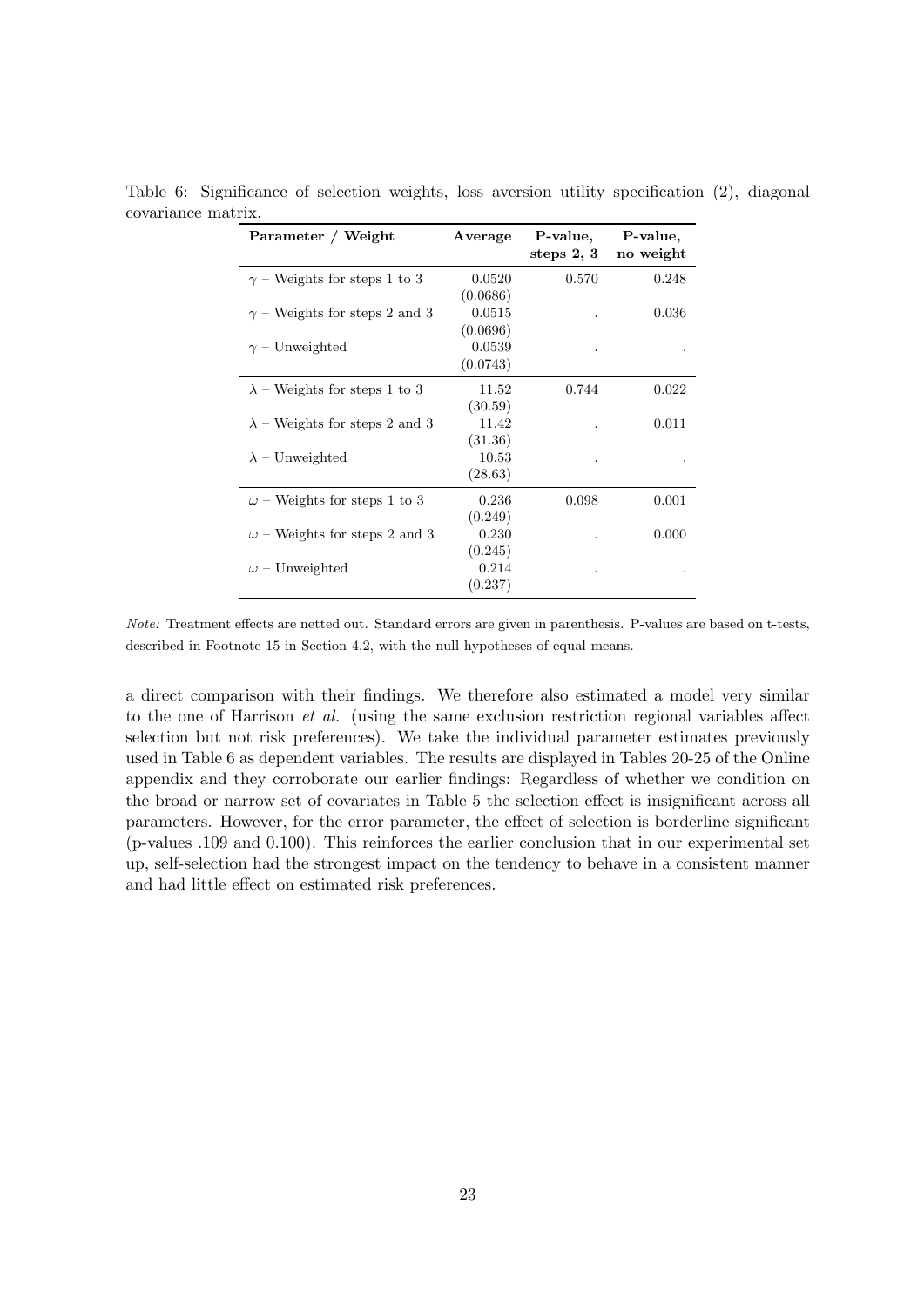Figure 5: Distributions of preferences and errors in the CentERpanel experiments by selection adjustment

<span id="page-25-0"></span>

Note: Graphs are based estimations CentERpanel sample, using the full set of covariates and a diagonal covariance matrix. Coefficients can be found in the Online Appendix, Table [19.](#page-52-0) The weights are based on all three selection steps, i.e. the sampling weights provided by CentERdata and the results from a probit equation predicting drop-out in steps [2](#page-19-1) or [3,](#page-19-2) using the same covariates as in Table [19.](#page-52-0)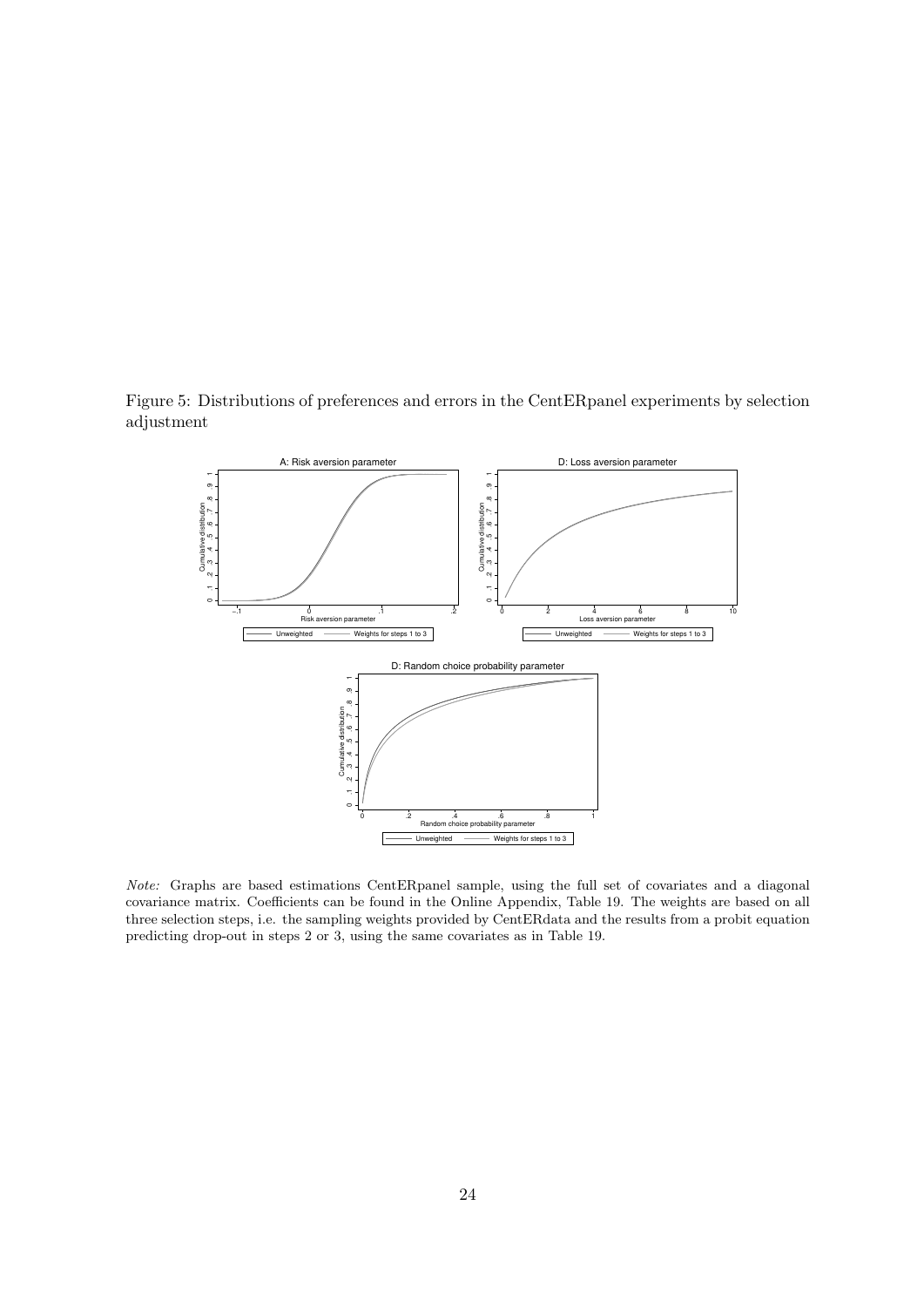### 5 Conclusions

We have analysed two potential sources of selection bias in economic experiments. First, we have addressed sample selection effects generated by employing a demographically homogenous subject group of university students. Second, we have investigated the importance of self-selection into experiments with subjects drawn randomly from the broad population, using detailed background information on both participants and non-participants. These aims were achieved by utilising data from both a typical laboratory experiment and an Internet experiment with subjects drawn from the complete Dutch population of 16 years and older.

Our results show that subjects in the laboratory are substantially less risk averse and loss averse than the average adult individual in the Dutch population. The laboratory subjects have strikingly lower error rates. Moreover, in line with the study of [Andersen](#page-27-3) et al. [\(2010\)](#page-27-3), we find that the behaviour of the student sample in the laboratory is relatively uniform, failing to reproduce the wide-ranging preference heterogeneity of the general population.

Laboratory experiments serve as useful testbeds for evaluating different methods of preference elicitation, and estimating causal effects of treatment variables [\(Falk and Heckman,](#page-28-10) [2009\)](#page-28-10). Our results indicate, however, that laboratory experiments are less helpful for calibrating risk preference parameters for population groups not represented in the laboratory. For example, the loss aversion parameter is often taken to be  $\lambda \in [2,2.5]$  (e.g. [Benartzi and](#page-27-10) [Thaler,](#page-27-10) [1995\)](#page-27-10) based on medians in laboratory experiments. Our analysis shows that this is likely to be a strong underestimation for the average parameter in the complete adult population. Considering estimates of preference heterogeneity, the laboratory experiment did an even poorer job: heterogeneity among laboratory subjects is a lot smaller than heterogeneity of risk preferences in the general population. Taken together, this also suggests that it is problematic to extrapolate findings about risk preferences in the lab to more general populations.

To solve the selection problem with students in the lab, subjects in an experiment can be selected on the basis of a probability sample drawn from the population of interest. One way in which this can be done is to embed the experiment into an existing socio-economic survey. The second goal of our study is to investigate the feasibility of this approach for measuring risk preferences, implementing the same experiment in an existing representative Internet survey. In principle, the several steps in selecting subjects with this approach can still induce selection bias, since participation in the ongoing survey as well as the specific experiment is voluntary. Our results suggest, however, that these selection effects are negligible where it comes to measuring the distribution of risk aversion and loss aversion. Average measures of risk aversion and loss aversion were nearly unaffected by self-selection. We did find a selection effect on error rates – error rates were reduced by around 20% due to self-selection of the participants in the Internet survey. These conclusions are obtained under the assumption that selection effects can only enter through observables, but remain unchanged when allowing for selection through unobservables using a Heckman selection model.

Moving from the traditional experimental laboratory inevitably changes the environment under which the experiment is conducted and one might fear that the loss of control on the Internet would affect behaviour. We addressed this issue by running laboratory treatments mimicking the Internet experiments as well as analysing a subsample of young and highly educated subjects in the Internet experiment. Both approaches lead to the conclusion that running the experiments over the Internet did not lead to significantly different results com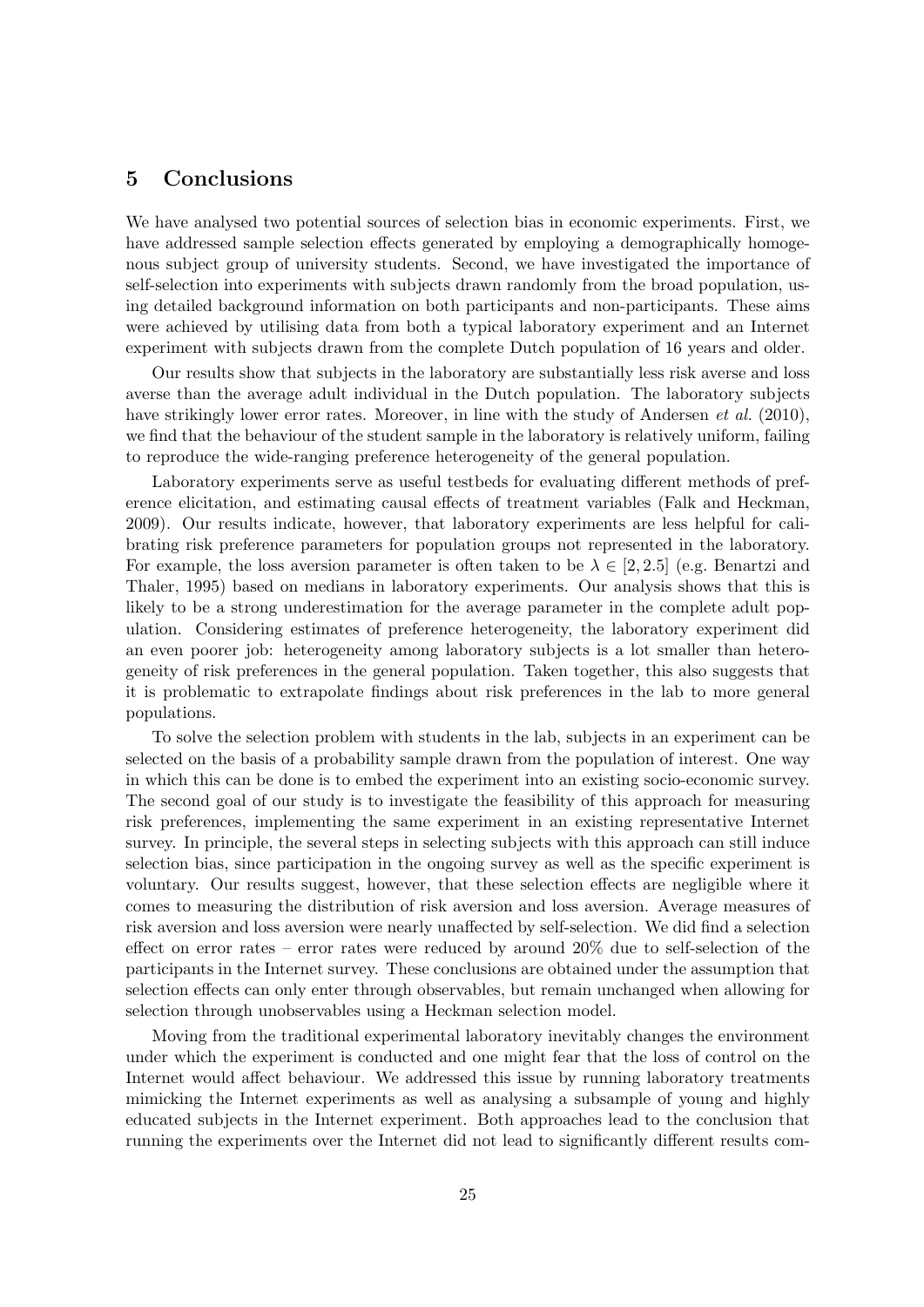pared to running the experiments in a more standard laboratory setting. In other words, we did not find effects of implementation mode on estimated risk preferences.

All in all, these results support the conclusion that embedding the experiment in a representative Internet survey has the potential to overcome the selection problems with student samples in the lab. Self-selection due to voluntary participation in the Internet experiment appears to be much less of a problem than the experimenter-induced restriction to convenience (student) samples. However, the high error rates observed in the subjects from the general population in Internet experiment suggest a need to take special care when designing experiments aimed at a broad population; implementing graphical aids as in ? or our application, help screens and other instructional devices not commonplace in laboratory experiments may provide invaluable when moving outside of the laboratory. For the relatively simple decision problems presented to the subjects in our experiment, this seems to be feasible.

### References

- <span id="page-27-9"></span>ALESSIE, R., HOCHGÜRTEL, S. and VAN SOEST, A. (2006). Non-take-up of tax-favored savings plans: Evidence from dutch employees. Journal of Economic Psychology, 27 (4), 483–501.
- <span id="page-27-7"></span>ANDERSEN, S., HARRISON, G. W., LAU, M. I. and RUTSTRÖM, E. E. (2006). Elicitation using multiple price list formats. Experimental Economics, 9 (4), 383–405.

<span id="page-27-2"></span> $\ldots$ ,  $\ldots$  and  $\ldots$  (2008). Eliciting risk and time preferences. *Econometrica*, **76** (3), 583–618.

- <span id="page-27-3"></span> $\ldots$ ,  $\ldots$  and  $\ldots$  (2010). Preference heterogeneity in experiments: Comparing the field and laboratory. Journal of Economic Behavior & Organization, 73 (2), 209–224.
- <span id="page-27-5"></span>BELLEMARE, C. and KRÖGER, S. (2007). On representative social capital. European Economic Review, 51 (1), 183–202.
- <span id="page-27-8"></span>—, — and van Soest, A. (2008). Measuring inequity aversion in a heterogeneous population using experimental decisions and subjective probabilities. Econometrica, 76 (4), 815–839.
- <span id="page-27-10"></span>Benartzi, S. and Thaler, R. H. (1995). Myopic loss aversion and the equity premium puzzle. Quarterly Journal of Economics, 110 (1), 73–92.
- <span id="page-27-6"></span>Binswanger, H. P. (1980). Attitudes towards risk: An experimental measurement in rural india. American Journal of Agricultural Economics, 62, 395–407.
- <span id="page-27-4"></span>BLEICHRODT, H., PINTO, J. L. and WAKKER, P. P. (2001). Making descriptive use of prospect theory to improve the prescriptive use of expected utility. Management Science, 47 (11), 1498–1514.
- <span id="page-27-1"></span>Blundell, R. W. and Stoker, T. M. (2007). Models of aggregate economic relationships that account for heterogeneity. In J. J. Heckman and E. E. Leamer (eds.), Handbook of Econometrics, Handbook of Econometrics, vol. 6, Part 1, 68, Elsevier, pp. 4609 – 4666.
- <span id="page-27-0"></span>Browning, M., Hansen, L. P. and Heckman, J. J. (1999). Micro data and general equilibrium models. In J. B. Taylor and M. Woodford (eds.), Handbook of Macroeconomics, vol. 1, 8, Elsevier, pp. 543–633.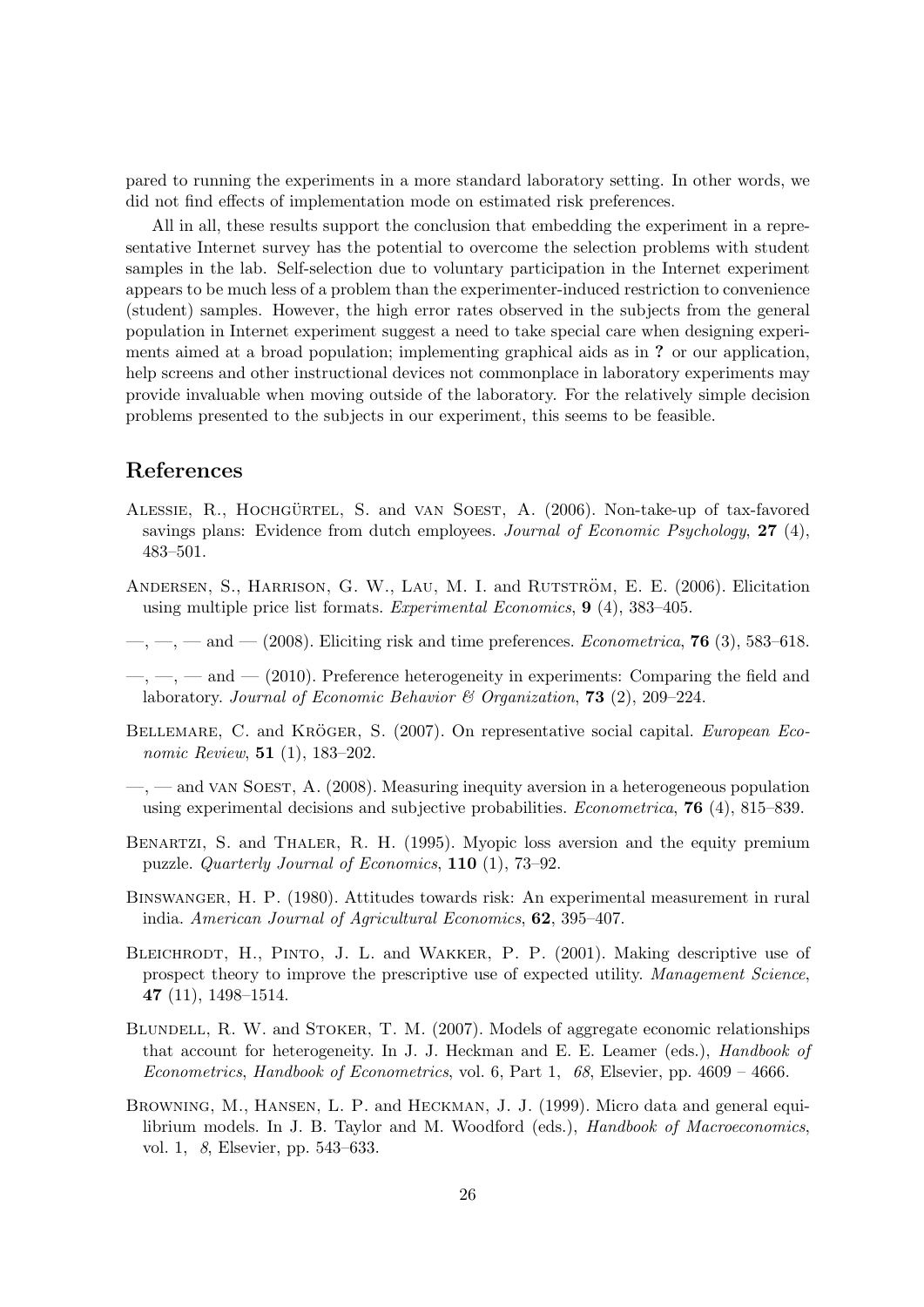- bwGRiD (2007-2010). <http://www.bw-grid.de/>, Member of the German D-Grid initiative, funded by the Ministry of Education and Research (Bundesministerium für Bildung und Forschung) and the Ministry for Science, Research and Arts Baden-Württemberg (Ministerium für Wissenschaft, Forschung und Kunst Baden-Württemberg).
- <span id="page-28-8"></span>Choi, S., Fisman, R., Gale, D. and Kariv, S. (2007). Consistency and heterogeneity of individual behavior under uncertainty. American Economic Review, 97 (5), 1921–1938.
- <span id="page-28-14"></span>DE ROOS, N. and SARAFIDIS, Y. (2010). Decision making under risk in deal or no deal. Journal of Applied Econometrics, 25 (6), 987–1027.
- <span id="page-28-6"></span>Dohmen, T., Falk, A., Huffman, D., Sunde, U., Schupp, J. and Wagner, G. G. (2005). Individual risk attitudes: New evidence from a large, representative, experimentallyvalidated survey, iZA Discussion Paper No. 1730.
- <span id="page-28-7"></span> $\ldots$ ,  $\ldots$ ,  $\ldots$ ,  $\ldots$  and  $\ldots$  (forthcoming). Individual risk attitudes: Measurement, determinants and behavioral consequences. Journal of the European Economic Association.
- <span id="page-28-12"></span>DONKERS, B., MELENBERG, B. and VAN SOEST, A. (2001). Estimating risk attitudes using lotteries; a large sample approach. Journal of Risk and Uncertainty, 22 (2), 165–195.
- <span id="page-28-10"></span>FALK, A. and HECKMAN, J. J. (2009). Lab experiments are a major source of knowledge in the social sciences. Science,  $326$  (5952), 535–538.
- <span id="page-28-5"></span>FEHR, E., FISCHBACHER, U., VON ROSENBLADT, B., SCHUPP, J. and WAGNER, G. G. (2003). A nation-wide laboratory: Examining trust and trustworthiness by integrating behavioral experiments into representative surveys, iZA Discussion Paper No. 715.
- <span id="page-28-11"></span>GÜTH, W., SCHMIDT, C. and SUTTER, M.  $(2007)$ . Bargaining outside the lab – a newspaper experiment of a three person-ultimatum game. Economic Journal, 117 (518), 449–469.
- <span id="page-28-13"></span>HARLESS, D. W. and CAMERER, C. F. (1994). The predictive utility of generalized expected utility theories. *Econometrica*,  $62$  (6), 1251–1289.
- <span id="page-28-2"></span>HARRISON, G. W., LAU, M. I. and RUTSTRÖM, E. E. (2007a). Estimating risk attitudes in denmark: A field experiment. *Scandinavian Journal of Economics*, **109** (2), 341–368.
- <span id="page-28-4"></span> $\sim$ ,  $\sim$  and  $\sim$  (2009). Risk attitudes, randomization to treatment, and self-selection into experiments. Journal of Economic Behavior & Organization, 70 (3), 498–507.
- <span id="page-28-0"></span> $\sim$ ,  $\sim$  and WILLIAMS, M. B. (2002). Estimating discount rates in denmark: A field experiment. American Economic Review, 92 (5), 1606–1617.
- <span id="page-28-9"></span>— and LIST, J. A. (2004). Field experiments. Journal of Economic Literature,  $42$  (4), 1009– 1055.
- <span id="page-28-3"></span> $\sim$ ,  $\sim$  and TOWE, C. (2007b). Naturally occurring preferences and exogenous laboratory experiments: A case study of risk aversion. *Econometrica*, **75** (2), 433–458.
- <span id="page-28-1"></span>Heckman, J. J. (1974). Shadow prices, market wages, and labor supply. Econometrica, 42 (4), 679–94.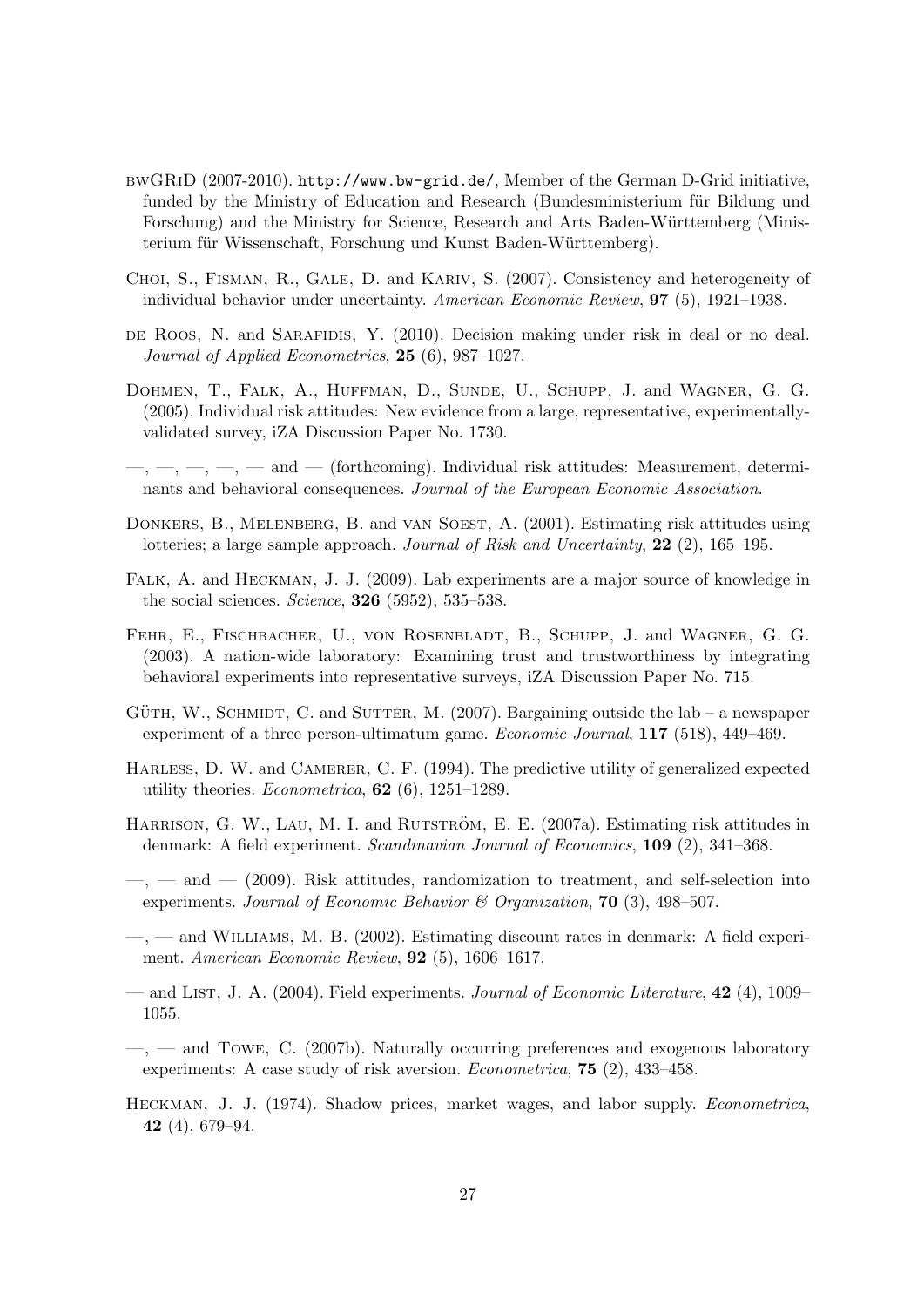- <span id="page-29-15"></span>— (1976). The common structure of statistical models of truncation, sample selection and limited dependent variables and a simple estimator for such models. Annals of Economic and Social Measurement, 5 (4), 475–492.
- <span id="page-29-16"></span>— (1979). Sample selection bias as a specification error. *Econometrica*, **47** (1), 153–61.
- <span id="page-29-12"></span>Hey, J. D. and Orme, C. (1994). Investigating generalizations of expected utility theory using experimental data. Econometrica, 62 (6), 1291–1326.
- <span id="page-29-5"></span>HOLT, C. A. and LAURY, S. K. (2002). Risk aversion and incentive effects. American Economic Review, 92, 1644–1655.
- <span id="page-29-13"></span>HUCK, S. and MÜLLER, W.  $(2007)$ . Allais for all: Revisiting the paradox, mimeo, University of Tilburg. Available at: http://center.uvt.nl/staff/muller/Allais071009.pdf.
- <span id="page-29-4"></span>Kahneman, D. and Tversky, A. V. (1979). Prospect theory: An analysis of decision under risk. Econometrica, 47, 263–291.
- <span id="page-29-8"></span>KÖBBERLING, V. and WAKKER, P. P. (2005). An index of loss aversion. Journal of Economic Theory, 122, 119–131.
- <span id="page-29-10"></span>Kreps, D. M. and Porteus, E. L. (1978). Temporal resolution of uncertainty and dynamic choice theory. Econometrica, 46, 185–200.
- <span id="page-29-2"></span>LAZEAR, E., MALMENDIER, U. and WEBER, R. (2011). Sorting, prices, and social preferences, available at <http://www.econ.berkeley.edu/~ulrike/research.html>.
- <span id="page-29-1"></span>LEVITT, S. D. and LIST, J. A. (2007). What do laboratory experiments measuring social preferences reveal about the real world? Journal of Economic Perspectives, 21 (2), 153–174.
- <span id="page-29-3"></span>LITTLE, R. J. and RUBIN, D. B. (2002). Statistical Analysis with Missing Data. New York: John Wiley & Sons Inc., 2nd edn.
- <span id="page-29-9"></span>Loomes, G. (2005). Modelling the stochastic component of behaviour in experiments: Some issues for the interpretation of data. Experimental Economics, 8 (4), 301–323.
- <span id="page-29-11"></span>—, Moffatt, P. G. and Sugden, R. (2002). A microeconometric test of alternative stochastic theories of risky choice. Journal of Risk and Uncertainty, 24 (2), 103–130.
- <span id="page-29-0"></span>Lucking-Reiley, D. (1999). Using field experiments to test equivalence between auction formats: Magic on the internet. American Economic Review, 89 (5), 1063–1080.
- <span id="page-29-6"></span>MADRIAN, B. C. and SHEA, D. F.  $(2001)$ . The power of suggestion: Inertia in  $401(k)$ participation and savings behavior. Quarterly Journal of Economics, 116 (4), 1149–1187.
- <span id="page-29-14"></span>Revelt, D. and Train, K. E. (2000). Customer-specific taste parameters and mixed logit: Households' choice of electricity supplier, university of California at Berkeley, Economics Working Paper E00-274.
- <span id="page-29-7"></span>Starmer, C. (2000). Developments in non-expected utility theory: The hunt for a descriptive theory of choice under risk. Journal of Economic Literature, 38 (2), 332–382.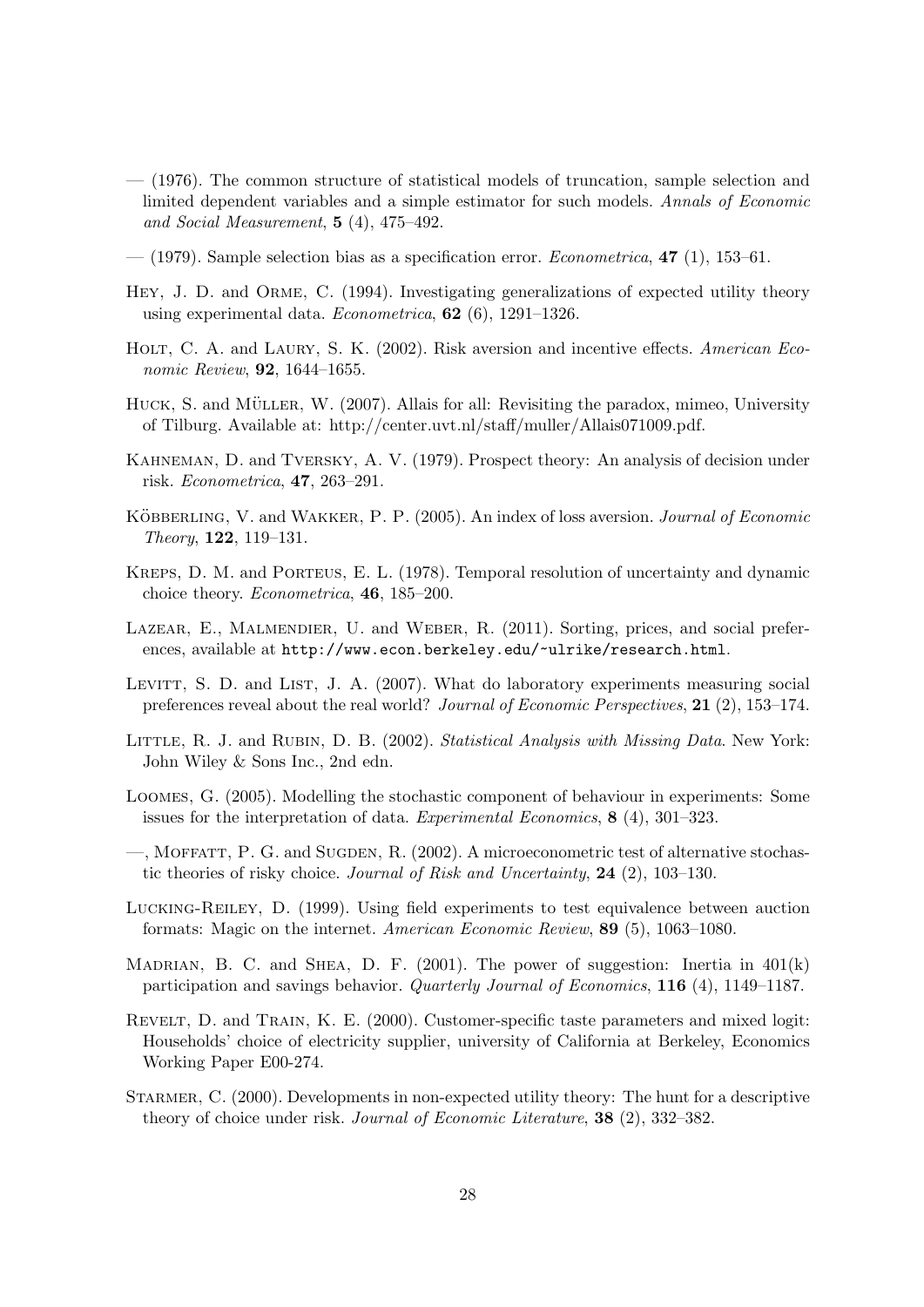- <span id="page-30-0"></span>TANAKA, T., CAMERER, C. F. and NGUYEN, Q. (2010). Risk and time preferences: Linking experimental and household survey data from vietnam. American Economic Review, 100 (1), 557–71.
- <span id="page-30-2"></span>Tversky, A. V. and Kahneman, D. (1992). Advances in prospect theory: Cumulative representation of uncertainty. Journal of Risk and Uncertainty, 5 (4), 297–323.
- von GAUDECKER, H.-M., van SOEST, A. and WENGSTRÖM, E. (2008). Selection and mode effects in risk preference elicitation experiments, iZA Discussion Paper No. 3321.
- <span id="page-30-1"></span> $\text{---}$ ,  $\text{---}$  and WENGSTRÖM, E. (2011). Heterogeneity in risky choice behaviour in a broad population. American Economic Review, 101 (2).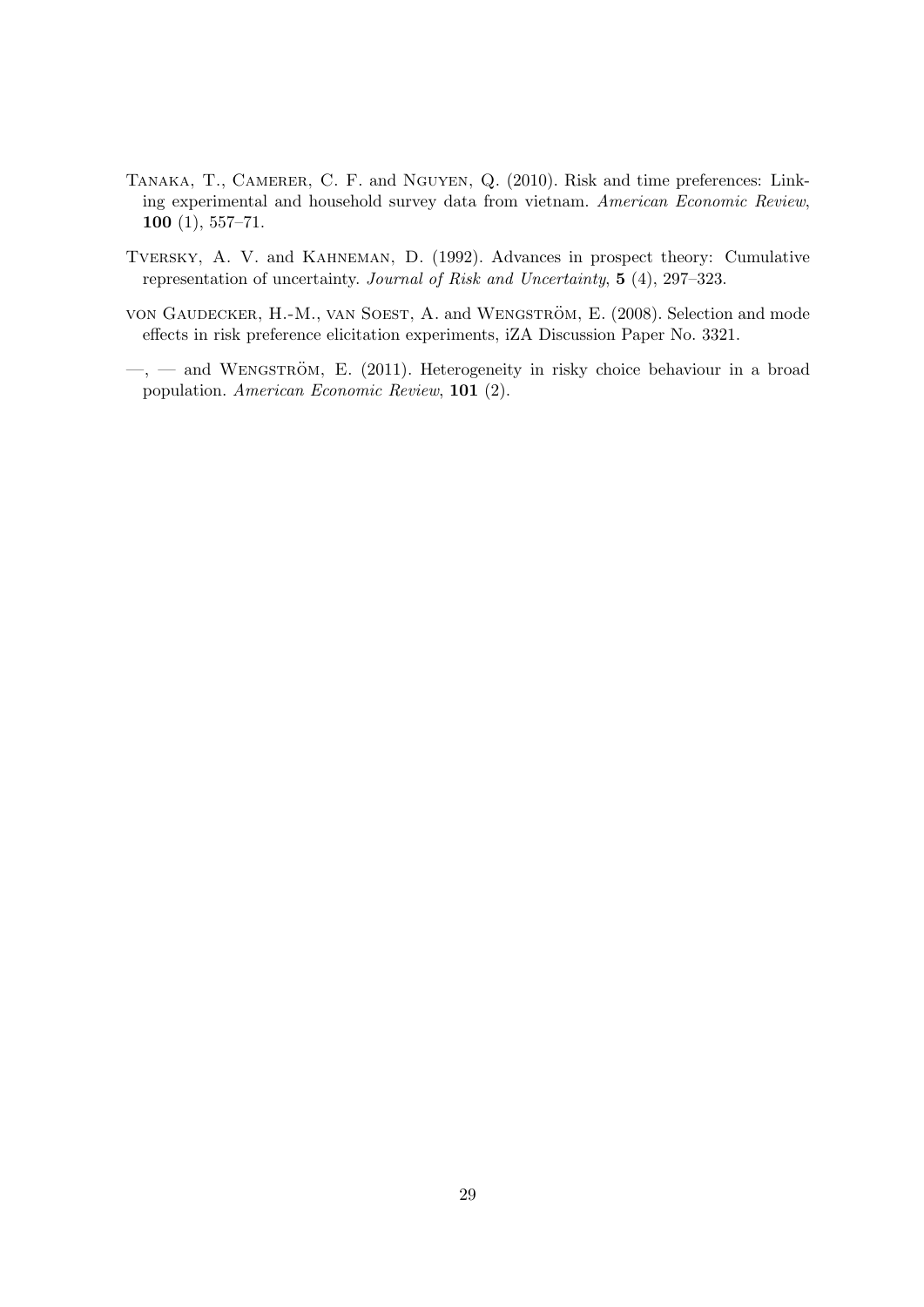Additional Material to Accompany:

Experts in experiments:

How selection matters for estimated distributions of preferences

Hans-Martin von Gaudecker Arthur van Soest Erik Wengström

March 12, 2011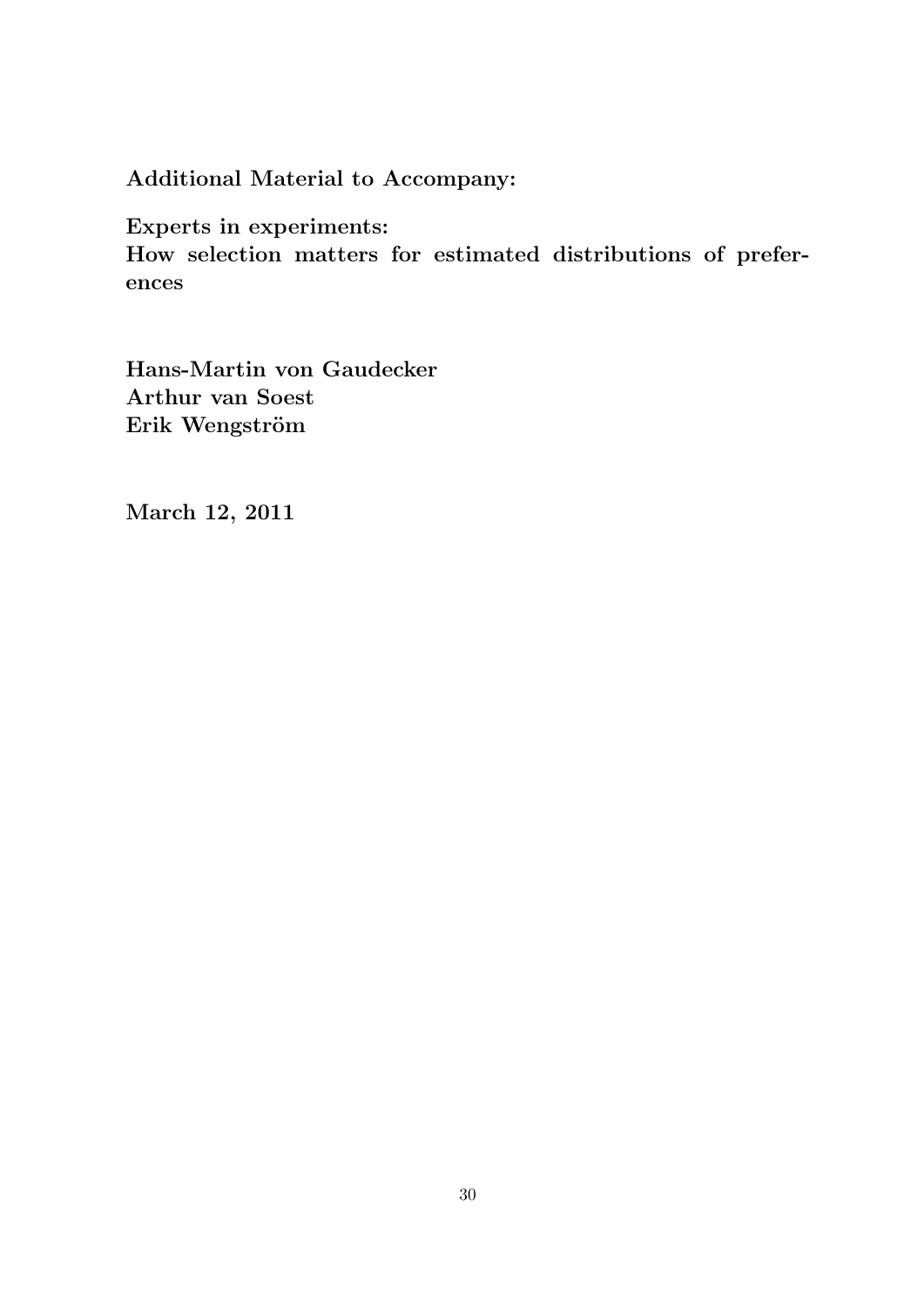### 6 Alternative utility specifications: Theoretical framework

In this section, we provide some evidence on the importance of the features of the utility function in the paper. First, we simply use the constant absolute risk aversion utility specifi-cation [\(1\)](#page-11-0), i.e. we restrict  $\lambda$  to be one for everybody. The second function moves us closer to prospect theory [\(Kahneman and Tversky,](#page-29-4) [1979\)](#page-29-4). The valuation part of cumulative prospect theory [\(Tversky and Kahneman,](#page-30-2) [1992\)](#page-30-2) has two main ingredients: A utility function with a reference point and probability weighting. We do not model probability weighting because of the reasons given in [von Gaudecker](#page-30-1) *et al.* [\(2011\)](#page-30-1). The utility function has three main characteristics: It is convex for losses (i.e. outcomes smaller than the reference point), concave for gains, and steeper for losses than for gains (this notion has been made precise by Köbberling [and Wakker](#page-29-8) [\(2005\)](#page-29-8)). This formulation has been shown to yield a useful description of mean or median behaviour in a variety of studies [\(Tversky and Kahneman,](#page-30-2) [1992\)](#page-30-2).

We noted in Section [2.4](#page-10-0) that our data do not permit us to estimate separate utility curvature parameters for gains and losses. Invoking an assumption of switching risk preferences is straightforward for individuals with concave utility curvature on the positive domain. However, risk loving for purely positive gambles is important for up to 20% of the population and prospect theory is silent on such behaviour. Restricting  $\gamma$  to be larger than zero on the positive domain led to numerical difficulties because the optimisation routine put a lot of mass as close to zero as possible in trying to move below zero. The most natural assumption for us was to take these persons to have the same value of  $\gamma$  on the entire real line, as opposed to assuming switching risk preferences. Equation [\(1\)](#page-11-0) is then modified to be:

<span id="page-32-0"></span>(7) 
$$
u(z, \gamma, \lambda) = \begin{cases} \frac{1}{\gamma} - \frac{1}{\gamma} e^{-\gamma z} & \text{for } z \ge 0 \\ \frac{\lambda}{\gamma} - \frac{\lambda}{\gamma} e^{-\gamma z} & \text{for } z < 0 \land \gamma < 0 \\ -\frac{\lambda}{\gamma} + \frac{\lambda}{\gamma} e^{\gamma z} & \text{for } z < 0 \land \gamma > 0 \end{cases}
$$

The third specification takes into account attitudes towards the resolution of uncertainty. We follow [von Gaudecker](#page-30-1) *et al.* [\(2011\)](#page-30-1) and adopt the general framework of [Kreps and Porteus](#page-29-10) [\(1978\)](#page-29-10). In line with our experimental setup we consider a two-period setting. All decisions are made in the first period and payments are made in the second period. The outcome of a gamble is either revealed in period 1, directly after all choices have been made (early resolution), or at the time of the payments in period 2 (late resolution). Assume that agents first calculate period 2 utility for all outcomes based on a function  $v(z, \cdot)$ , where z is the payoff and the dot replaces the preference parameters. Thereafter, agents are assumed to use a continuous and strictly increasing weighting function  $h(\cdot)$  to calculate their first period utility, with period 2 utility  $v$  as its argument. The period 1 utility of a degenerate lottery that gives a certain outcome in period 2 is then given by  $h(v(z, \cdot))$ . The evaluation of nondegenerate lotteries hinges on the timing of uncertainty resolution: let  $V(\pi)$  denote the period 1 utility of a lottery  $\pi$  with payoffs in period 2. Then V is given by:

(8) 
$$
V(\pi) = \begin{cases} \mathbb{E}[h(v(z, \cdot))] & \text{for early uncertainty resolution} \\ h(\mathbb{E}[v(z, \cdot)]) & \text{for late uncertainty resolution} \end{cases}
$$

Note that the expectations operator is always applied to the quantity that is known at the end of period one. If uncertainty resolves early, the decision-maker applies the weighting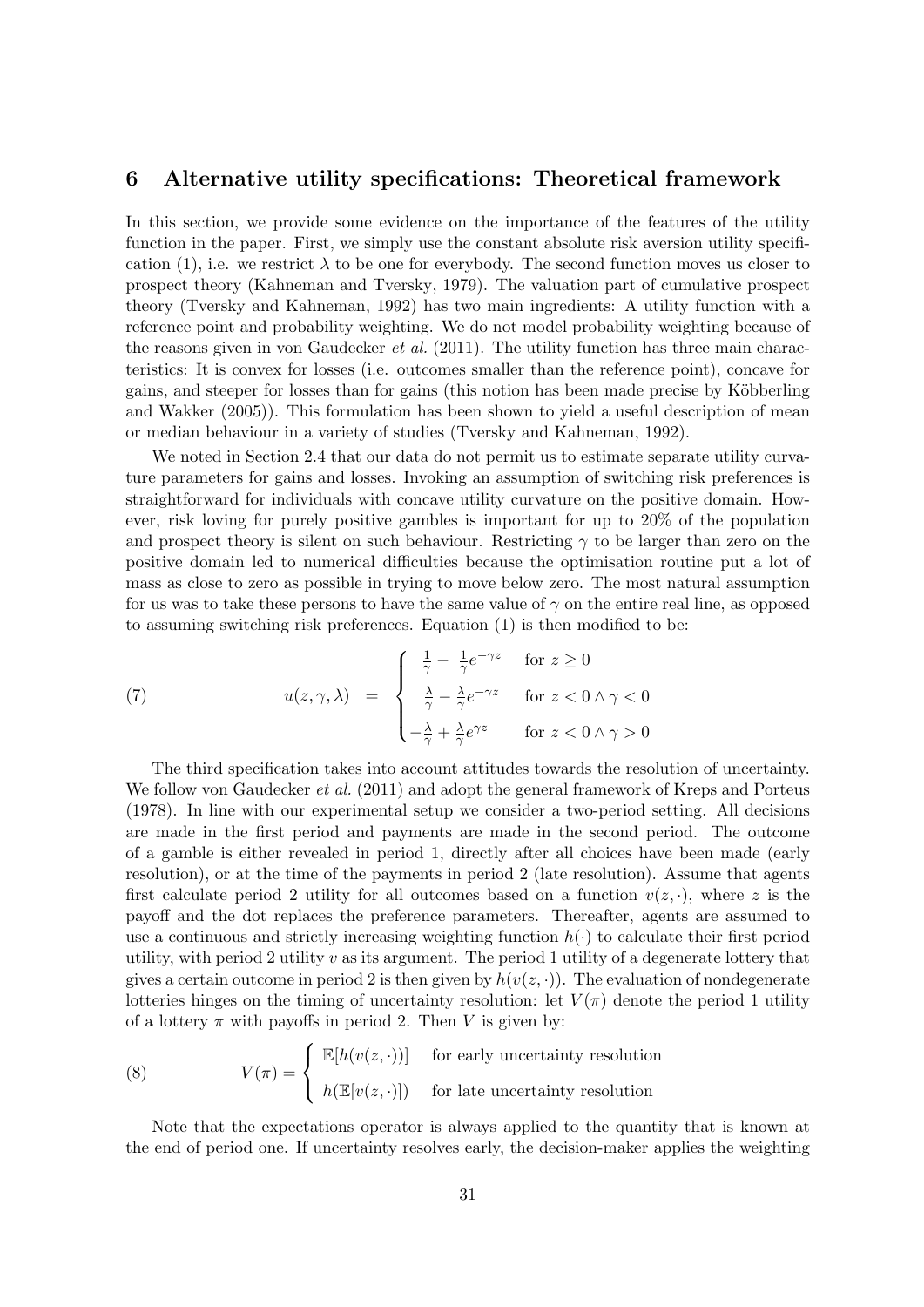function to the utility of the specific outcomes of  $\pi$ . If the outcome of  $\pi$  remains uncertain until the second period, he applies the weighting function to its expected value. [Kreps and](#page-29-10) [Porteus](#page-29-10)  $(1978)$  show that h is strictly convex (concave) if and only if the decision maker always prefers early to late (late to early) resolution, and is linear if the decision maker is indifferent.

We use a power specification for  $h(\cdot)$  and a slightly modified version of [\(2\)](#page-11-1) for period 2 utility. These modifications become necessry to handle risk aversion and risk lovingness, and negative payoffs within the Kreps-Porteus framework. The curvature of  $h(\cdot)$  is governed by a parameter  $\rho$ , which thus captures preferences towards uncertainty resolution. In particular, we use:

<span id="page-33-0"></span>(9) 
$$
v(z, \gamma, \lambda, \rho) = \begin{cases} \max\{-\frac{\lambda}{\gamma}, 0\} - \frac{1}{\gamma} e^{-\gamma \rho^{S} z} & \text{for } z \ge 0 \\ \max\{-\frac{\lambda}{\gamma}, 0\} + \frac{\lambda - 1}{\gamma} - \frac{\lambda}{\gamma} e^{-\gamma \rho^{S} z} & \text{for } z < 0 \end{cases}
$$

where  $S$  is the sign operator given by:

(10) 
$$
S = \begin{cases} 1 & \text{for } \gamma \ge 0 \\ -1 & \text{for } \gamma < 0. \end{cases}
$$

We choose the following parsimonious "power function" specification of the weighting function h:

<span id="page-33-1"></span>(11) 
$$
h(v(z, \cdot)) = -S(-S v(z, \cdot))^{\rho^{-S}}
$$

where  $\rho \in \mathbb{R}_+$ . For  $\rho > 1$ ,  $h(\cdot)$  is convex and early resolution is preferred to late resolution. Indifference is obtained for  $\rho = 1$ , and late resolution is preferred for  $\rho < 1$ .

The building blocks of [\(9\)](#page-33-0) and [\(11\)](#page-33-1) seem complicated because of the necessity to accommodate both types of utility curvature. The term  $-\frac{\lambda}{\gamma}$  $\frac{\lambda}{\gamma}$  is added for risk lovers to assure that the weighting function  $h(\cdot)$  can be applied, i.e. it guarantees that  $v(z, \gamma, \lambda, \rho)$  is always greater than zero for  $\gamma < 0$ . Including  $\rho^S$  in the exponent serves to retain the interpretation of  $\gamma > 0$  as the coefficient of absolute risk aversion for early resolving lotteries on the positive domain. For such lotteries  $V(\pi)$  collapses to  $\mathbb{E}[u(\pi)]$  given in [\(2\)](#page-11-1) if the subject is not risk loving. This implies that the distinction between risk aversion and uncertainty resolution timing preferences is identified for risk averse subjects if there are gambles on the positive domain and the timing of uncertainty resolution is varied. Note that this distinction is only approximately true for gambles with negative outcomes because of the additive term  $\frac{\lambda-1}{\gamma}$ in [\(9\)](#page-33-0). For risk lovers, the inclusion of  $-\frac{\lambda}{\gamma}$  $\frac{\lambda}{\gamma}$  distorts the interpretation of  $\gamma$  by the same token. For the parameter values that we estimate, the magnitudes of the distortions are small. The Köbberling and Wakker [\(2005\)](#page-29-8) definition of loss aversion remains valid for period 2 utility.

### 7 Alternative utility specifications: Results

The parameter estimates corresponding to Table [4](#page-17-0) for the alternative models are presented in Tables [7–](#page-38-0)[9.](#page-40-0) These estimates indicate that the results based on the preferred loss aversion specification are robust to changing the functional form. Across all specifications, the parameter estimates of  $\gamma$ ,  $\lambda$  and  $\omega$  are significantly lower for the lab sample than for the Internet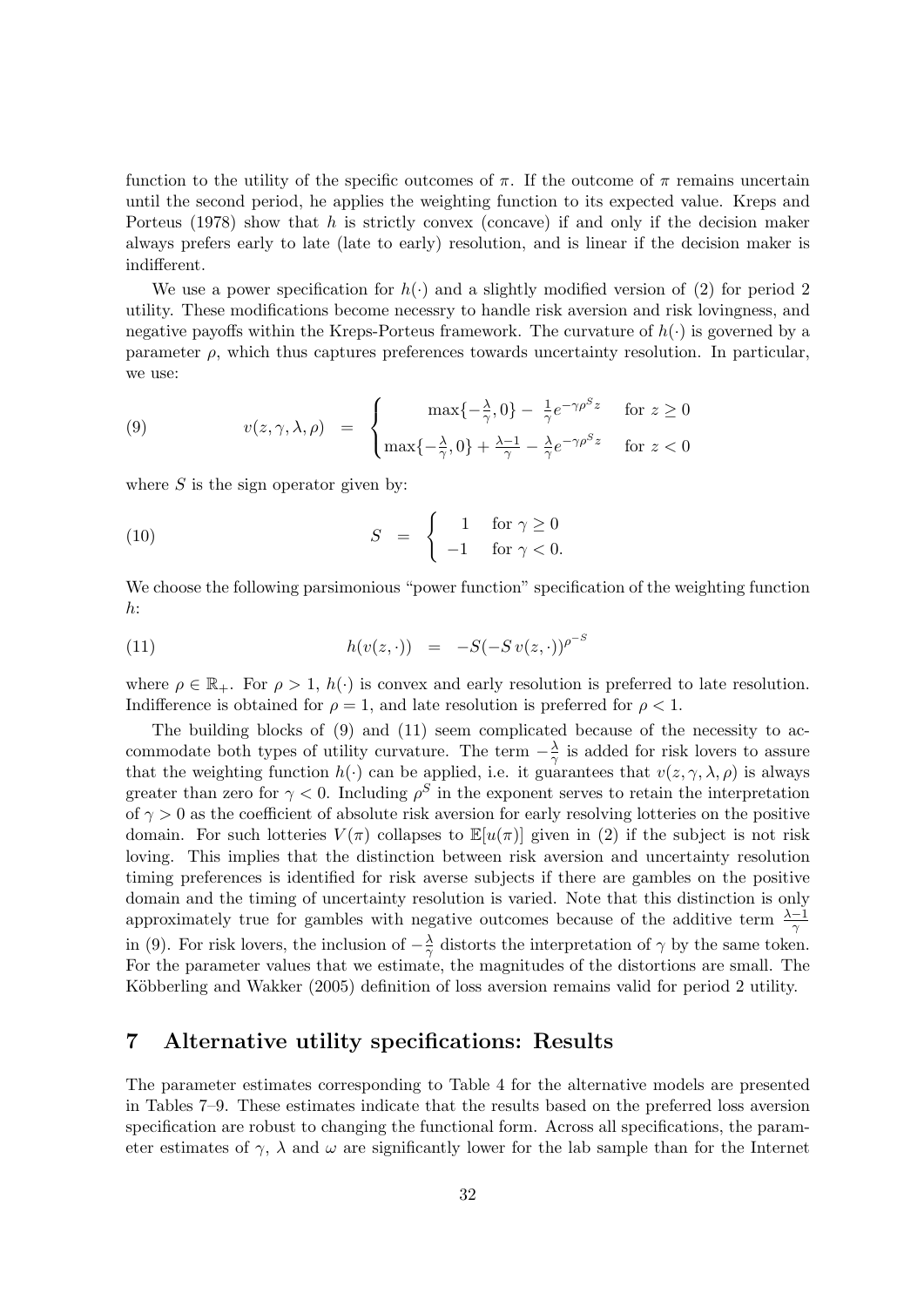sample. Moreover, the results for the Internet-uni sample mirror those of the lab sample, verifying that the behavioral differences between the lab and the Internet samples are mainly driven by the different composition of the samples with respect to age and education.

The effects of self-selection that we observed for the loss aversion specification are also robust to changing the set of covariates in the probit selection regression. Table [18](#page-50-1) displays the significance of the selection weights using the narrow set of covariates. for the alternative models. Overall, the effects are similar to those observed for the loss aversion specification reported in Table [6.](#page-24-0) Again, the strongest self-selection effect relates to the tendency to make errors. The effects on the other parameters are smaller and less significant. Regarding the source of the selection bias, the estimates using the small number of covariates confirm that most of the selection effect is driven by steps 2 and 3, while step 1 contributes to a lesser extent.

### 8 Additional robustness checks

In this section we briefly comments on the results of some additional robustness checks presented in the appendix. Table [12](#page-44-0) presents the estimates of the preferred loss aversion model using a more extensive set of covariates. The lab dummy is now considerably smaller, and insignificant, giving another indication that the socio-demographic composition is the main driver behind the Lab vs Internet discrepancy. Controlling for age and education, the observed difference between the laboratory and the Internet samples vanishes.

Since there was a small difference with respect to show-up fees between the lab and the Internet experiments in hypothetical treatment, we chose to present results based on only the incentivised treatments in the main text. Results based on the full sample, including the hypothetical treatment, are presented in Table [13.](#page-45-0) With respect to selection effects, the results from the full sample are practically identical to those of the restricted sample previously considered in Table [4.](#page-17-0) Also the estimates using an unrestricted covariance matrix presented in Tables [10](#page-41-0) and [11](#page-42-0) are very similar to the ones obtained by using the diagonal restriction.

The general conclusion regarding the effects of self selection also appears to be robust towards the choice of empirical strategy. As mentioned in the text, if we follow [Harrison](#page-28-4) *et al.* [\(2009\)](#page-28-4) and take the approach developed by [Heckman](#page-29-15) [\(1976,](#page-29-15) [1979\)](#page-29-16), the general result echoes that based on the MAR assumption. In Tables [20-](#page-53-0)[25,](#page-58-0) the estimates of the Heckman selection model are presented for each parameter, conditioning on both the broad and a narrow set of covariates used previously. Acknowledging the potential relation between region of residence and our preference parameter, we nevertheless follow [Harrison](#page-28-4) et al. [\(2009\)](#page-28-4) for comparison purposes and use regional dummies as exclusion restrictions. Individual-level parameters are obtained by taking the mean parameter estimate from the structural model, conditioning on the actual choices of each individual. Regardless of whether we consider the broad or narrow set of covariates in Table [5,](#page-21-0) the selection effect is only significant for the error parameter.

In the model displayed in Table [4,](#page-17-0) the two laboratory samples were merged into one motivated by the observation that there is no significant difference between the two lab treatments. This result is demonstrated by the estimation results distinguishing between the Lab-Lab and the Lab-Internet treatment displayed in Table [14.](#page-46-0) The coefficients of the dummy variable for the Lab-Lab treatment are insignificant, indicating that the environmental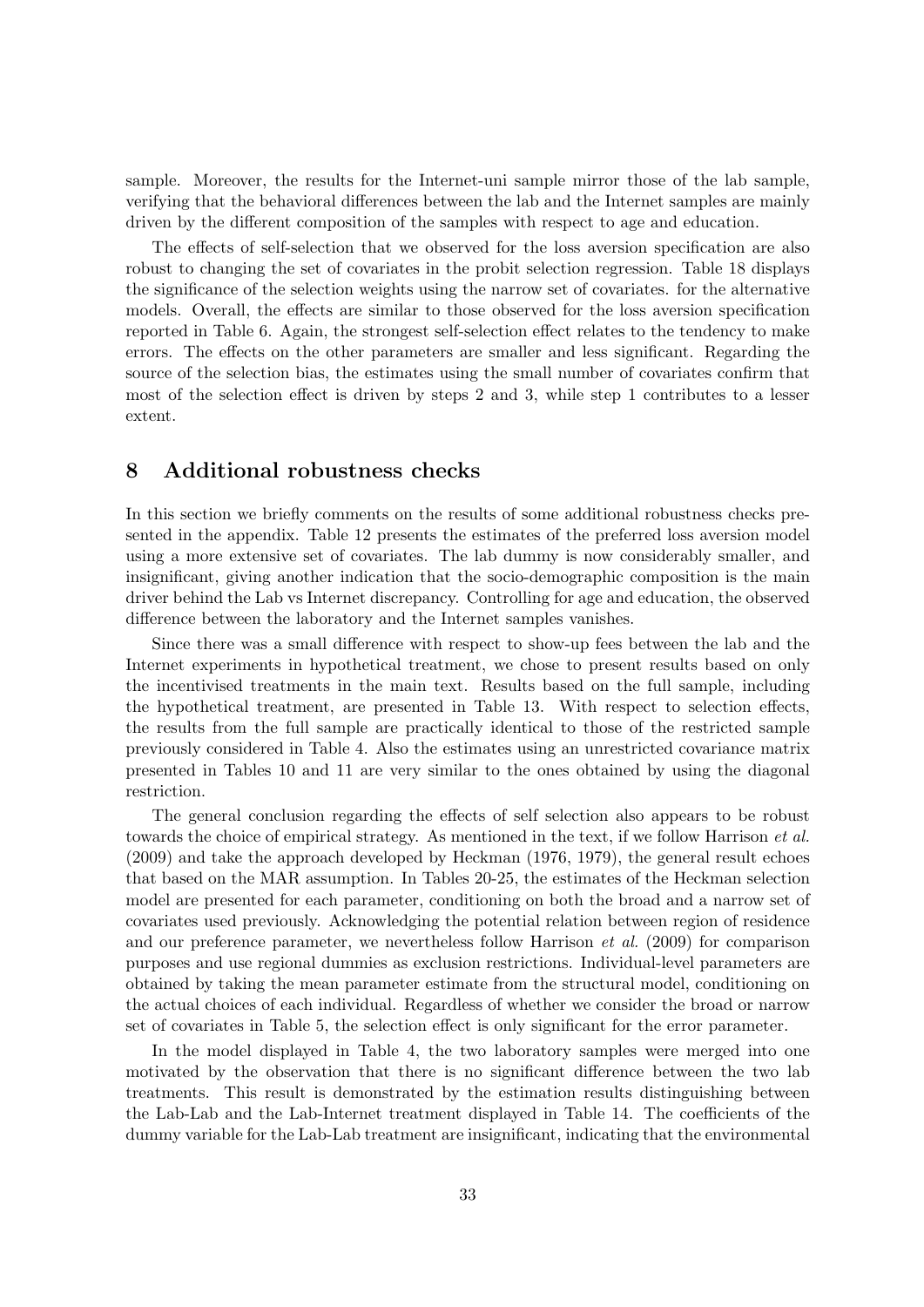treatment variables had no effect on observed behavior.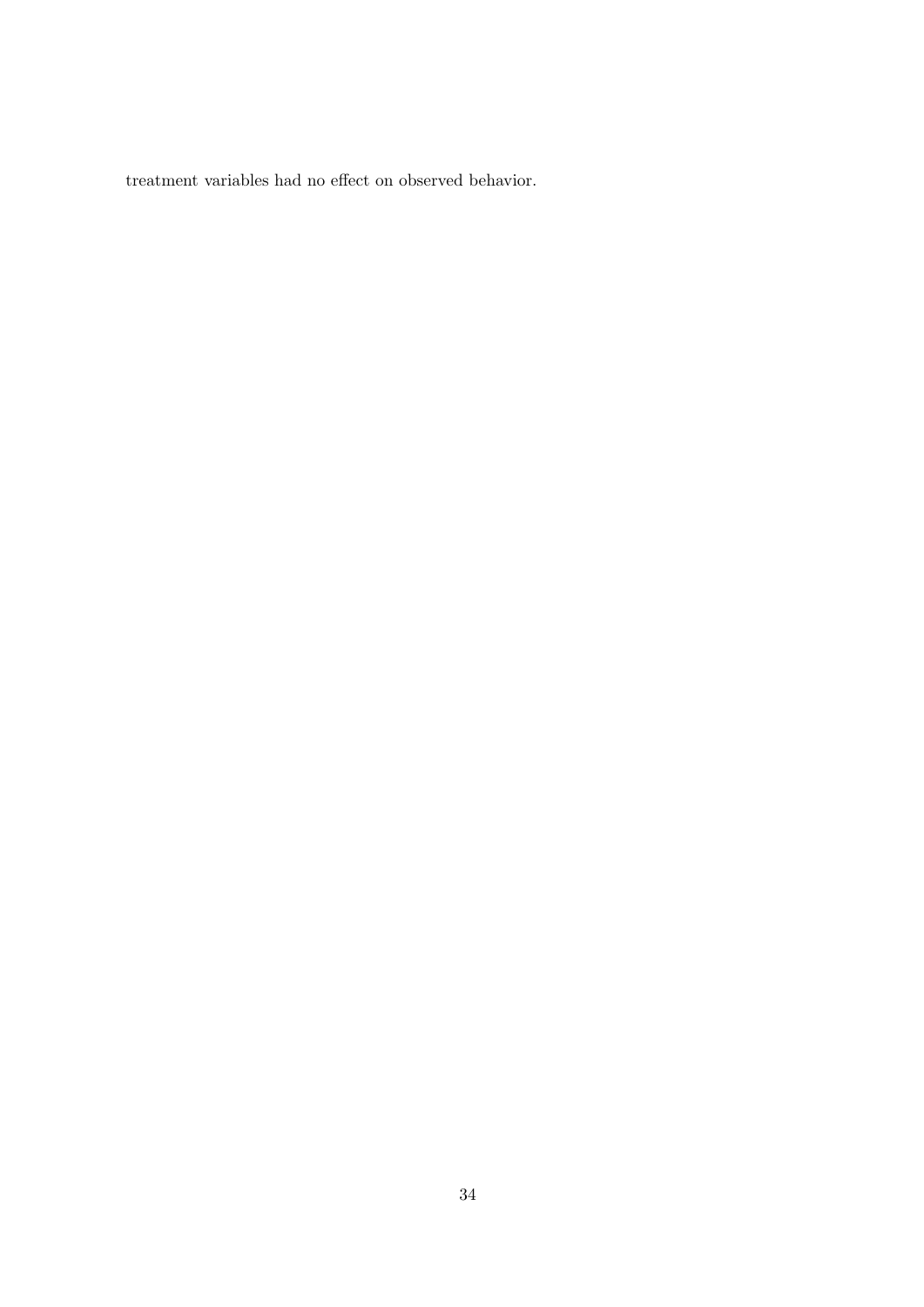### 9 Further documentation of the experiments

#### <span id="page-36-0"></span>Figure 6: Translations of the Welcome Screens in the CentERpanel Experiment High (Low) Incentive Treatment Hypothetical Treatment

Welcome to this economic experiment carried out by researchers of Tilburg University. The experiment is about making choices under uncertainty. Please read the instructions carefully in order to understand how the experiment works.

If you have questions after the beginning of the experiment, you can return to the instructions by clicking on a link at the top of the screen. If you have questions on the specific screen, you can click on 'Help' at the top right corner of the screen.

You will receive 15 (5) Euros for participating. Then you can, depending on the choices you make and on chance, earn more or lose part of the 15 (5) Euros. If completing the total experiment, you receive the reward for participating, possibly increased by your gain (or reduced by your loss) in one of the choices you have made. Whether the latter occurs and which choice then determines your payoff, will be determined by chance. Your total reward will be added to your CentERpoints.

The questions are not designed to test you. Answers are therefore not correct or incorrect; please give the answers that reflect your own preferences. Assume in each choice problem that this choice determines your actual payoff.

This questionnaire is about making choices, and your payoff depends on your choices and on chance. If you do not want to participate out of principle, you can indicate this below. In that case you will not continue with the questionnaire.

O Yes, I proceed with the questionnaire

O No, I do not want to complete this questionnaire

Welcome to this economic experiment carried out by researchers of Tilburg University. The experiment is about making choices under uncertainty. Please read the instructions carefully in order to understand how the experiment works.

If you have questions after the beginning of the experiment, you can return to the instructions by clicking on a link at the top of the screen. If you have questions on the specific screen, you can click on 'Help' at the top right corner of the screen.

The questions are not designed to test you. Answers are therefore not correct or incorrect; please give the answers that reflect your own preferences.

This questionnaire is about making choices between several situations in which you can (hypothetically) gain or lose money. Your revenue depends on the choices you make and on chance. What matters is what you would do in hypothetical situations, in reality, there is nothing at stake for you. If you nevertheless do not want to participate out of principle, you can indicate this below. In that case you will not continue with the questionnaire.

O Yes, I proceed with the questionnaire

O No, I do not want to complete this questionnaire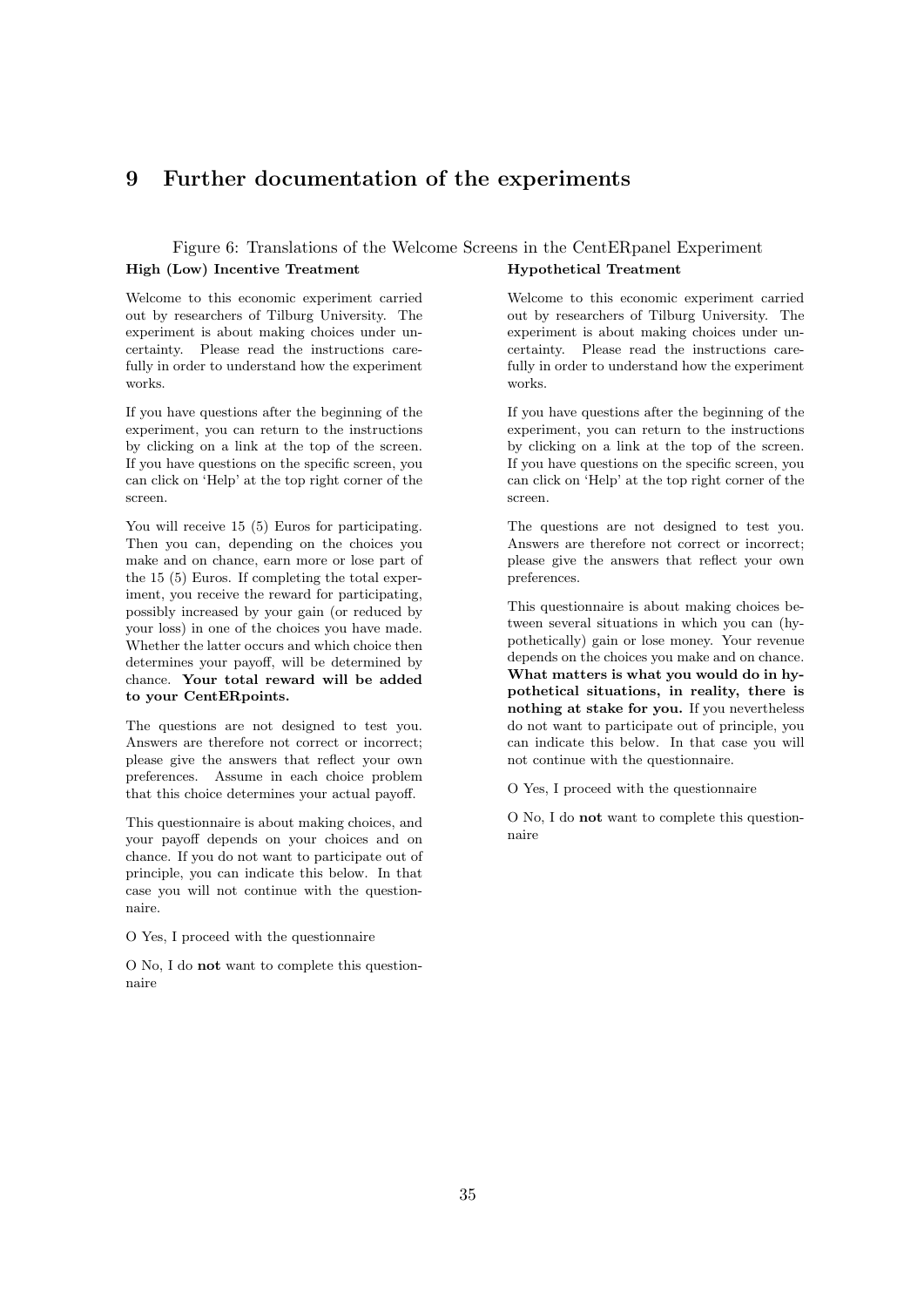## 10 Figures corresponding to Figure [3](#page-15-1) with upper and lower switchpoints



<span id="page-37-0"></span>

Note: The numbering of the payoff configurations (PC) conforms to those in Table [1.](#page-7-0) "Switch points" are defined as highest probability corresponding to an 'A' choice that is still lower than the minimum probability with a choice of 'B'. Error bars depict 95% confidence intervals.



<span id="page-37-1"></span>

Note: The numbering of the payoff configurations (PC) conforms to those in Table [1.](#page-7-0) "Switch points" are defined as the minimum probability with a 'B' choice that is still higher than the maximum probability where option 'A' was chosen. Error bars depict 95% confidence intervals.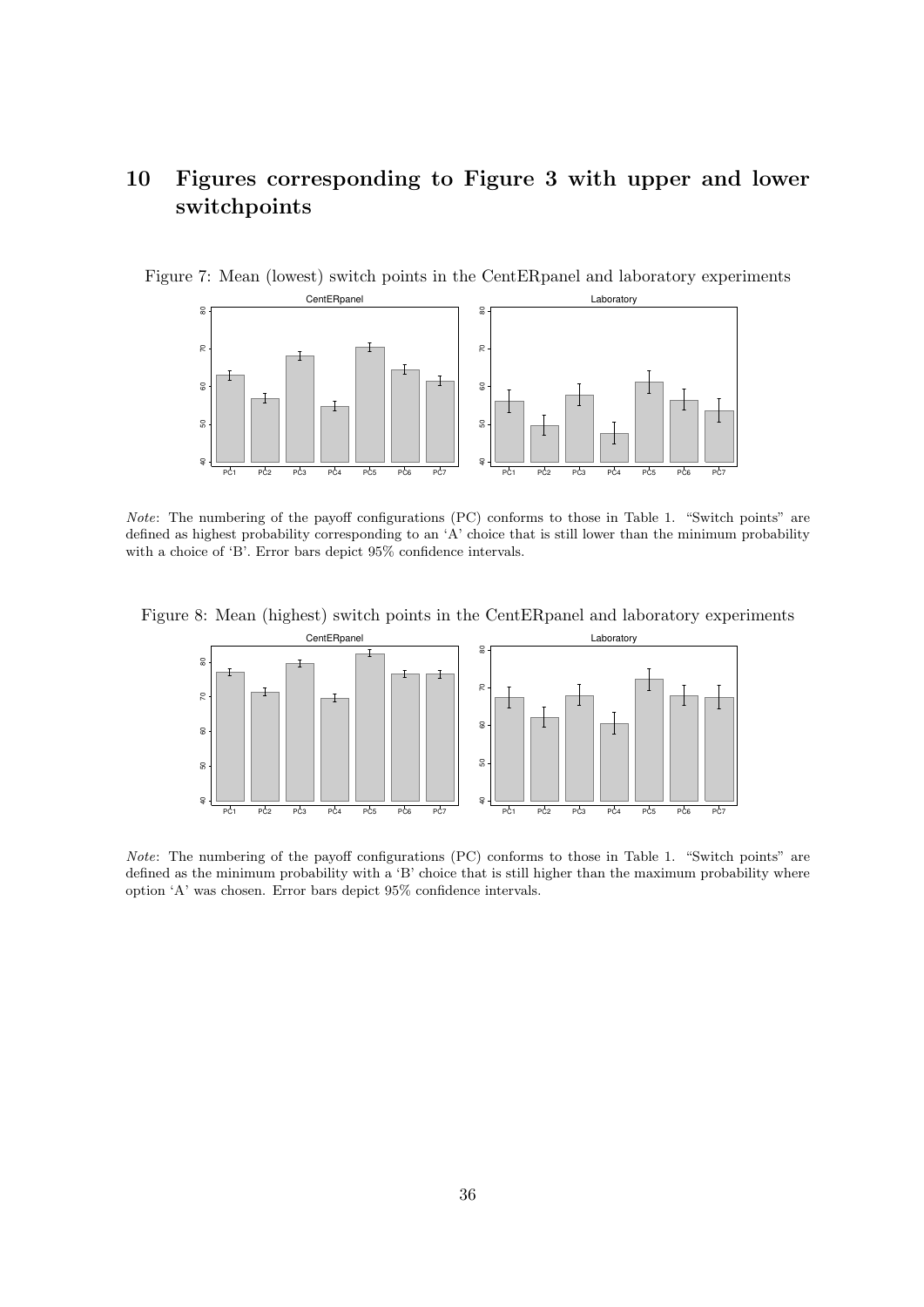### 11 Alternative functional forms

<span id="page-38-0"></span>Table 7: Exponential utility specification [\(1\)](#page-11-0), CentERpanel and laboratory experiments combined, only real incentive treatments, minimal set of covariates, diagonal covariance matrix

| Covariate                            | $\gamma$                 | $\omega$                 |
|--------------------------------------|--------------------------|--------------------------|
| Constant                             | $0.0471***$<br>(0.0016)  | $0.0965***$<br>(0.0102)  |
| Internet university subsample        | $-0.0166**$<br>(0.0072)  | $-0.0712***$<br>(0.0109) |
| Participant in Lab experiment        | $-0.0234***$<br>(0.0071) | $-0.0860***$<br>(0.0092) |
| Low incentive treatment <sup>†</sup> | $2.67***$<br>(0.0941)    | 1.09<br>(0.140)          |
| $\sigma$                             | $0.0451***$<br>(0.0013)  | $2.04***$<br>(0.120)     |

Note The value of the log-likelihood function is 29410.6, based on 1345 individuals who made 69548 choices. The value of  $\tau$  is estimated to be 4.65 (.07). Standard errors are in parentheses.

Regression coefficients are transformed back to the original scale. In other words, the constant is defined by  $g_{\eta}(\beta_1^{\eta})$  and represents median parameters in the left-out categories. The other values are partial effects of setting the dummy variables to one, given the reference value defined by the left-out categories:  $g_{\eta}(\beta_{\text{constant}}^{\eta} +$  $\beta_{\text{dummy}}^{\eta}$ ) –  $g_{\eta}(\beta_{\text{constant}}^{\eta})$ .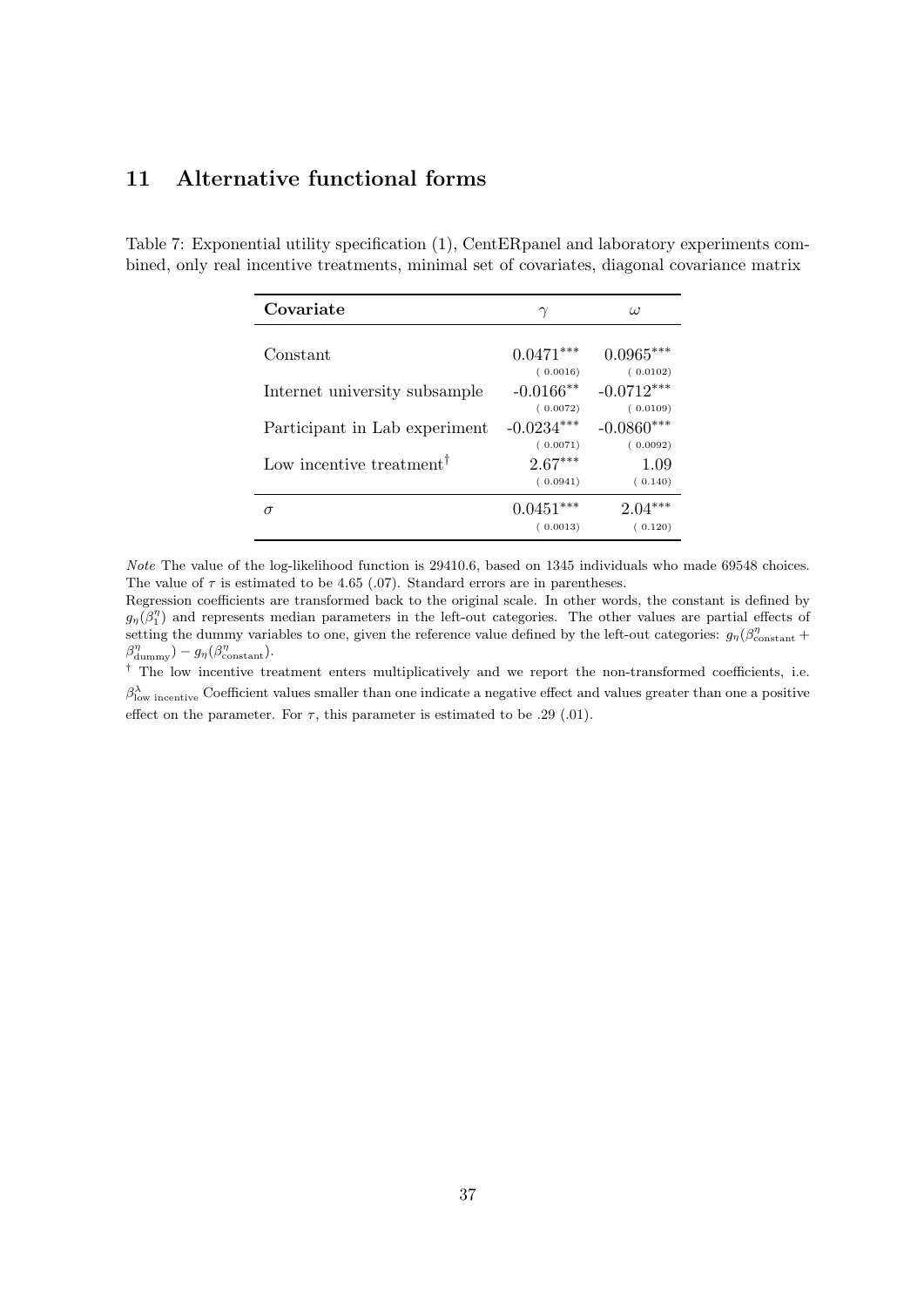Table 8: Prospect theory utility specification [\(7\)](#page-32-0), CentERpanel and laboratory experiments combined, only real incentive treatments, minimal set of covariates, diagonal covariance matrix

| Covariate                            |              |            | $\omega$     |
|--------------------------------------|--------------|------------|--------------|
| Constant                             | $0.0355***$  | $3.12***$  | $0.0824***$  |
| Internet university subsample        | (0.0012)     | (0.153)    | (0.0085)     |
|                                      | $-0.0194***$ | $-0.702$   | $-0.0578***$ |
|                                      | (0.0040)     | (0.448)    | (0.0099)     |
| Participant in Lab experiment        | $-0.0174***$ | $-1.16***$ | $-0.0691***$ |
|                                      | (0.0048)     | (0.365)    | (0.0077)     |
| Low incentive treatment <sup>†</sup> | $2.54***$    | 1.06       | 1.21         |
|                                      | (0.0738)     | (0.0399)   | (0.150)      |
| $\sigma$                             | $0.0392***$  | $1.22***$  | $2.04***$    |
|                                      | (0.0008)     | (0.0413)   | (0.110)      |

Note The value of the log-likelihood function is 28172.3, based on 1345 individuals who made 69548 choices. The value of  $\tau$  is estimated to be 4.05 (.07). Standard errors are in parentheses.

Regression coefficients are transformed back to the original scale. In other words, the constant is defined by  $g_{\eta}(\beta_1^{\eta})$  and represents median parameters in the left-out categories. The other values are partial effects of setting the dummy variables to one, given the reference value defined by the left-out categories:  $g_{\eta}(\beta_{\text{constant}}^{\eta} +$  $\beta_{\text{dummy}}^{\eta}$ ) –  $g_{\eta}(\beta_{\text{constant}}^{\eta})$ .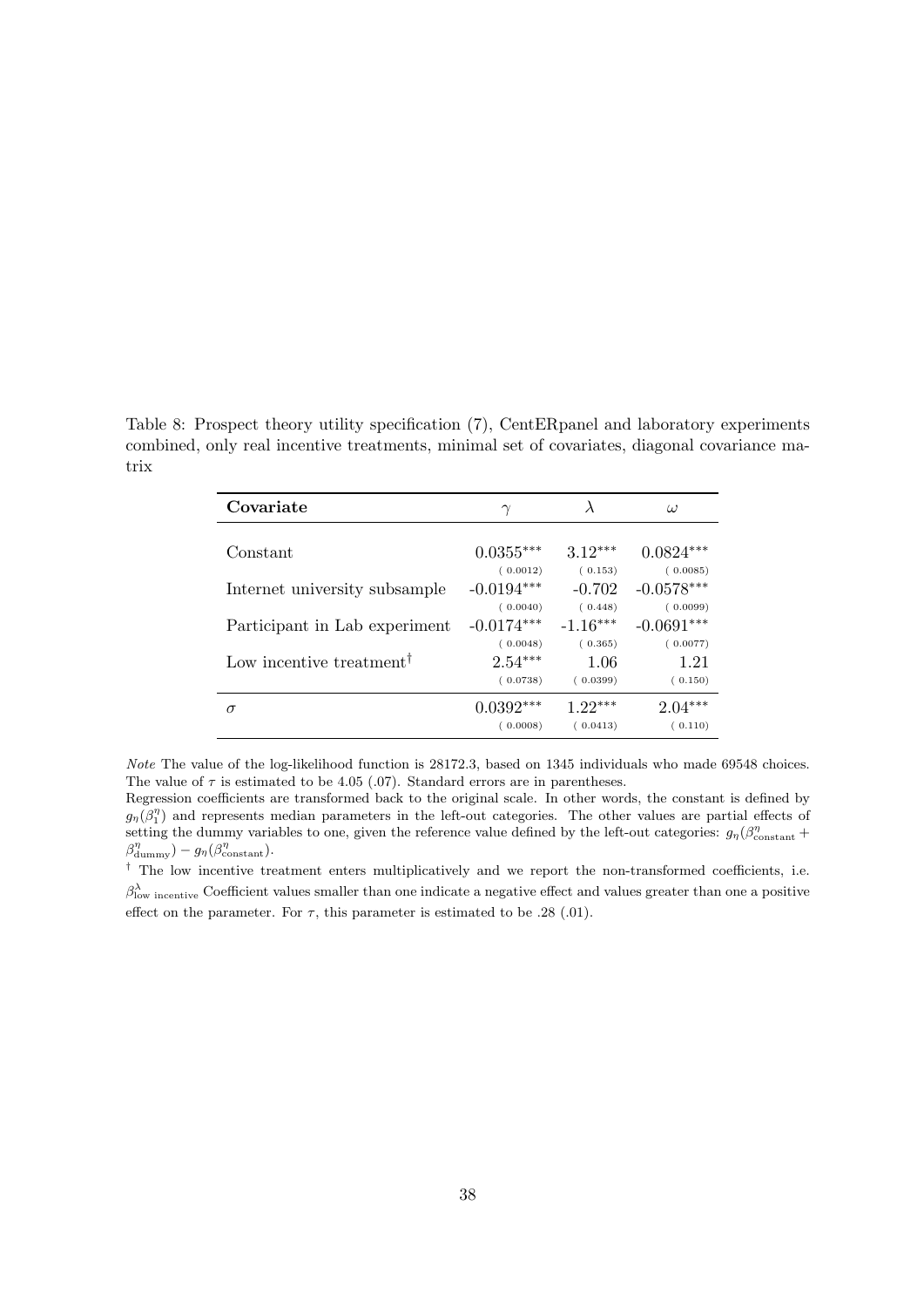<span id="page-40-0"></span>Table 9: Kreps-Porteus utility specification, [\(9\)](#page-33-0) and [\(11\)](#page-33-1), CentERpanel and laboratory experiments combined, only real incentive treatments, minimal set of covariates, diagonal covariance matrix

| Covariate                                                  | $\gamma$     | $\lambda$ | $\rho$     | $\omega$     |
|------------------------------------------------------------|--------------|-----------|------------|--------------|
| Constant                                                   | $0.0325***$  | $2.36***$ | 1.01       | $0.0899***$  |
|                                                            | (0.0008)     | (0.109)   | (0.0218)   | (0.0081)     |
| Internet university subsample                              | $-0.0073**$  | 0.439     | 0.115      | $-0.0671***$ |
|                                                            | (0.0031)     | (0.449)   | (0.0914)   | (0.0094)     |
| Participant in Lab experiment                              | $-0.0138***$ | $-0.591*$ | 0.0647     | $-0.0743***$ |
|                                                            | (0.0024)     | (0.306)   | (0.0857)   | (0.0076)     |
| Low incentive treatment <sup><math>\mathsf{T}</math></sup> | $2.94***$    | 1.04      | 1.000      | 1.08         |
|                                                            | (0.0806)     | (0.0341)  | (0.0012)   | (0.125)      |
| $\sigma$                                                   | $0.0348***$  | $1.30***$ | $0.459***$ | $1.97***$    |
|                                                            | (0.0008)     | (0.0429)  | (0.0267)   | (0.103)      |

Note The value of the log-likelihood function is 27991.4, based on 1345 individuals who made 69548 choices. The value of  $\tau$  is estimated to be 3.82 (.07). Standard errors are in parentheses.

Regression coefficients are transformed back to the original scale. In other words, the constant is defined by  $g_{\eta}(\beta_1^{\eta})$  and represents median parameters in the left-out categories. The other values are partial effects of setting the dummy variables to one, given the reference value defined by the left-out categories:  $g_{\eta}(\beta_{\text{constant}}^{\eta} +$  $\beta_{\text{dummy}}^{\eta}$ ) –  $g_{\eta}(\beta_{\text{constant}}^{\eta})$ .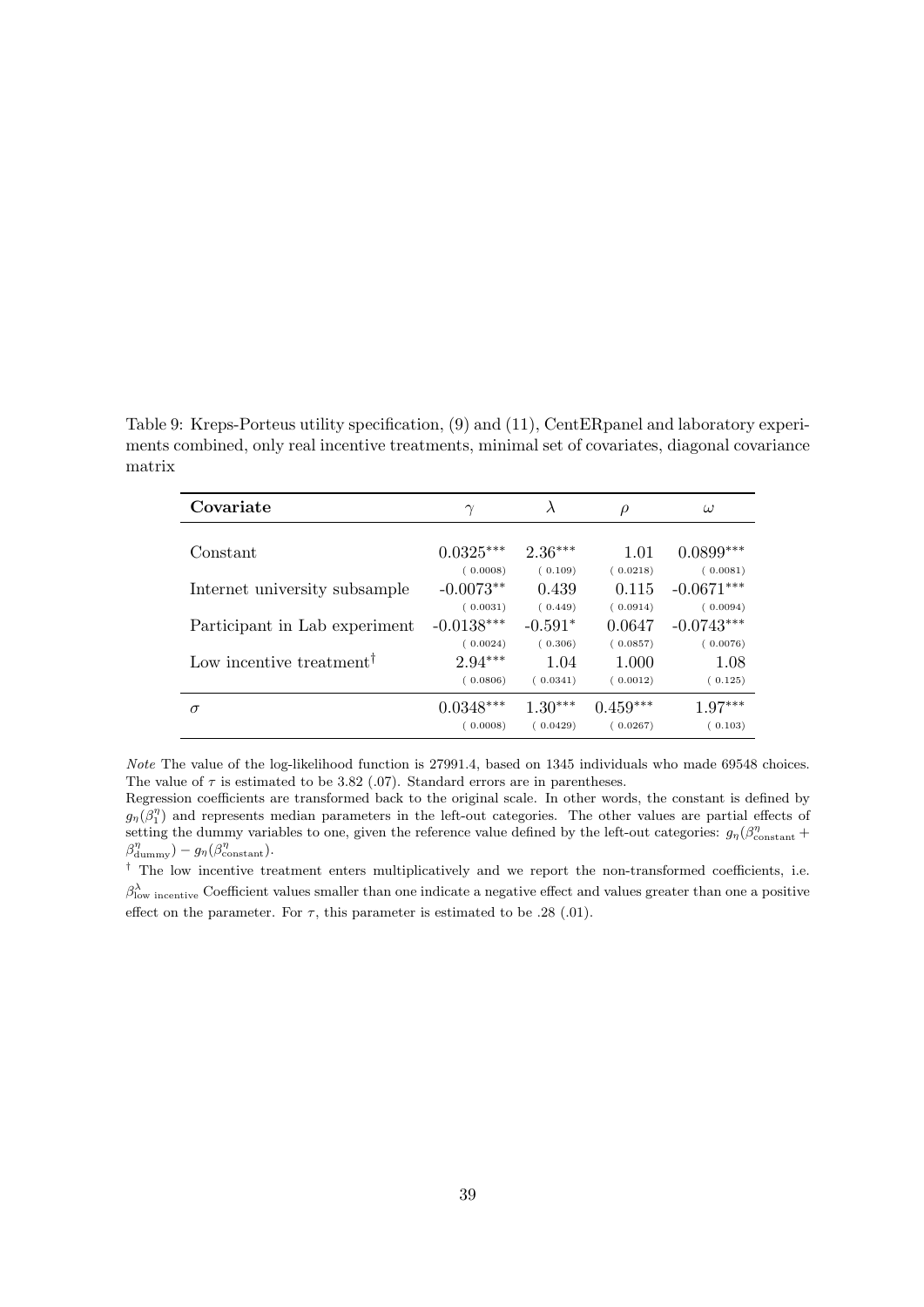### 12 Unrestricted covariance matrix

<span id="page-41-0"></span>Table 10: Loss aversion utility specification [\(2\)](#page-11-1), CentERpanel and laboratory experiments combined, only real incentive treatments, minimal set of covariates, unrestricted covariance matrix

| Covariate                            | $\gamma$              | $\lambda$       | $\omega$         |
|--------------------------------------|-----------------------|-----------------|------------------|
|                                      |                       |                 |                  |
| Constant                             | $0.0353***$           | $2.73***$       | $0.0815***$      |
|                                      | (0.0011)              | (0.143)         | (0.0083)         |
| Internet university subsample        | $-0.0178***$          | $-0.586*$       | $-0.0652***$     |
|                                      | (0.0042)              | (0.339)         | (0.0086)         |
| Participant in Lab experiment        | $-0.0188***$          | $-1.12***$      | $-0.0687***$     |
| Low incentive treatment <sup>†</sup> | (0.0042)<br>$2.65***$ | (0.307)<br>1.04 | (0.0076)<br>1.23 |
|                                      | (0.0766)              | (0.0383)        | (0.151)          |
| $\sigma$                             | $0.0364***$           | $1.28***$       | $2.11***$        |
|                                      | (0.0009)              | (0.0459)        | (0.116)          |

Note The value of the log-likelihood function is 28143.7, based on 1345 individuals who made 69548 choices. The value of  $\tau$  is estimated to be 4.18 (.07). Standard errors are in parentheses.

Regression coefficients are transformed back to the original scale. In other words, the constant is defined by  $g_{\eta}(\beta_1^{\eta})$  and represents median parameters in the left-out categories. The other values are partial effects of setting the dummy variables to one, given the reference value defined by the left-out categories:  $g_{\eta}(\beta_{\text{constant}}^{\eta} +$  $\beta_{\text{dummy}}^{\eta}$ ) –  $g_{\eta}(\beta_{\text{constant}}^{\eta})$ .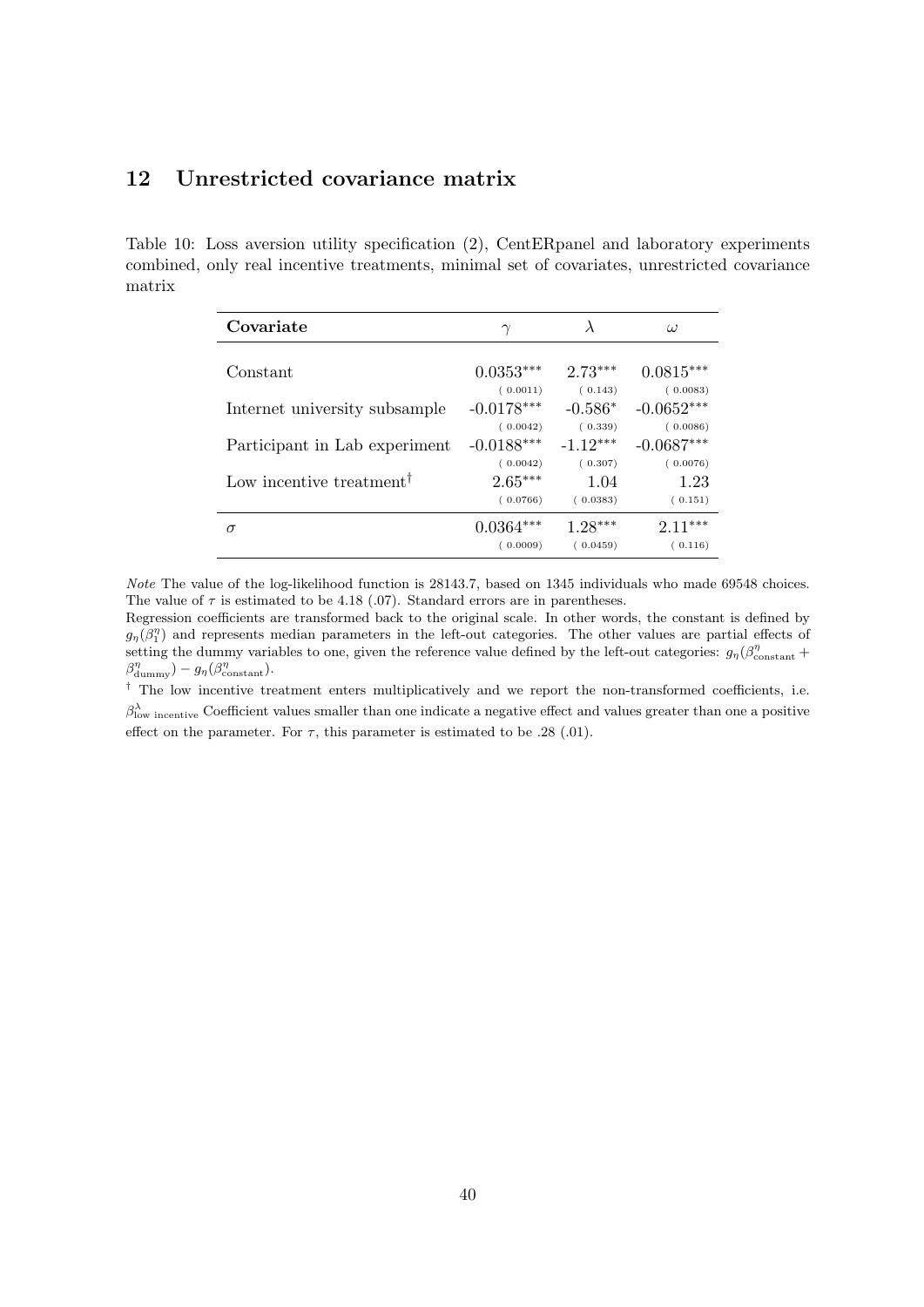<span id="page-42-0"></span>Table 11: Correlation matrix for: Loss aversion utility specification [\(2\)](#page-11-1), CentERpanel and laboratory experiments combined, only real incentive treatments, minimal set of covariates, unrestricted covariance matrix

|                       | $\sigma_{\gamma}$ | $\sigma_{\lambda}$ | $\sigma_{\omega}$ |
|-----------------------|-------------------|--------------------|-------------------|
| $\sigma_{\gamma}$     | 0.036             | 0.136              | 0.068             |
| $\sigma_{\lambda}$    | (0.001)           | (0.036)<br>1.283   | (0.029)<br>0.291  |
|                       |                   | (0.046)            | (0.044)           |
| $\sigma_{\omega}$     |                   |                    | 2.113<br>(0.116)  |
| $\tau$                | 4.176             |                    |                   |
|                       | (0.072)           |                    |                   |
| $\tau_{\rm Low\ Inc}$ | 0.282             |                    |                   |
|                       | (0.007)           |                    |                   |
| Log likelihood        | 28143.7           |                    |                   |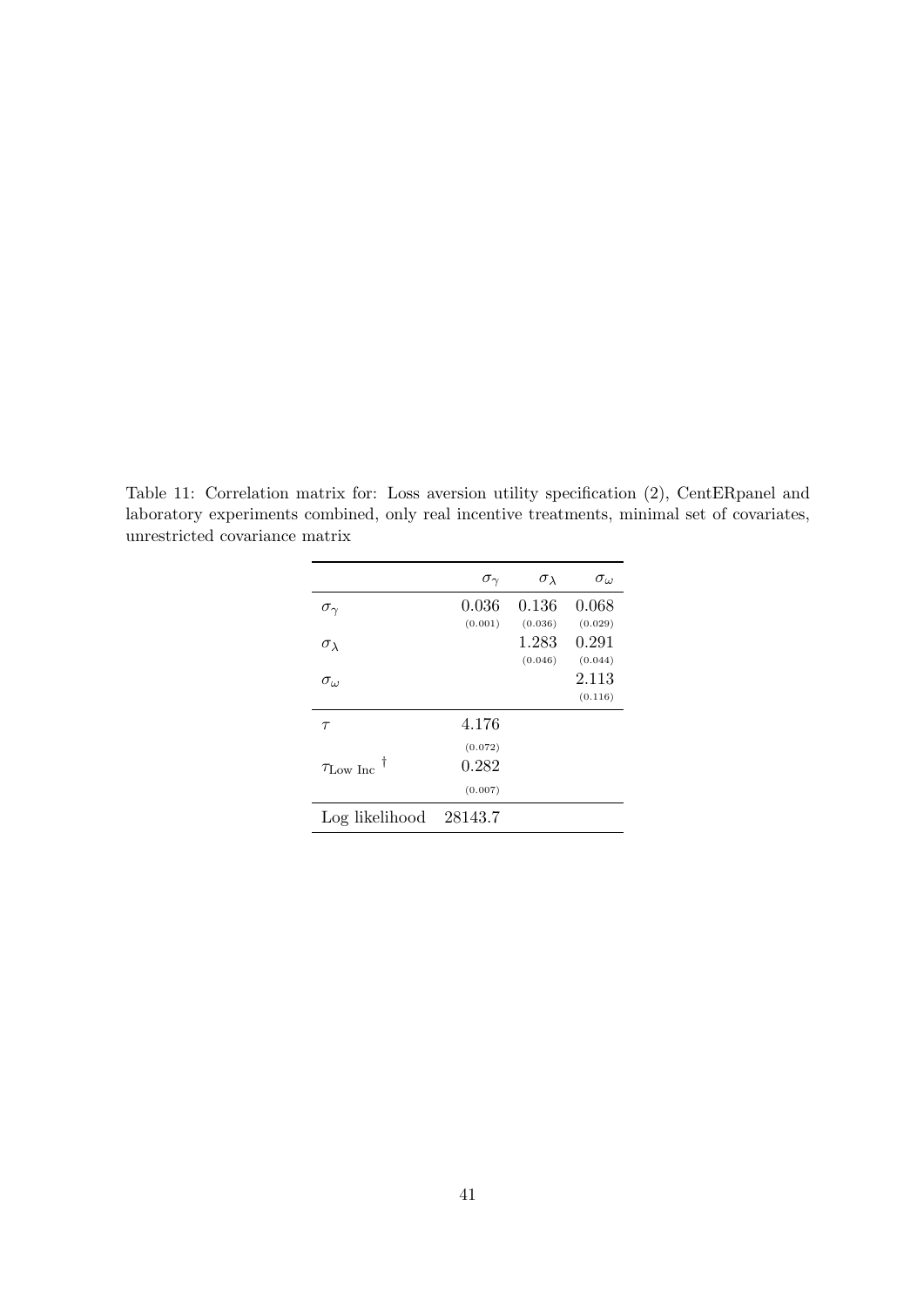## 13 Extended set of regressors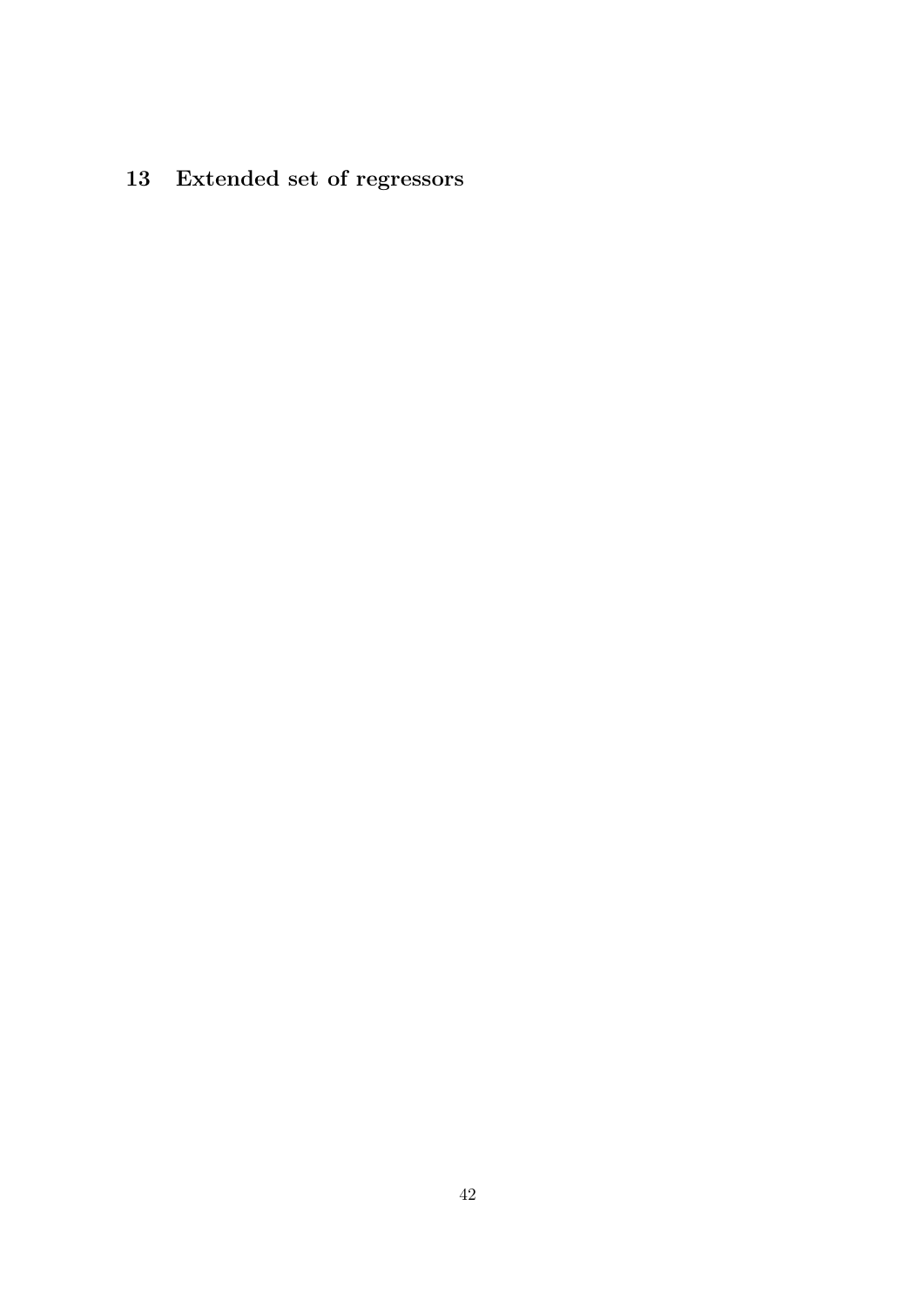<span id="page-44-0"></span>

| Covariate                                 | $\gamma$    | $\lambda$ | $\omega$     |
|-------------------------------------------|-------------|-----------|--------------|
| Constant                                  | $0.0160***$ | 1.35      | $0.0264***$  |
|                                           | (0.0052)    | (0.296)   | (0.0093)     |
| Female                                    | $0.0115***$ | $0.362**$ | $0.0076*$    |
|                                           | (0.0020)    | (0.141)   | (0.0044)     |
| Primary / lower secondary education       | $0.0170***$ | 0.351     | $0.0467***$  |
|                                           | (0.0041)    | (0.240)   | (0.0129)     |
| Higher sec. educ. / interm. voc. training | $0.0109***$ | $0.417*$  | 0.0070       |
|                                           | (0.0040)    | (0.216)   | (0.0065)     |
| Higher vocational training                | $0.0068*$   | 0.320     | $-0.0002$    |
|                                           | (0.0040)    | (0.229)   | (0.0065)     |
| Age 35-44 years                           | $-0.0028$   | $0.448**$ | $0.0129*$    |
|                                           | (0.0031)    | (0.216)   | (0.0074)     |
| Age $45-54$ years                         | 0.0039      | $-0.0098$ | $0.0143*$    |
|                                           | (0.0029)    | (0.180)   | (0.0078)     |
| Age 55-64 years                           | 0.0030      | 0.190     | $0.0343***$  |
|                                           | (0.0032)    | (0.217)   | (0.0122)     |
| Age 65 years and older                    | $0.0079**$  | $-0.0014$ | $0.115***$   |
|                                           | (0.0040)    | (0.238)   | (0.0269)     |
| Working                                   | 0.0014      | 0.253     | 0.0000       |
|                                           | (0.0025)    | (0.161)   | (0.0043)     |
| Unemployed and looking for a job          | 0.0100      | 0.677     | 0.0051       |
|                                           | (0.0079)    | (0.501)   | (0.0151)     |
| Internet university subsample             | $-0.0123**$ | 0.196     | $-0.0083$    |
|                                           | (0.0052)    | (0.333)   | (0.0081)     |
| Participant in Lab experiment             | $-0.0005$   | 0.0671    | $-0.0155*$   |
|                                           | (0.0065)    | (0.379)   | (0.0090)     |
| Took $\lt 9$ min. for experiment          |             |           | $0.0255**$   |
|                                           |             |           | (0.0103)     |
| Took $> 18$ min. for experiment           |             |           | $-0.0135***$ |
|                                           |             |           | (0.0052)     |
| Low incentive treatment <sup>†</sup>      | $2.65***$   | 1.01      | 1.35         |
|                                           | (0.0851)    | (0.0175)  | (0.272)      |
| $\sigma$                                  | $0.0382***$ | $1.22***$ | $1.90***$    |
|                                           | (0.0009)    | (0.0419)  | (0.105)      |
|                                           |             |           |              |

Table 12: Loss aversion utility specification [\(2\)](#page-11-1), CentERpanel and laboratory experiments combined, only real incentive treatments, full set of covariates, diagonal covariance matrix

Note The value of the log-likelihood function is 28070.5, based on 1345 individuals who made 69548 choices. The value of  $\tau$  is estimated to be 4.19 (.07). Standard errors are in parentheses.

Regression coefficients are transformed back to the original scale. In other words, the constant is defined by  $g_{\eta}(\beta_1^{\eta})$  and represents median parameters in the left-out categories. The other values are partial effects of setting the dummy variables to one, given the reference value defined by the left-out categories:  $g_{\eta}(\beta_{\text{constant}}^{\eta} +$  $\beta_{\text{dummy}}^{\eta}$ ) –  $g_{\eta}(\beta_{\text{constant}}^{\eta})$ .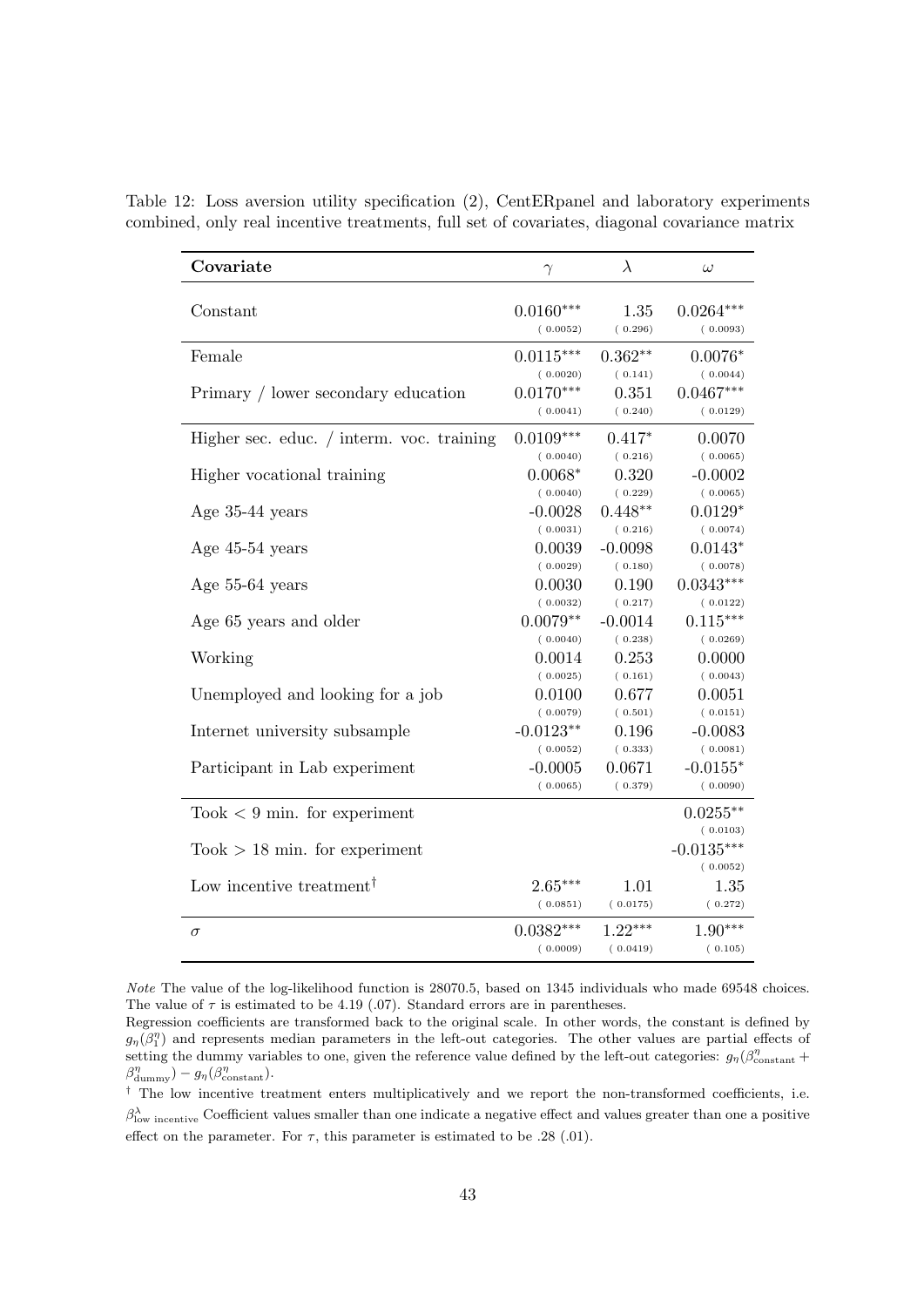### 14 Estimations based on the full sample

Table 13: Loss aversion utility specification [\(2\)](#page-11-1), CentERpanel and laboratory experiments combined, only real incentive treatments, minimal set of covariates, diagonal covariance matrix

<span id="page-45-0"></span>

| Covariate                                                | $\gamma$     | λ           | $\omega$     |
|----------------------------------------------------------|--------------|-------------|--------------|
| Constant                                                 | $0.0326***$  | $2.34***$   | $0.0861***$  |
| Internet university subsample                            | (0.0010)     | (0.120)     | (0.0074)     |
|                                                          | $-0.0124***$ | 0.150       | $-0.0659***$ |
|                                                          | (0.0029)     | (0.328)     | (0.0078)     |
| Participant in Lab experiment                            | $-0.0155***$ | $-0.891***$ | $-0.0699***$ |
|                                                          | (0.0036)     | (0.227)     | (0.0065)     |
| Hypothetical treatment                                   | 0.0002       | $0.980***$  | $0.0190*$    |
|                                                          | (0.0015)     | (0.240)     | (0.0106)     |
| Low incentive treatment <sup><math>\uparrow</math></sup> | $2.87***$    | 0.993       | 1.13         |
|                                                          | (0.0754)     | (0.0270)    | (0.125)      |
| $\sigma$                                                 | $0.0367***$  | $1.32***$   | $1.99***$    |
|                                                          | (0.0007)     | (0.0313)    | (0.0802)     |

Note The value of the log-likelihood function is 41620, based on 1965 individuals who made 101528 choices. The value of  $\tau$  is estimated to be 4.19 (.05). Standard errors are in parentheses.

Regression coefficients are transformed back to the original scale. In other words, the constant is defined by  $g_{\eta}(\beta_1^{\eta})$  and represents median parameters in the left-out categories. The other values are partial effects of setting the dummy variables to one, given the reference value defined by the left-out categories:  $g_{\eta}(\beta_{\text{constant}}^{\eta} +$  $\beta_{\text{dummy}}^{\eta}$ ) –  $g_{\eta}(\beta_{\text{constant}}^{\eta})$ .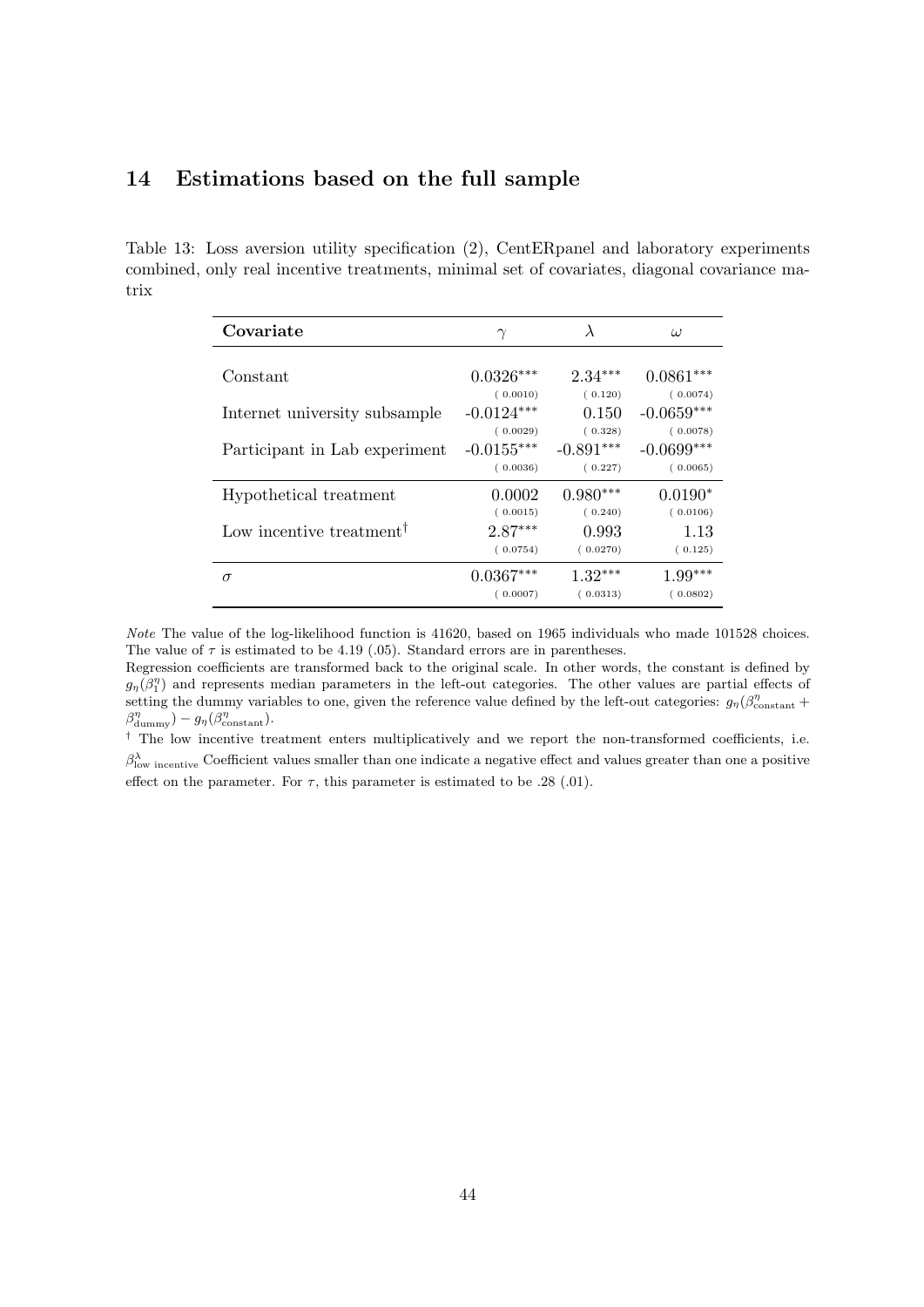## 15 Estimations distinguishing between the "lab-lab" and the "lab-internet" treatments

<span id="page-46-0"></span>Table 14: Loss aversion utility specification [\(2\)](#page-11-1), Laboratory experiment, all incentive treatments, dummies for implementation mode treatment, minimal set of covariates, diagonal covariance matrix

| Covariate                                                | $\gamma$                                      | $\lambda$                               | $\omega$                                 |
|----------------------------------------------------------|-----------------------------------------------|-----------------------------------------|------------------------------------------|
| Constant<br>Lab-lab treatment                            | $0.0152***$<br>(0.0034)<br>0.0043<br>(0.0036) | $1.83**$<br>(0.325)<br>0.286<br>(0.386) | 0.0043<br>(0.0046)<br>0.0007<br>(0.0033) |
| Hypothetical treatment                                   | 0.0015                                        | $-0.0434$                               | 0.0042                                   |
| Low incentive treatment <sup><math>\uparrow</math></sup> | (0.0040)<br>$2.79***$<br>(0.244)              | (0.382)<br>$0.812**$<br>(0.0745)        | (0.0055)<br>1.14<br>(2.02)               |
| $\sigma$                                                 | $0.0204***$<br>(0.0012)                       | $0.933***$<br>(0.0809)                  | $2.65***$<br>(0.779)                     |

Note The value of the log-likelihood function is 3546.2, based on 178 individuals who made 9820 choices. The value of  $\tau$  is estimated to be 4.44 (.13). Standard errors are in parentheses.

Regression coefficients are transformed back to the original scale. In other words, the constant is defined by  $g_{\eta}(\beta_1^{\eta})$  and represents median parameters in the left-out categories. The other values are partial effects of setting the dummy variables to one, given the reference value defined by the left-out categories:  $g_{\eta}(\beta_{\text{constant}}^{\eta} +$  $\beta_{\text{dummy}}^{\eta}$ ) –  $g_{\eta}(\beta_{\text{constant}}^{\eta})$ .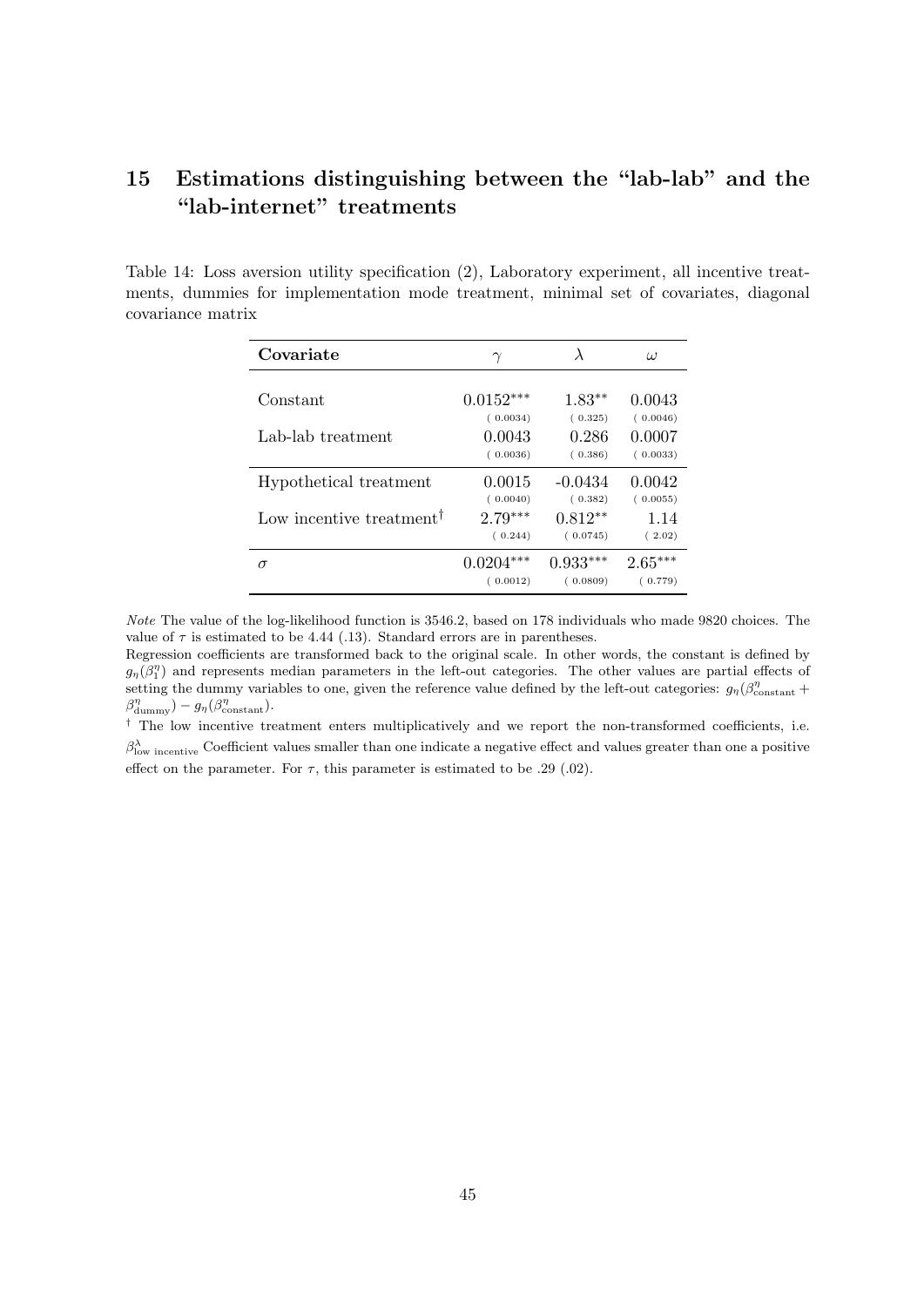## 16 Separate estimations for CentERpanel and Laboratory samples

Table 15: Loss aversion utility specification [\(2\)](#page-11-1), CentERpanel experiment, only real incentive treatments, minimal set of covariates, diagonal covariance matrix

<span id="page-47-0"></span>

| Covariate                            | $\gamma$    |           | $\omega$    |
|--------------------------------------|-------------|-----------|-------------|
| Constant                             | $0.0337***$ | $2.27***$ | $0.0763***$ |
|                                      | (0.0012)    | (0.112)   | (0.0085)    |
| Low incentive treatment <sup>1</sup> | $2.58***$   | $0.950*$  | 1.15        |
|                                      | (0.0918)    | (0.0284)  | (0.162)     |
| $\sigma$                             | $0.0424***$ | $1.27***$ | $2.05***$   |
|                                      | (0.0012)    | (0.0456)  | (0.117)     |

Note The value of the log-likelihood function is 25967.5, based on 1232 individuals who made 63292 choices. The value of  $\tau$  is estimated to be 4.13 (.08). Standard errors are in parentheses.

Regression coefficients are transformed back to the original scale. In other words, the constant is defined by  $g_{\eta}(\beta_1^{\eta})$  and represents median parameters in the left-out categories. The other values are partial effects of setting the dummy variables to one, given the reference value defined by the left-out categories:  $g_{\eta}(\beta_{\text{constant}}^{\eta} +$  $\beta_{\text{dummy}}^{\eta}$ ) –  $g_{\eta}(\beta_{\text{constant}}^{\eta})$ .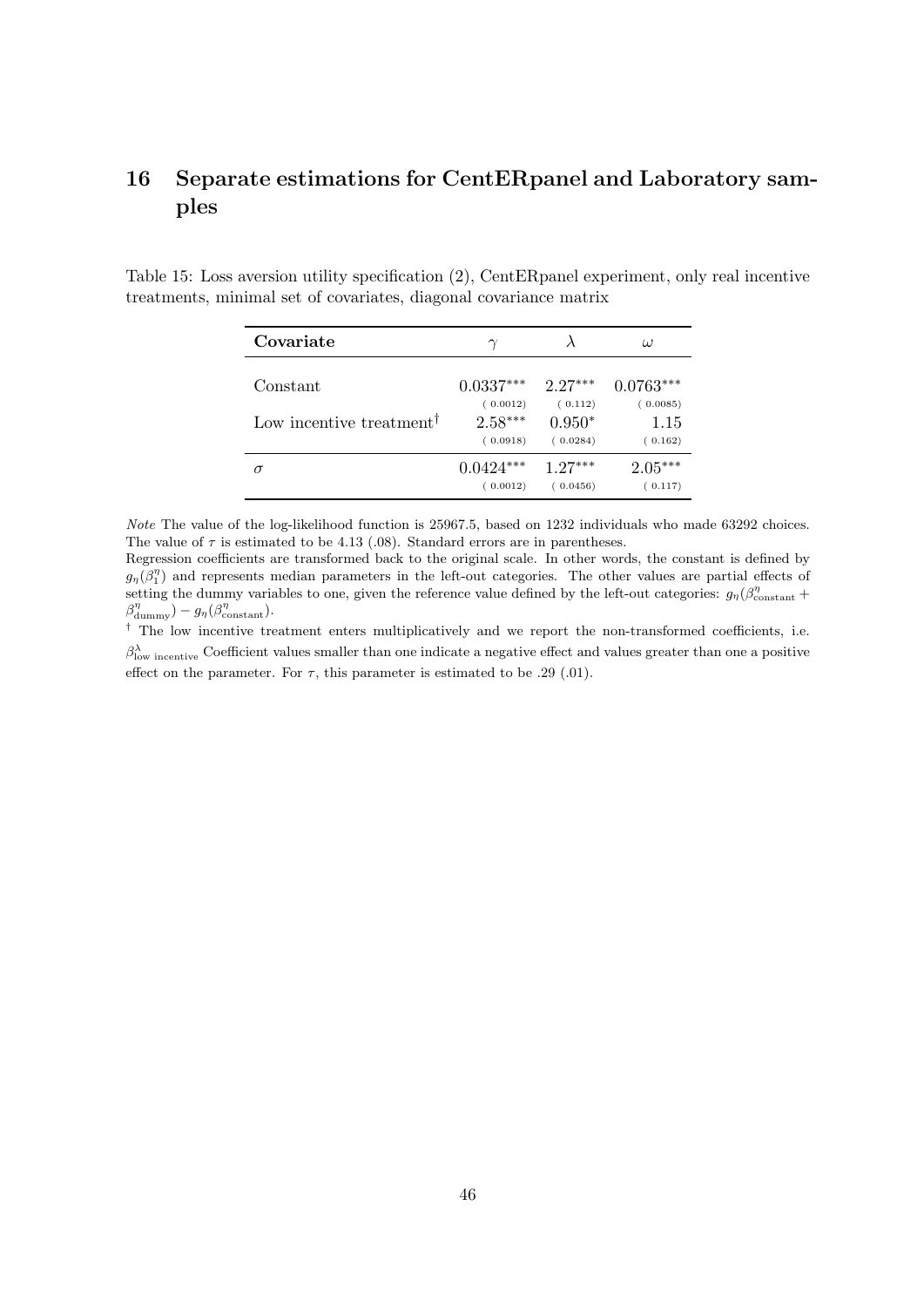<span id="page-48-0"></span>Table 16: Loss aversion utility specification [\(2\)](#page-11-1), Laboratory experiment, only real incentive treatments, minimal set of covariates, diagonal covariance matrix

| Covariate                                                              |                                      |                                    | ω                            |
|------------------------------------------------------------------------|--------------------------------------|------------------------------------|------------------------------|
| Constant<br>Low incentive treatment <sup><math>\mathsf{T}</math></sup> | $0.0162***$<br>(0.0025)<br>$2.77***$ | $1.73***$<br>(0.191)<br>0.947      | 0.0071<br>(0.0091)<br>0.702  |
| $\sigma$                                                               | (0.271)<br>$0.0217***$<br>(0.0017)   | (0.0710)<br>$0.711***$<br>(0.0945) | (1.26)<br>$2.49**$<br>(1.05) |

Note The value of the log-likelihood function is 2193.6, based on 113 individuals who made 6256 choices. The value of  $\tau$  is estimated to be 4.29 (.19). Standard errors are in parentheses.

Regression coefficients are transformed back to the original scale. In other words, the constant is defined by  $g_{\eta}(\beta_1^{\eta})$  and represents median parameters in the left-out categories. The other values are partial effects of setting the dummy variables to one, given the reference value defined by the left-out categories:  $g_{\eta}(\beta_{\text{constant}}^{\eta} +$  $\beta_{\text{dummy}}^{\eta}$ ) –  $g_{\eta}(\beta_{\text{constant}}^{\eta})$ .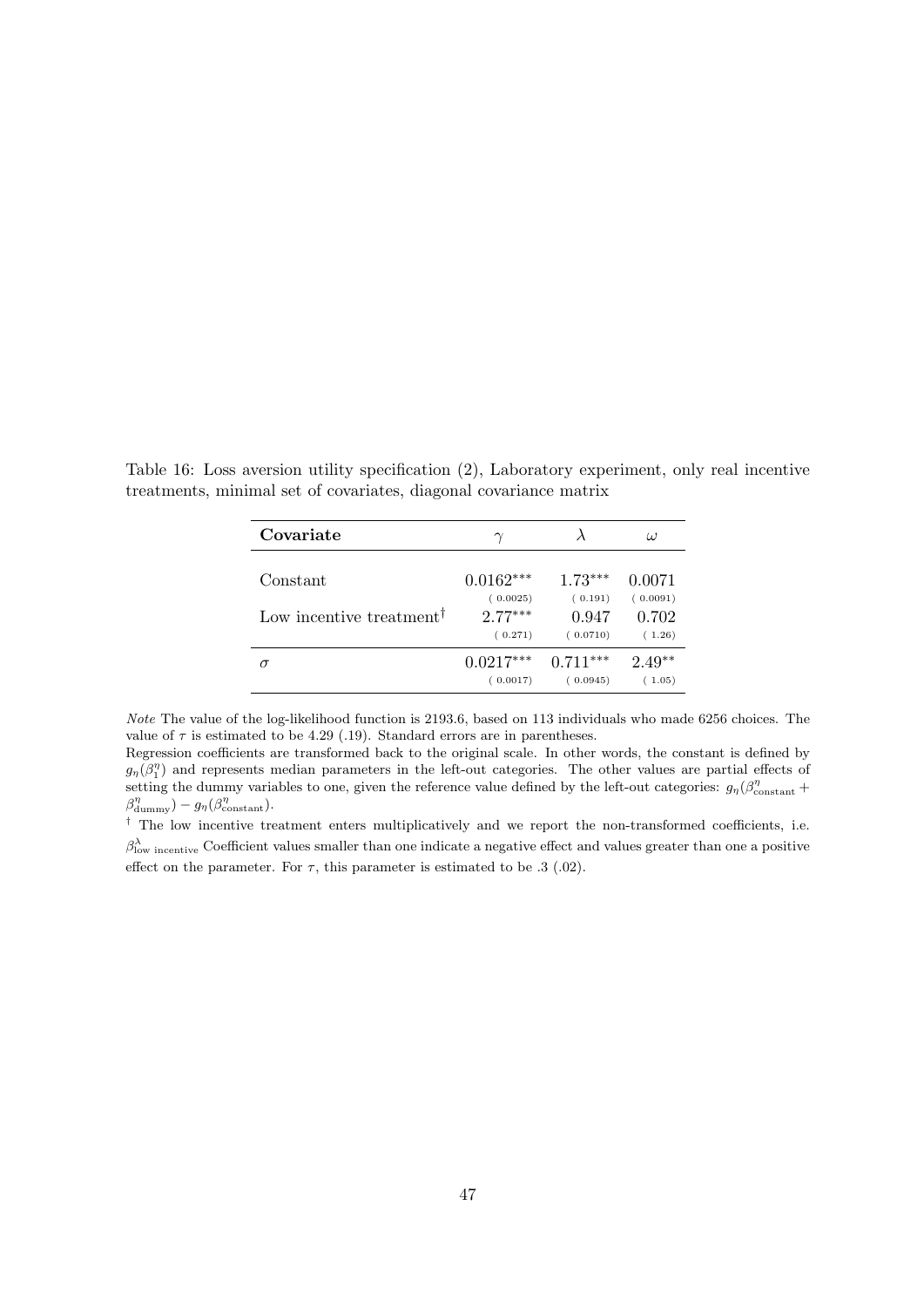|                                                   | NP      | DO/SP   | NP      | DO/SP   |
|---------------------------------------------------|---------|---------|---------|---------|
| Specification                                     | (1)     | (2)     | (3)     | (4)     |
|                                                   |         |         |         |         |
| Low incentive treatment                           | $-.020$ | $-.041$ | $-.026$ | $-.041$ |
| High incentive treatment                          | $-.028$ | $-.031$ | $-.027$ | $-.034$ |
| Female                                            | .033    | .024    | .022    | .025    |
| Primary / lower secondary education               | .053    | .066    | .069    | .050    |
| Higher sec. educ. / interm. voc. training         | .039    | .040    | .024    | .040    |
| Higher vocational training                        | $-.031$ | .038    | $-.022$ | .034    |
| Age 35-44 years                                   | $-.052$ | .029    | $-.048$ | .031    |
| Age 45-54 years                                   | $-.098$ | .058    | $-.082$ | .067    |
| Age 55-64 years                                   | $-.109$ | .050    | $-.090$ | .072    |
| Age 65 years and older                            | $-.107$ | .133    | $-.098$ | .162    |
| Working                                           | $-.011$ | $-.020$ | .001    | $-.003$ |
| Unemployed and looking for a job                  | .025    | .002    | .011    | .007    |
| Net household income $\in$ [22k Euros; 40k Euros) |         |         | .014    | .009    |
| Net household income at least 40k Euros           |         |         | .063    | $-.006$ |
| Assets worth $\in$ [10k Euros, 50k Euros)         |         |         | .054    | $-.013$ |
| Assets worth $\in$ [50k Euros, 200k Euros)        |         |         | .006    | .013    |
| Assets worth more than 200k Euros                 |         |         | .041    | .010    |
| Household financial administrator                 |         |         | $-.027$ | $-.016$ |
| Employer offers savings plan                      |         |         | $-.052$ | .011    |
| Has sav. plan via employer                        |         |         | .018    | $-.035$ |
| Has sav. acc. or similar                          |         |         | .019    | .009    |
| Holds stocks, or similar                          |         |         | .004    | $-.020$ |
| Constant                                          | .152    | .066    | .126    | .063    |
| Number of observations                            | 2295    | 2295    | 1690    | 1690    |

### 17 Marginal effects in the selection model

Table 17: Self-selection into the CentERpanel experiment: Marginal effects

Note: Marginal effects corresponding to multinomial logit regression from Table [5.](#page-21-0) Columns indicate categories of the dependent variable by regression type. Columns (1) and (3) list estimates for opting for non-participation on the first screen (NP); columns (2) and (4) those for dropping out before completion (DO) or finishing the experiment in less than 5:20 minutes (SP).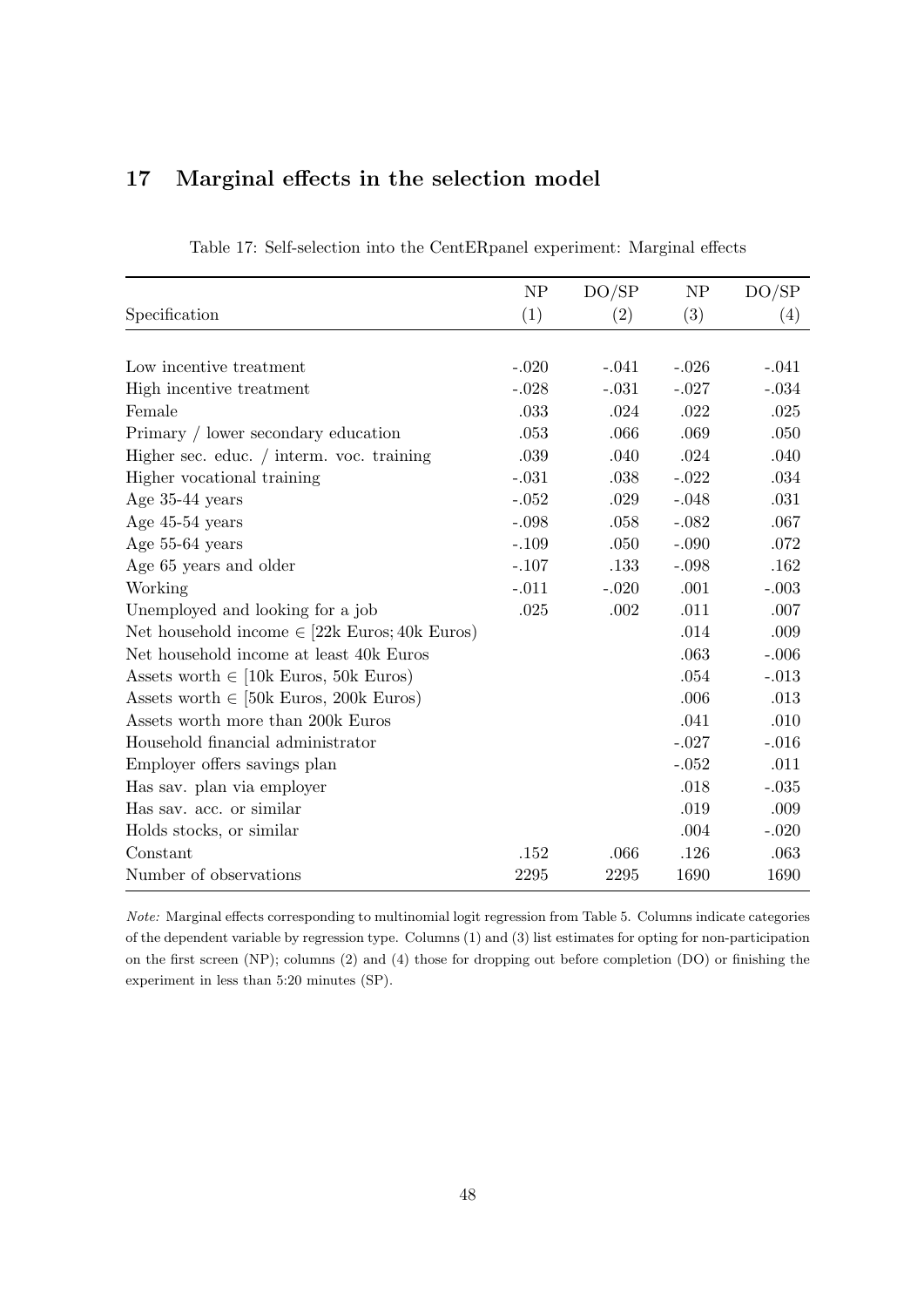## <span id="page-50-0"></span>18 Selection weights with reduced set of covariates

<span id="page-50-1"></span>

| Parameter / Weight                    | Average  | P-value,<br>steps $2, 3$ | P-value,<br>no weight |
|---------------------------------------|----------|--------------------------|-----------------------|
| $\gamma$ – Weights for steps 1 to 3   | 0.0522   | 0.516                    | 0.376                 |
|                                       | (0.0694) |                          |                       |
| $\gamma$ – Weights for steps 2 and 3  | 0.0517   |                          | 0.036                 |
|                                       | (0.0703) |                          |                       |
| $\gamma$ – Unweighted                 | 0.0532   |                          |                       |
|                                       | (0.0742) |                          |                       |
| $\lambda$ – Weights for steps 1 to 3  | 11.35    | 0.575                    | 0.007                 |
|                                       | (28.68)  |                          |                       |
| $\lambda$ – Weights for steps 2 and 3 | 11.21    |                          | 0.001                 |
|                                       | (29.06)  |                          |                       |
| $\lambda$ – Unweighted                | 10.45    |                          |                       |
|                                       | (26.64)  |                          |                       |
| $\omega$ – Weights for steps 1 to 3   | 0.238    | 0.022                    | 0.000                 |
|                                       | (0.250)  |                          |                       |
| $\omega$ – Weights for steps 2 and 3  | 0.231    |                          | 0.000                 |
|                                       | (0.246)  |                          |                       |
| $\omega$ – Unweighted                 | 0.217    |                          |                       |
|                                       | (0.240)  |                          |                       |

Table 18: Significance of selection weights, loss aversion utility specification [\(2\)](#page-11-1), diagonal covariance matrix,  $\overline{\phantom{0}}$ 

Note: Treatment effects are netted out. Standard errors are given in parenthesis. P-values are based on t-tests, described in Footnote [15](#page-22-0) in Section [4.2,](#page-22-0) with the null hypotheses of equal means.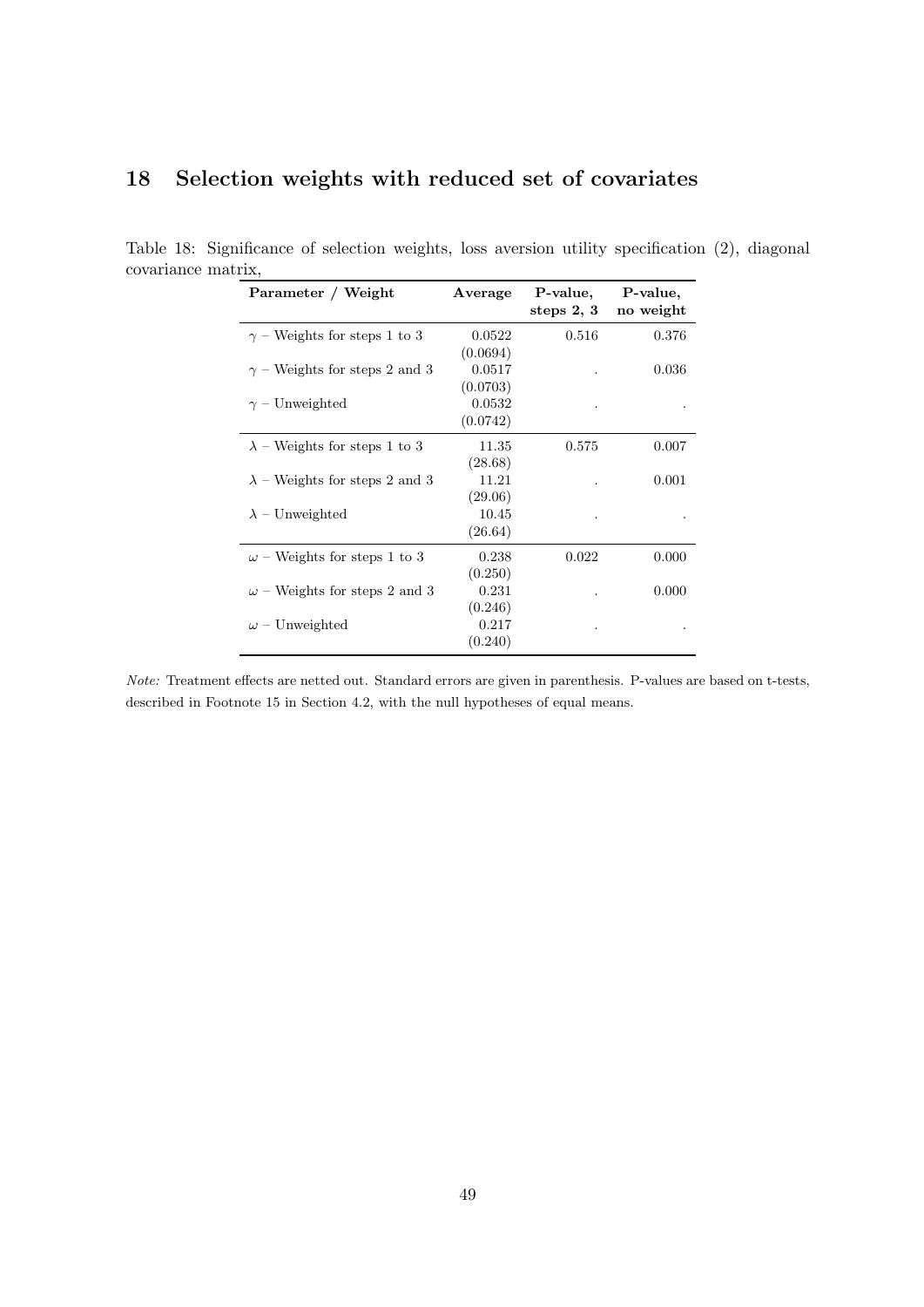19 Coefficient estimates for selection specification used in Section [4.2](#page-22-0)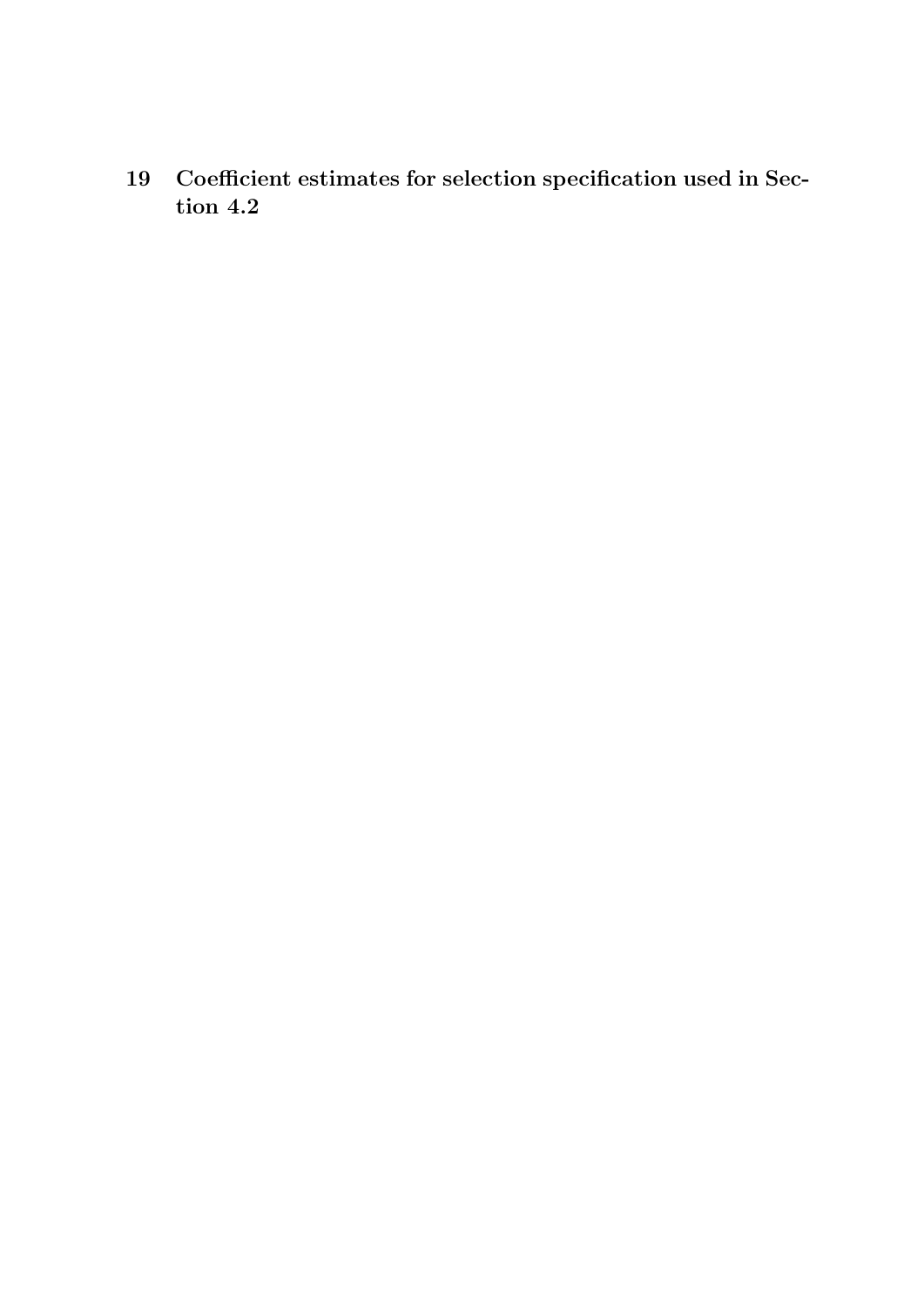<span id="page-52-0"></span>

| Covariate                                         | $\gamma$                 | $\lambda$            | $\omega$                |
|---------------------------------------------------|--------------------------|----------------------|-------------------------|
| Constant                                          | $0.0104*$                | $2.44*$              | $0.0242**$              |
|                                                   | (0.0059)                 | (0.830)              | (0.0101)                |
| Female                                            | $0.0044**$               | 0.275                | 0.0051                  |
|                                                   | (0.0021)<br>$0.0181***$  | (0.286)              | (0.0037)                |
| Primary / lower secondary education               | (0.0037)                 | $-0.0849$<br>(0.440) | $0.0447***$<br>(0.0160) |
| Higher sec. educ. / interm. voc. training         | $0.0145***$              | 0.0635               | $0.0161**$              |
|                                                   | (0.0036)                 | (0.412)              | (0.0077)                |
| Higher vocational training                        | $0.0107***$              | $-0.173$             | 0.0082                  |
|                                                   | (0.0037)                 | (0.405)              | (0.0065)                |
| Age $35-44$ years                                 | 0.0036<br>(0.0030)       | 0.795<br>(0.503)     | 0.0115<br>(0.0072)      |
| Age $45-54$ years                                 | $0.0067**$               | $-0.408$             | $0.0214**$              |
|                                                   | (0.0032)                 | (0.377)              | (0.0107)                |
| Age 55-64 years                                   | 0.0018                   | 0.129                | $0.0515***$             |
|                                                   | (0.0034)                 | (0.461)              | (0.0209)                |
| Age 65 years and older                            | $0.0146***$              | $-0.612$             | $0.115***$              |
| Working                                           | (0.0041)<br>$-0.0016$    | (0.477)<br>0.643     | (0.0404)<br>0.0041      |
|                                                   | (0.0025)                 | (0.438)              | (0.0046)                |
| Unemployed and looking for a job                  | $0.0188***$              | 0.464                | $-0.0046$               |
|                                                   | (0.0070)                 | (1.06)               | (0.0099)                |
| Net household income $\in$ [22k Euros; 40k Euros) | $-0.0011$                | $-0.351$             | $-0.0053$               |
|                                                   | (0.0023)                 | (0.308)              | (0.0039)                |
| Net household income at least 40k Euros           | $-0.0040$                | $-0.932**$           | $-0.0086*$              |
|                                                   | (0.0032)                 | (0.441)              | (0.0052)                |
| Assets worth $\in$ [10k Euros, 50k Euros)         | $0.0057*$                | 0.249                | $-0.0078*$              |
|                                                   | (0.0033)                 | (0.449)              | (0.0046)                |
| Assets worth $\in$ [50k Euros, 200k Euros)        | $-0.0037$<br>(0.0027)    | $-0.217$<br>(0.320)  | $-0.0033$<br>(0.0036)   |
| Assets worth more than 200k Euros                 | 0.0017                   | 0.0170               | $-0.0045$               |
|                                                   | (0.0032)                 | (0.422)              | (0.0040)                |
| Household financial administrator                 | 0.0005                   | $-0.250$             | $-0.0034$               |
|                                                   | (0.0021)                 | (0.287)              | (0.0034)                |
| Employer offers savings plan                      | $-0.0039$                | 0.211                | 0.0026                  |
|                                                   | (0.0034)                 | (0.487)              | (0.0063)                |
| Has say. plan via employer                        | $0.0109***$              | $-0.560$             | $-0.0037$               |
|                                                   | (0.0034)                 | (0.402)              | (0.0051)                |
| Has sav. acc. or similar                          | 0.0031                   | 0.238                | 0.0105                  |
| Holds stocks, or similar                          | (0.0035)<br>$-0.0076***$ | (0.594)<br>$-0.0018$ | (0.0069)<br>$-0.0051$   |
|                                                   | (0.0021)                 | (0.291)              | (0.0034)                |
| Took $<$ 9 min. for experiment                    |                          |                      | $0.0256**$              |
|                                                   |                          |                      | (0.0109)                |
| Took $> 18$ min. for experiment                   |                          |                      | $-0.0119**$             |
|                                                   |                          |                      | (0.0053)                |
| Hypothetical treatment                            | 0.0015                   | $1.19**$             | 0.0036                  |
|                                                   | (0.0020)                 | (0.552)              | (0.0038)                |
| Low incentive treatment <sup>†</sup>              | $2.84***$                | $0.903*$             | 1.18                    |
|                                                   | (0.0969)                 | (0.0509)             | (0.269)                 |
| $\sigma$                                          | $0.0369***$              | $1.45***$            | $1.83***$               |
|                                                   | (0.0009)                 | (0.0510)             | (0.0901)                |

Table 19: Loss aversion utility specification [\(2\)](#page-11-1), CentERpanel experiment, self-selection specification, full set of covariates, diagonal covariance matrix

Note The value of the log-likelihood function is 28503.9, based on 1346 individuals who made 69124 choices. The value of  $\tau$  is estimated to be 4.22 (.07). Standard errors are in parentheses.

Regression coefficients are transformed back to the original scale. In other words, the constant is defined by  $g_{\eta}(\beta_1^n)$  and represents median parameters in the left-out categories. The other values are partial effects of setting the dummy variables to one, given the reference value defined by the left-out categories:  $g_{\eta}(\beta_{\text{constant}}^{\eta} +$  $\beta_{\text{dummy}}^{\eta}$ ) –  $g_{\eta}(\beta_{\text{constant}}^{\eta})$ .

<sup>†</sup> The low incentive treatment enters multiplicatively and we report the non-transformed coefficients, i.e.  $\beta_{\text{low incentive}}^{\lambda}$  Coefficient values smaller than one indicate a negative effect and values greater than one a positive effect on the parameter. For  $\tau$ , this parameter is estimated to be .3 (.01).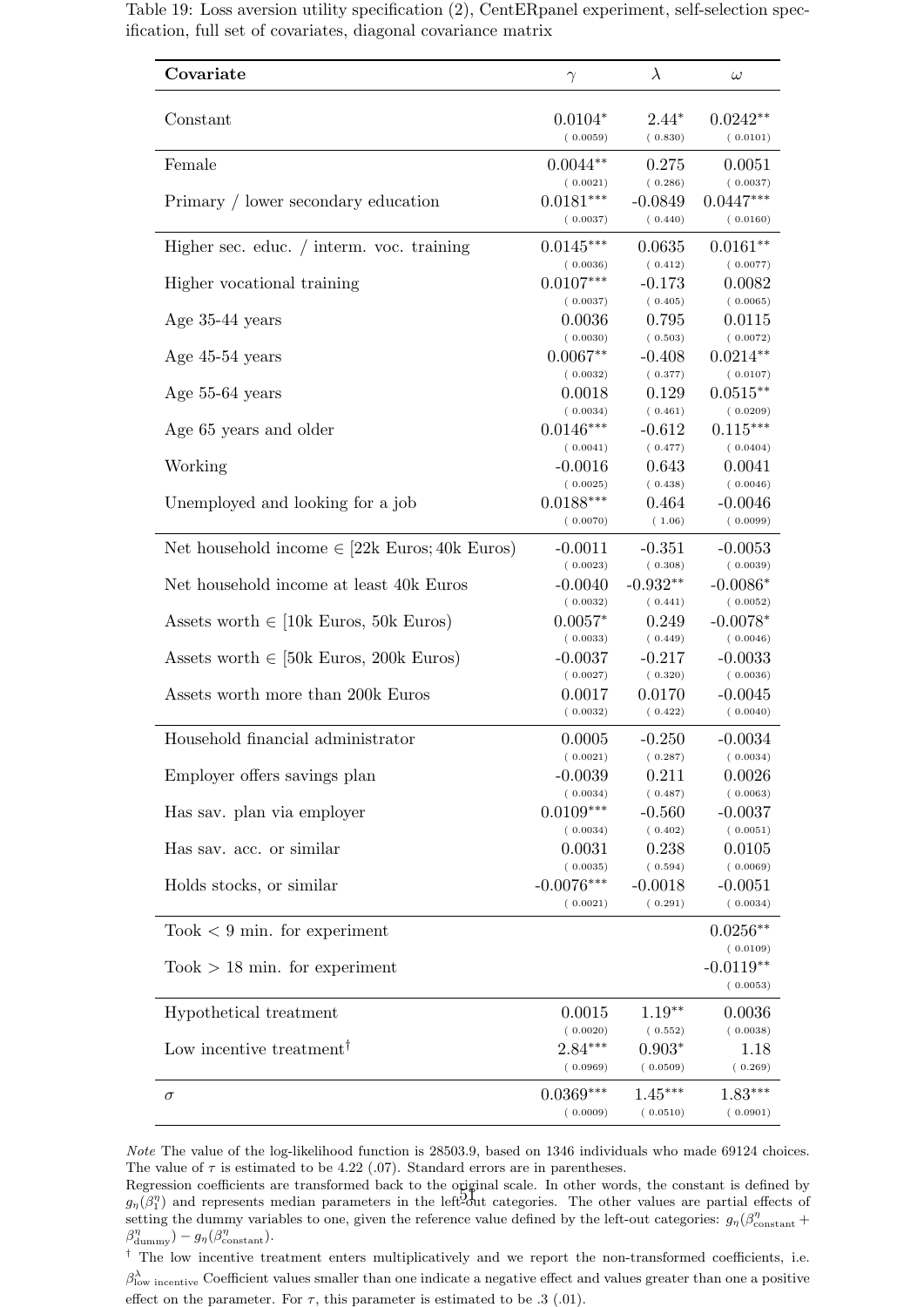## 20 Results from a Heckman selection model

Table 20: Sample selection model, main equation,  $\gamma$ -estimates based on the loss aversion utility specification [\(2\)](#page-11-1).

<span id="page-53-0"></span>

|                                                   | (1)        |         | (2)        |         |
|---------------------------------------------------|------------|---------|------------|---------|
|                                                   |            |         |            |         |
| Low incentive treatment                           | $0.050***$ | (0.006) | $0.047***$ | (0.007) |
| High incentive treatment                          | $-0.003$   | (0.006) | $-0.003$   | (0.007) |
| Female                                            | $0.017***$ | (0.004) | $0.016***$ | (0.005) |
| Primary / lower secondary education               | $0.024***$ | (0.008) | $0.025***$ | (0.008) |
| Higher sec. educ. / interm. voc. training         | $0.018***$ | (0.007) | $0.018**$  | (0.007) |
| Higher vocational training                        | $0.014**$  | (0.006) | $0.014**$  | (0.007) |
| Age 35-44 years                                   | $-0.000$   | (0.005) | 0.000      | (0.006) |
| Age 45-54 years                                   | 0.005      | (0.005) | 0.007      | (0.006) |
| Age 55-64 years                                   | 0.005      | (0.006) | 0.008      | (0.007) |
| Age 65 years and older                            | 0.007      | (0.006) | 0.012      | (0.008) |
| Working                                           | $-0.003$   | (0.005) | $-0.003$   | (0.005) |
| Unemployed and looking for a job                  | 0.014      | (0.011) | 0.019      | (0.013) |
| Net household income $\in$ [22k Euros; 40k Euros) |            |         | $-0.001$   | (0.005) |
| Net household income at least 40k Euros           |            |         | $-0.000$   | (0.006) |
| Assets worth $\in$ [10k Euros, 50k Euros)         |            |         | 0.006      | (0.006) |
| Assets worth $\in$ [50k Euros, 200k Euros)        |            |         | $-0.000$   | (0.005) |
| Assets worth more than 200k Euros                 |            |         | $-0.003$   | (0.006) |
| Household financial administrator                 |            |         | 0.002      | (0.005) |
| Employer offers savings plan                      |            |         | $-0.002$   | (0.008) |
| Has sav. plan via employer                        |            |         | 0.009      | (0.008) |
| Has say, acc. or similar                          |            |         | 0.006      | (0.008) |
| Holds stocks, or similar                          |            |         | $-0.009*$  | (0.005) |
| Constant                                          | 0.016      | (0.015) | 0.011      | (0.017) |
|                                                   |            |         |            |         |
| Inverse Mills ratio                               | $-0.018$   | (0.031) | $-0.024$   | (0.032) |
| Observations                                      | 2194       |         | 1690       |         |

Note: Coefficient estimates of the main equation of the Heckman two-step sample selection model. Dependent variable is the median  $\gamma$ -estimate based on the loss aversion utility specification [\(2\)](#page-11-1), full sample, diagonal covariance matrix. Standard errors are given in parenthesis. The final selected sample consists of invited participants who decide to participate and take more than 5:20 minutes to complete the experiment. Asterisks indicate significance at the 10%, 5%, and 1%-level.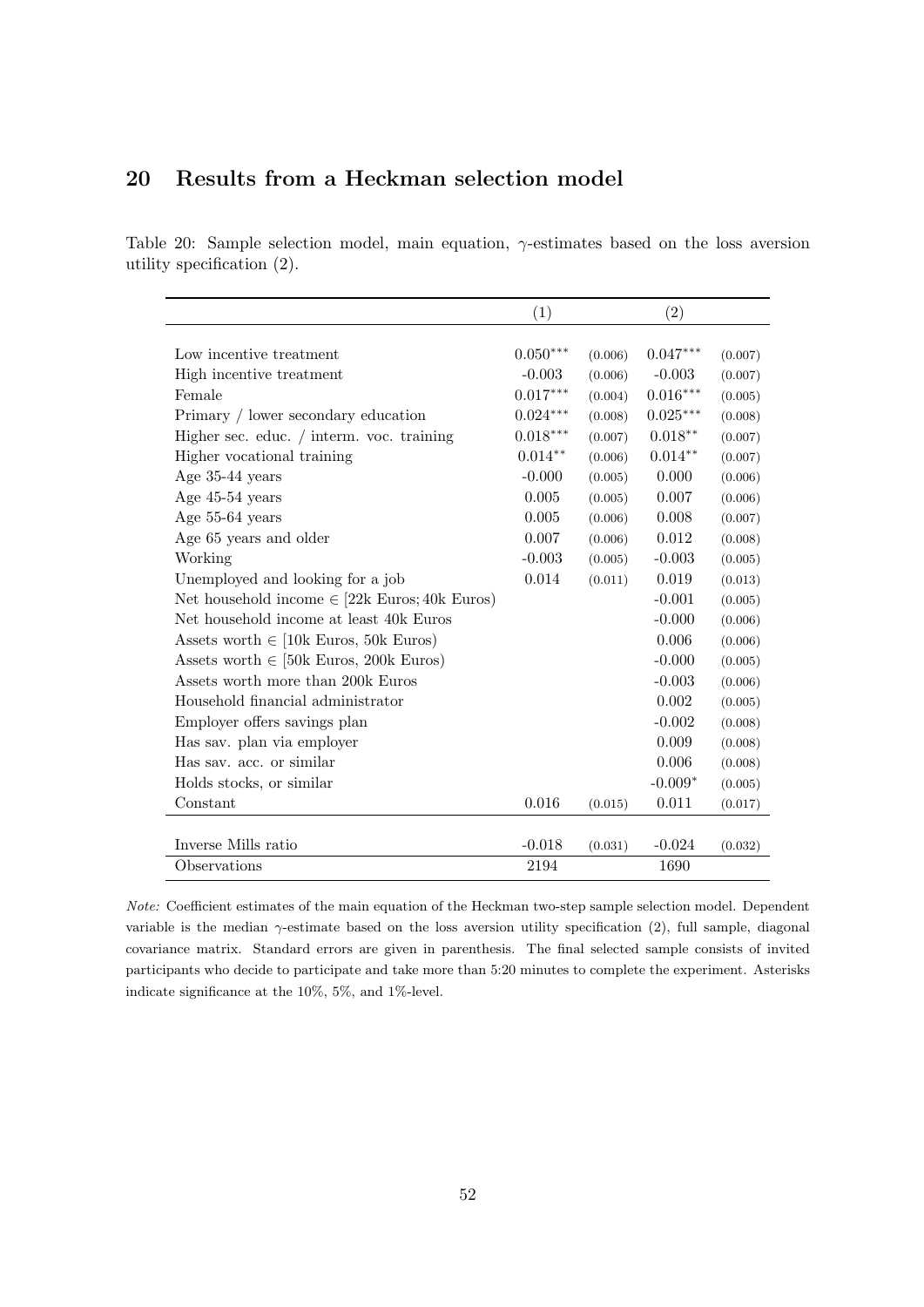|                                                   | (1)         |         | (2)         |         |
|---------------------------------------------------|-------------|---------|-------------|---------|
|                                                   |             |         |             |         |
| Low incentive treatment                           | $0.390***$  | (0.073) | $0.449***$  | (0.086) |
| High incentive treatment                          | $0.331***$  | (0.076) | $0.366***$  | (0.090) |
| Female                                            | $-0.200***$ | (0.063) | $-0.180**$  | (0.075) |
| Primary / lower secondary education               | $-0.372***$ | (0.118) | $-0.356**$  | (0.146) |
| Higher sec. educ. / interm. voc. training         | $-0.243**$  | (0.117) | $-0.207$    | (0.143) |
| Higher vocational training                        | $-0.086$    | (0.123) | $-0.106$    | (0.147) |
| Age 35-44 years                                   | 0.106       | (0.096) | $\,0.092\,$ | (0.120) |
| Age 45-54 years                                   | $0.169*$    | (0.092) | 0.112       | (0.115) |
| Age 55-64 years                                   | $0.211***$  | (0.100) | 0.140       | (0.122) |
| Age 65 years and older                            | $-0.113$    | (0.106) | $-0.137$    | (0.132) |
| Working                                           | 0.122       | (0.079) | 0.004       | (0.100) |
| Unemployed and looking for a job                  | 0.069       | (0.204) | $-0.059$    | (0.239) |
| Province==Friesland                               | $0.438**$   | (0.211) | $0.498**$   | (0.251) |
| Province==Drenthe                                 | 0.102       | (0.220) | 0.103       | (0.264) |
| Province==Overijssel                              | 0.233       | (0.190) | $0.405*$    | (0.232) |
| Province==Flevoland                               | 0.223       | (0.254) | 0.217       | (0.314) |
| Province==Gelderland                              | 0.204       | (0.176) | $0.185\,$   | (0.213) |
| $Province = = Utrecht$                            | $0.470**$   | (0.212) | $0.519**$   | (0.258) |
| Province==Noord-Holland                           | $0.482***$  | (0.177) | $0.376*$    | (0.210) |
| Province==Zuid-Holland                            | $0.338**$   | (0.170) | $0.314\,$   | (0.203) |
| Province==Zeeland                                 | 0.181       | (0.221) | 0.047       | (0.262) |
| Province==Noord-Brabant                           | $0.196\,$   | (0.172) | 0.112       | (0.205) |
| Province==Limburg                                 | $0.330*$    | (0.189) | $0.378*$    | (0.227) |
| Net household income $\in$ [22k Euros; 40k Euros) |             |         | $-0.083$    | (0.086) |
| Net household income at least 40k Euros           |             |         | $-0.139$    | (0.121) |
| Assets worth $\in$ [10k Euros, 50k Euros)         |             |         | $-0.051$    | (0.118) |
| Assets worth $\in$ [50k Euros, 200k Euros)        |             |         | $-0.089$    | (0.097) |
| Assets worth more than 200k Euros                 |             |         | $-0.102$    | (0.114) |
| Household financial administrator                 |             |         | $0.196**$   | (0.080) |
| Employer offers savings plan                      |             |         | 0.102       | (0.143) |
| Has sav. plan via employer                        |             |         | $0.246*$    | (0.148) |
| Has sav. acc. or similar                          |             |         | $-0.057$    | (0.153) |
| Holds stocks, or similar                          |             |         | 0.127       | (0.083) |
| Constant                                          | $0.456**$   | (0.201) | 0.476       | (0.291) |
| Observations                                      | 2194        |         | 1690        |         |

Table 21: Sample selection model, selection equation, γ-estimates based on the loss aversion utility specification [\(2\)](#page-11-1).

Note: Coefficient estimates of the selection equation of the Heckman two-step sample selection model. Dependent variable is the median γ-estimate based on the loss aversion utility specification [\(2\)](#page-11-1), full sample, diagonal covariance matrix. Standard errors are given in parenthesis. The final selected sample consists of invited participants who decide to participate and take more than 5:20 minutes to complete the experiment. Asterisks indicate significance at the 10%, 5%, and 1%-level. Left out province dummy is Groningen.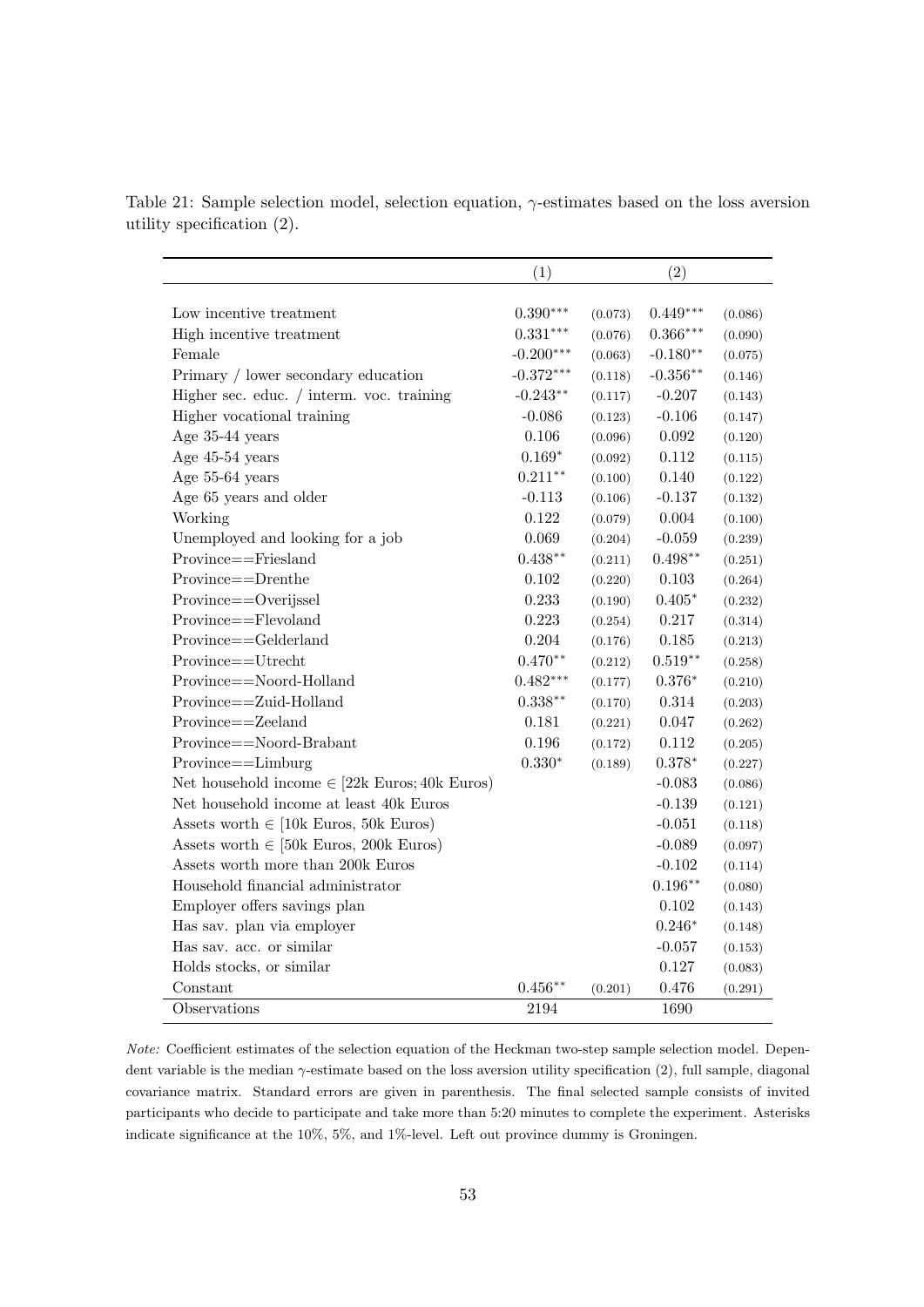|                                                   | (1)        |          | (2)        |          |
|---------------------------------------------------|------------|----------|------------|----------|
|                                                   |            |          |            |          |
| Low incentive treatment                           | $-3.544$   | (2.604)  | $-3.463$   | (2.989)  |
| High incentive treatment                          | $-1.947$   | (2.432)  | $-2.638$   | (2.817)  |
| Female                                            | 1.321      | (1.747)  | 1.475      | (1.912)  |
| Primary / lower secondary education               | $-0.772$   | (3.077)  | $-0.814$   | (3.521)  |
| Higher sec. educ. / interm. voc. training         | $-2.457$   | (2.648)  | $-3.446$   | (3.081)  |
| Higher vocational training                        | 0.575      | (2.455)  | $-1.073$   | (2.949)  |
| Age 35-44 years                                   | $7.143***$ | (2.163)  | $8.290***$ | (2.632)  |
| Age 45-54 years                                   | $-0.844$   | (2.216)  | $-1.835$   | (2.591)  |
| Age 55-64 years                                   | 0.063      | (2.479)  | $-0.167$   | (2.855)  |
| Age 65 years and older                            | $-4.599*$  | (2.562)  | $-5.529*$  | (3.269)  |
| Working                                           | $-0.593$   | (1.895)  | $-1.010$   | (2.262)  |
| Unemployed and looking for a job                  | $-2.371$   | (4.484)  | $-3.332$   | (5.349)  |
| Net household income $\in$ [22k Euros; 40k Euros) |            |          | $-1.976$   | (1.981)  |
| Net household income at least 40k Euros           |            |          | $-4.565*$  | (2.723)  |
| Assets worth $\in$ [10k Euros, 50k Euros)         |            |          | $-0.449$   | (2.625)  |
| Assets worth $\in$ [50k Euros, 200k Euros)        |            |          | $-0.742$   | (2.246)  |
| Assets worth more than 200k Euros                 |            |          | $-1.705$   | (2.675)  |
| Household financial administrator                 |            |          | $3.710*$   | (2.126)  |
| Employer offers savings plan                      |            |          | 2.489      | (3.256)  |
| Has sav. plan via employer                        |            |          | $-2.273$   | (3.376)  |
| Has sav. acc. or similar                          |            |          | 3.525      | (3.180)  |
| Holds stocks, or similar                          |            |          | 0.177      | (1.969)  |
| Constant                                          | 6.407      | (5.868)  | 4.828      | (7.350)  |
|                                                   |            |          |            |          |
| Inverse Mills ratio                               | 17.243     | (12.340) | 17.489     | (13.367) |
| Observations                                      | 2194       |          | 1690       |          |

Table 22: Sample selection model, main equation, λ-estimates based on the loss aversion utility specification [\(2\)](#page-11-1).

Note: Coefficient estimates of the main equation of the Heckman two-step sample selection model. Dependent variable is the median  $\lambda$ -estimate based on the loss aversion utility specification [\(2\)](#page-11-1), full sample, diagonal covariance matrix. Standard errors are given in parenthesis. The final selected sample consists of invited participants who decide to participate and take more than 5:20 minutes to complete the experiment. Asterisks indicate significance at the 10%, 5%, and 1%-level.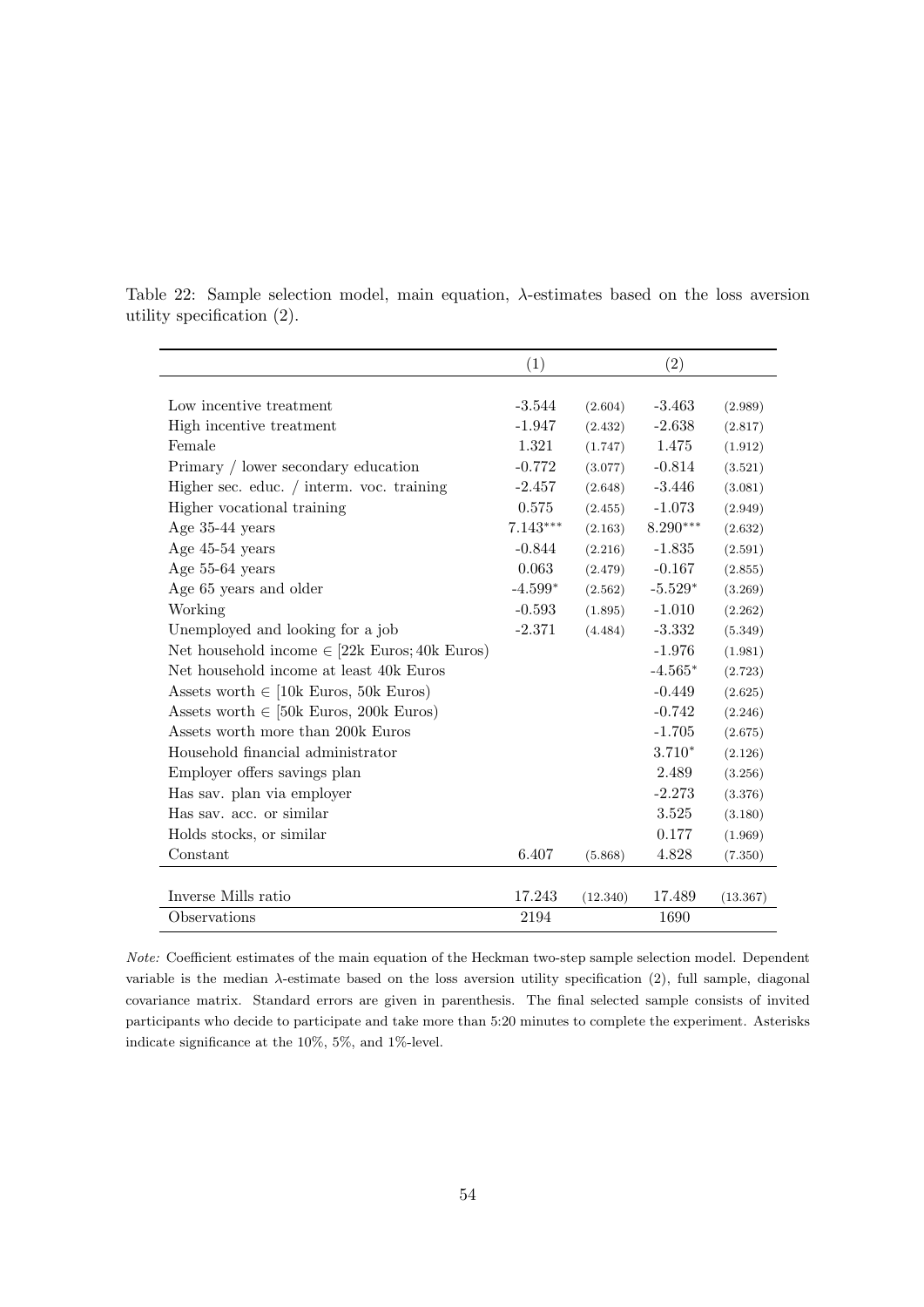|                                                   | (1)         |         | (2)         |         |
|---------------------------------------------------|-------------|---------|-------------|---------|
|                                                   |             |         |             |         |
| Low incentive treatment                           | $0.390***$  | (0.073) | $0.449***$  | (0.086) |
| High incentive treatment                          | $0.331***$  | (0.076) | $0.366***$  | (0.090) |
| Female                                            | $-0.200***$ | (0.063) | $-0.180**$  | (0.075) |
| Primary / lower secondary education               | $-0.372***$ | (0.118) | $-0.356**$  | (0.146) |
| Higher sec. educ. / interm. voc. training         | $-0.243**$  | (0.117) | $-0.207$    | (0.143) |
| Higher vocational training                        | $-0.086$    | (0.123) | $-0.106$    | (0.147) |
| Age 35-44 years                                   | 0.106       | (0.096) | $\,0.092\,$ | (0.120) |
| Age 45-54 years                                   | $0.169*$    | (0.092) | $0.112\,$   | (0.115) |
| Age 55-64 years                                   | $0.211***$  | (0.100) | 0.140       | (0.122) |
| Age 65 years and older                            | $-0.113$    | (0.106) | $-0.137$    | (0.132) |
| Working                                           | 0.122       | (0.079) | 0.004       | (0.100) |
| Unemployed and looking for a job                  | 0.069       | (0.204) | $-0.059$    | (0.239) |
| Province==Friesland                               | $0.438**$   | (0.211) | $0.498**$   | (0.251) |
| Province==Drenthe                                 | 0.102       | (0.220) | 0.103       | (0.264) |
| Province==Overijssel                              | 0.233       | (0.190) | $0.405*$    | (0.232) |
| Province==Flevoland                               | 0.223       | (0.254) | 0.217       | (0.314) |
| Province==Gelderland                              | 0.204       | (0.176) | $0.185\,$   | (0.213) |
| $Province = = Utrecht$                            | $0.470**$   | (0.212) | $0.519**$   | (0.258) |
| Province==Noord-Holland                           | $0.482***$  | (0.177) | $0.376*$    | (0.210) |
| Province==Zuid-Holland                            | $0.338**$   | (0.170) | $0.314\,$   | (0.203) |
| Province==Zeeland                                 | 0.181       | (0.221) | 0.047       | (0.262) |
| Province==Noord-Brabant                           | 0.196       | (0.172) | 0.112       | (0.205) |
| Province==Limburg                                 | $0.330*$    | (0.189) | $0.378*$    | (0.227) |
| Net household income $\in$ [22k Euros; 40k Euros) |             |         | $-0.083$    | (0.086) |
| Net household income at least 40k Euros           |             |         | $-0.139$    | (0.121) |
| Assets worth $\in$ [10k Euros, 50k Euros)         |             |         | $-0.051$    | (0.118) |
| Assets worth $\in$ [50k Euros, 200k Euros)        |             |         | $-0.089$    | (0.097) |
| Assets worth more than 200k Euros                 |             |         | $-0.102$    | (0.114) |
| Household financial administrator                 |             |         | $0.196**$   | (0.080) |
| Employer offers savings plan                      |             |         | 0.102       | (0.143) |
| Has sav. plan via employer                        |             |         | $0.246*$    | (0.148) |
| Has sav. acc. or similar                          |             |         | $-0.057$    | (0.153) |
| Holds stocks, or similar                          |             |         | $0.127\,$   | (0.083) |
| Constant                                          | $0.456**$   | (0.201) | 0.476       | (0.291) |
| Observations                                      | 2194        |         | 1690        |         |

Table 23: Sample selection model, selection equation, λ-estimates based on the loss aversion utility specification [\(2\)](#page-11-1).

Note: Coefficient estimates of the selection equation of the Heckman two-step sample selection model. Dependent variable is the median λ-estimate based on the loss aversion utility specification [\(2\)](#page-11-1), full sample, diagonal covariance matrix. Standard errors are given in parenthesis. The final selected sample consists of invited participants who decide to participate and take more than 5:20 minutes to complete the experiment. Asterisks indicate significance at the 10%, 5%, and 1%-level. Left out province dummy is Groningen.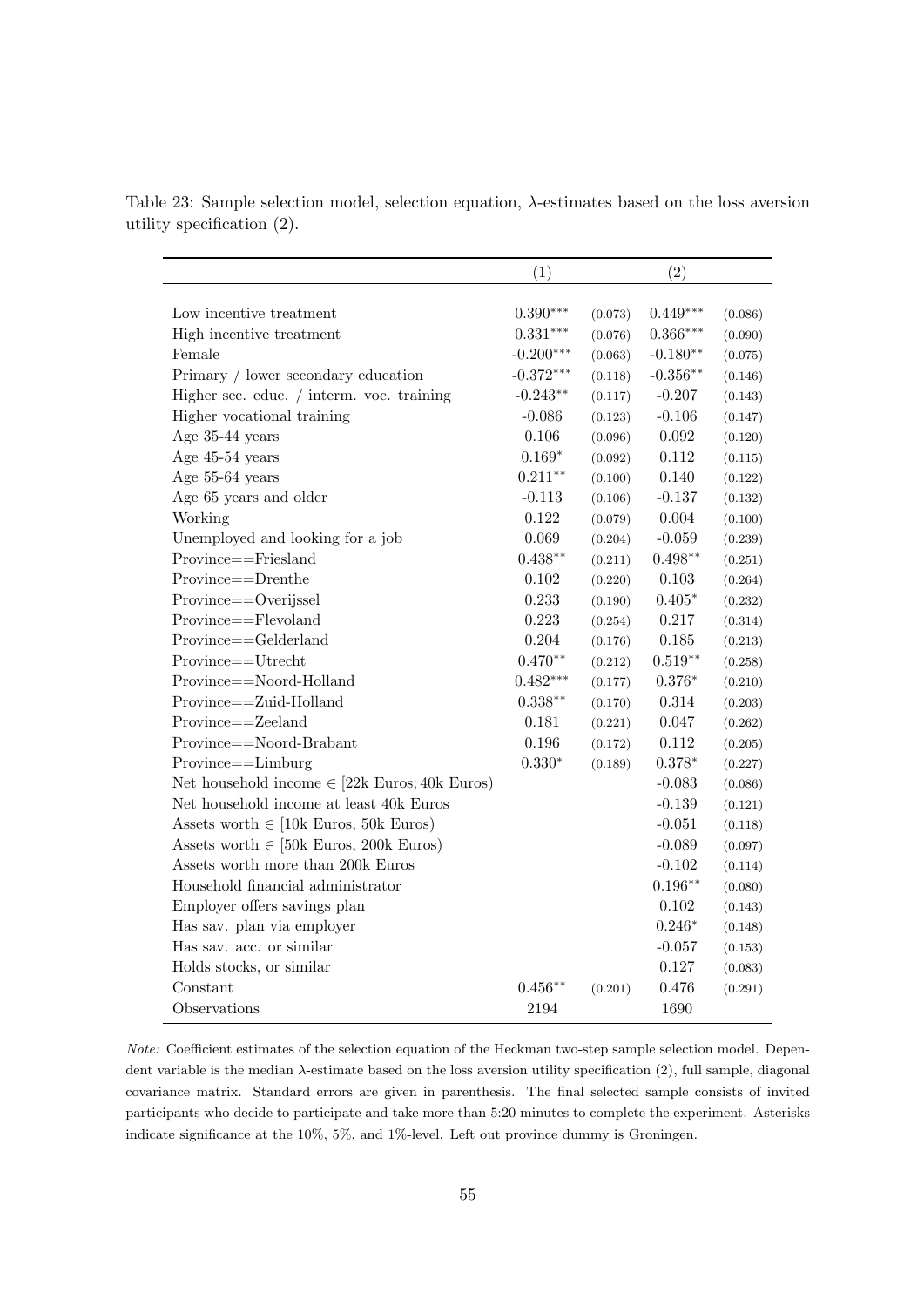|                                                   | (1)        |         | (2)        |         |
|---------------------------------------------------|------------|---------|------------|---------|
|                                                   |            |         |            |         |
| Low incentive treatment                           | 0.002      | (0.023) | 0.008      | (0.025) |
| High incentive treatment                          | 0.014      | (0.021) | 0.013      | (0.023) |
| Female                                            | 0.009      | (0.015) | $-0.005$   | (0.016) |
| Primary / lower secondary education               | $0.098***$ | (0.027) | $0.071**$  | (0.029) |
| Higher sec. educ. / interm. voc. training         | 0.031      | (0.023) | 0.010      | (0.026) |
| Higher vocational training                        | 0.022      | (0.022) | 0.011      | (0.025) |
| Age 35-44 years                                   | $0.032*$   | (0.019) | $0.043*$   | (0.022) |
| Age 45-54 years                                   | $0.047**$  | (0.020) | $0.059***$ | (0.022) |
| Age 55-64 years                                   | $0.090***$ | (0.022) | $0.098***$ | (0.024) |
| Age 65 years and older                            | $0.114***$ | (0.023) | $0.120***$ | (0.027) |
| Working                                           | 0.014      | (0.017) | 0.014      | (0.019) |
| Unemployed and looking for a job                  | $-0.020$   | (0.040) | $-0.051$   | (0.045) |
| Net household income $\in$ [22k Euros; 40k Euros) |            |         | $-0.032*$  | (0.016) |
| Net household income at least 40k Euros           |            |         | $-0.042*$  | (0.023) |
| Assets worth $\in$ [10k Euros, 50k Euros)         |            |         | $-0.046**$ | (0.022) |
| Assets worth $\in$ [50k Euros, 200k Euros)        |            |         | $-0.038**$ | (0.019) |
| Assets worth more than 200k Euros                 |            |         | $-0.049**$ | (0.022) |
| Household financial administrator                 |            |         | $-0.000$   | (0.018) |
| Employer offers savings plan                      |            |         | 0.017      | (0.027) |
| Has sav. plan via employer                        |            |         | $-0.009$   | (0.028) |
| Has say, acc. or similar                          |            |         | 0.017      | (0.027) |
| Holds stocks, or similar                          |            |         | $-0.019$   | (0.016) |
| Constant                                          | 0.040      | (0.052) | 0.093      | (0.061) |
|                                                   |            |         |            |         |
| Inverse Mills ratio                               | 0.175      | (0.109) | 0.182      | (0.111) |
| Observations                                      | 2194       |         | 1690       |         |

Table 24: Sample selection model, main equation,  $\omega$ -estimates based on the loss aversion utility specification [\(2\)](#page-11-1).

Note: Coefficient estimates of the main equation of the Heckman two-step sample selection model. Dependent variable is the median  $\omega$ -estimate based on the loss aversion utility specification [\(2\)](#page-11-1), full sample, diagonal covariance matrix. Standard errors are given in parenthesis. The final selected sample consists of invited participants who decide to participate and take more than 5:20 minutes to complete the experiment. Asterisks indicate significance at the 10%, 5%, and 1%-level.